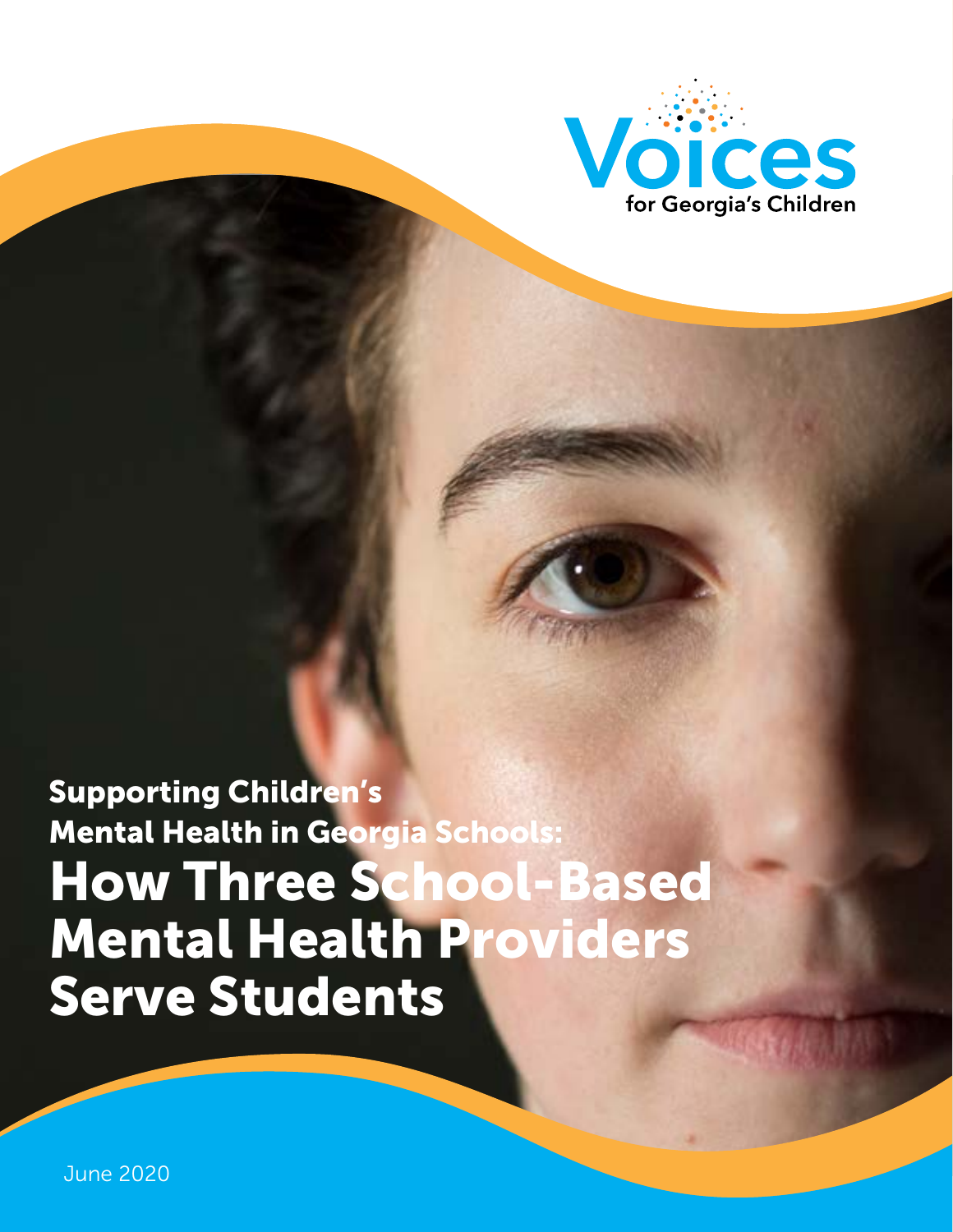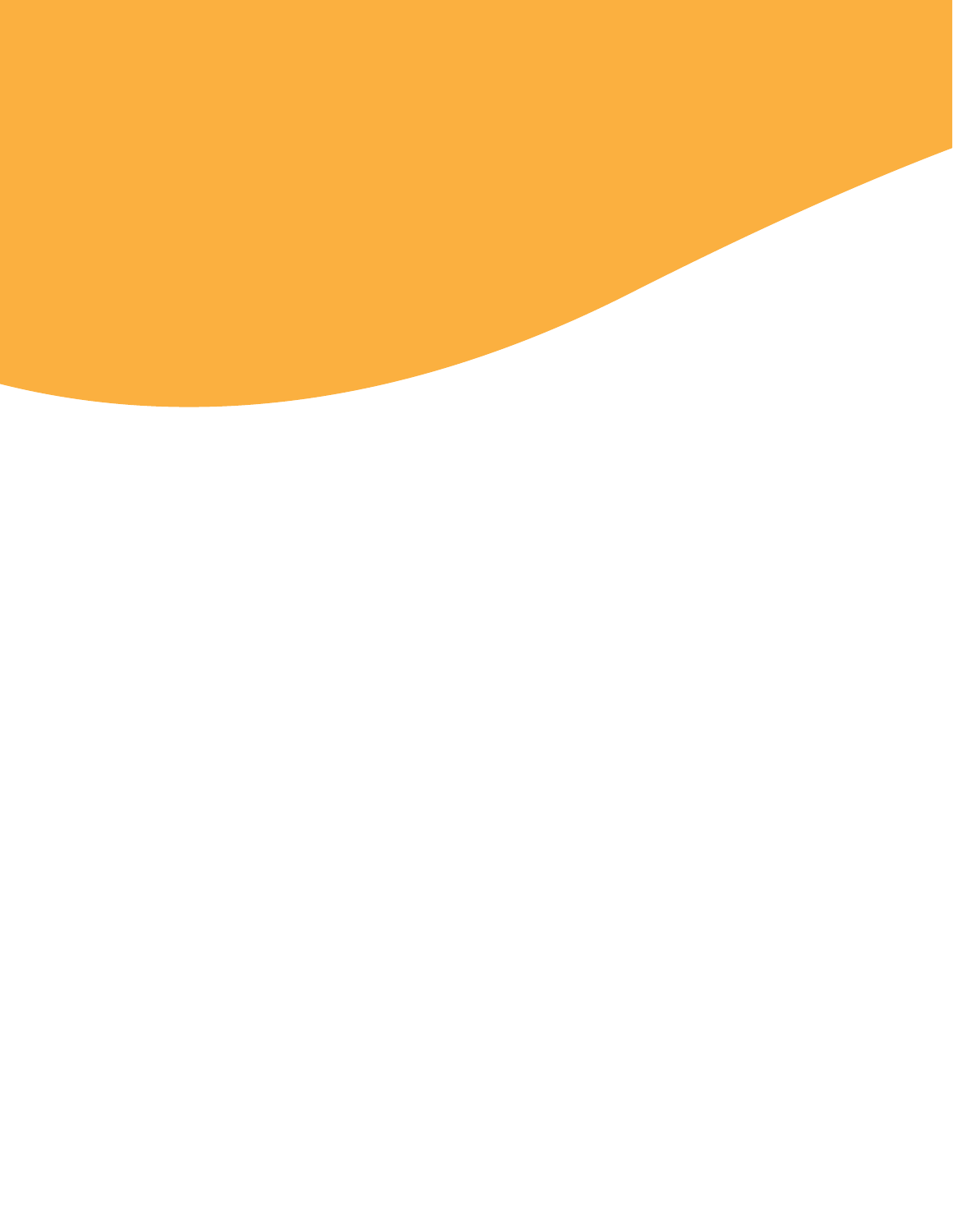# **TABLE OF CONTENTS**

| Referrals, Parental Consent, and Assessments13  |    |
|-------------------------------------------------|----|
|                                                 |    |
|                                                 |    |
|                                                 |    |
|                                                 |    |
|                                                 |    |
|                                                 |    |
|                                                 |    |
| B: School-Based Mental Health Program Growth 30 |    |
|                                                 |    |
|                                                 |    |
|                                                 | 34 |
|                                                 |    |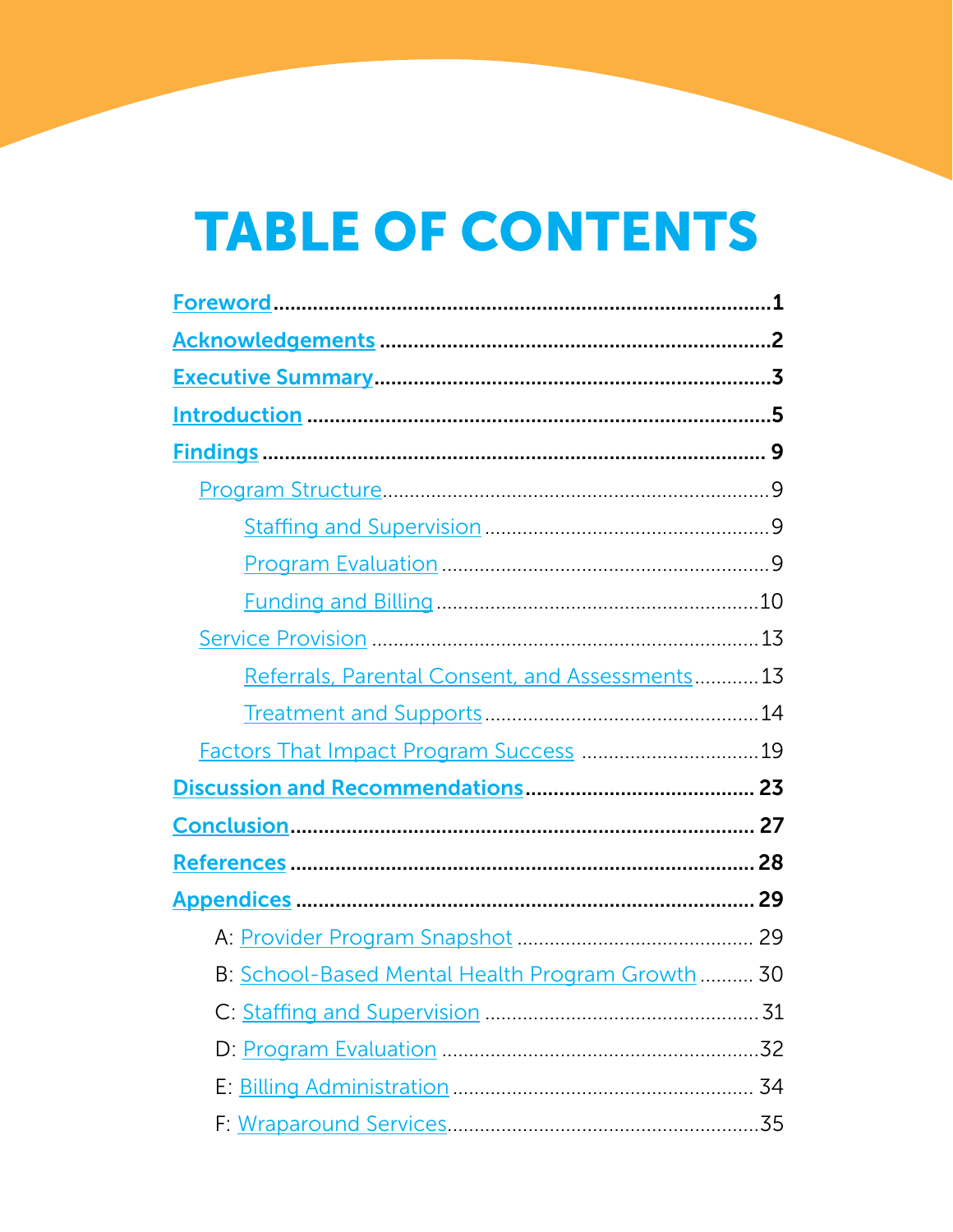# FOREWORD

Never before has the need for access to mental health services been so great nor so apparent. The onset of the coronavirus pandemic brought with it not only situational circumstances lending themselves to mental health challenges, but also an amplification of mental health service obstacles that existed long before COVID-19 complicated our world. The combined impact of these factors makes the release of this report, *Supporting Children's Mental Health in Georgia Schools: How Three School-Based Mental Health Providers Serve Students*, and the release of Georgia Statewide Afterschool Network's *Behavioral Health Needs in Afterschool & Summer Programming: Equipping Programs to Support Georgia's Youth*, all the more appropriate.

For years prior to the pandemic, Georgia struggled to meet the mental health needs of children and youth. Two in five children aged 3 to 17 have trouble accessing the mental health treatment and counseling they need. Pediatric psychiatrists are, historically, in short supply. Schools have been the primary referral source to juvenile courts, yet years of attention paid to fulfilling a U.S. Department of Justice consent decree pertaining to services for adults with developmental disabilities and behavioral health challenges have somewhat impinged upon potential resource and policy development for youth. However, increasing instances of self-harm and suicide by Georgia's children over the last decade caught the attention of policymakers at all levels, and thus began a change in course.

This paradigm shift is ongoing and has been marked by deep exploration of root causes of child and adolescent <span id="page-3-0"></span>behaviors, as well as impressive political will to address an array of inadequacies and ineffective elements within child-serving environments. Recent policy developments across child-serving sectors convey a more widespread understanding of the roles that access to screening and treatment, technology, positive school climate, food and safety, as well as family and community play in a child's academic success.

In fact, government's desire to succeed in providing mental health services for children seems to be a recurring theme in the countless pandemic press conferences, soundbites, strategy discussions, and virtual meetings amongst state and local agencies, child-serving nonprofit organizations, and academic institutions. Heightened public appreciation for centrally located services raises up what many in the pediatric mental health space already knew: mental health supports and services are essential; they must be easily accessible; and they must exist as part of the greater whole of healthy child development, in schools, at home, and in the community.

As coronavirus mitigation continues, all but isolating children and families from in-school and out-of-school routines and services, all the while adding anxiety and confusion to what was once a more predictable and accessible world, this report offers both guidance for the future and hope. By gleaning information and perspective from these in-depth interviews in the context of Georgia's "new normal," we have the opportunity to design a mental health service delivery future that is sleeker, more efficient, and more effective. And as children and youth emerge from sheltering in place, we will need this roadmap more than ever.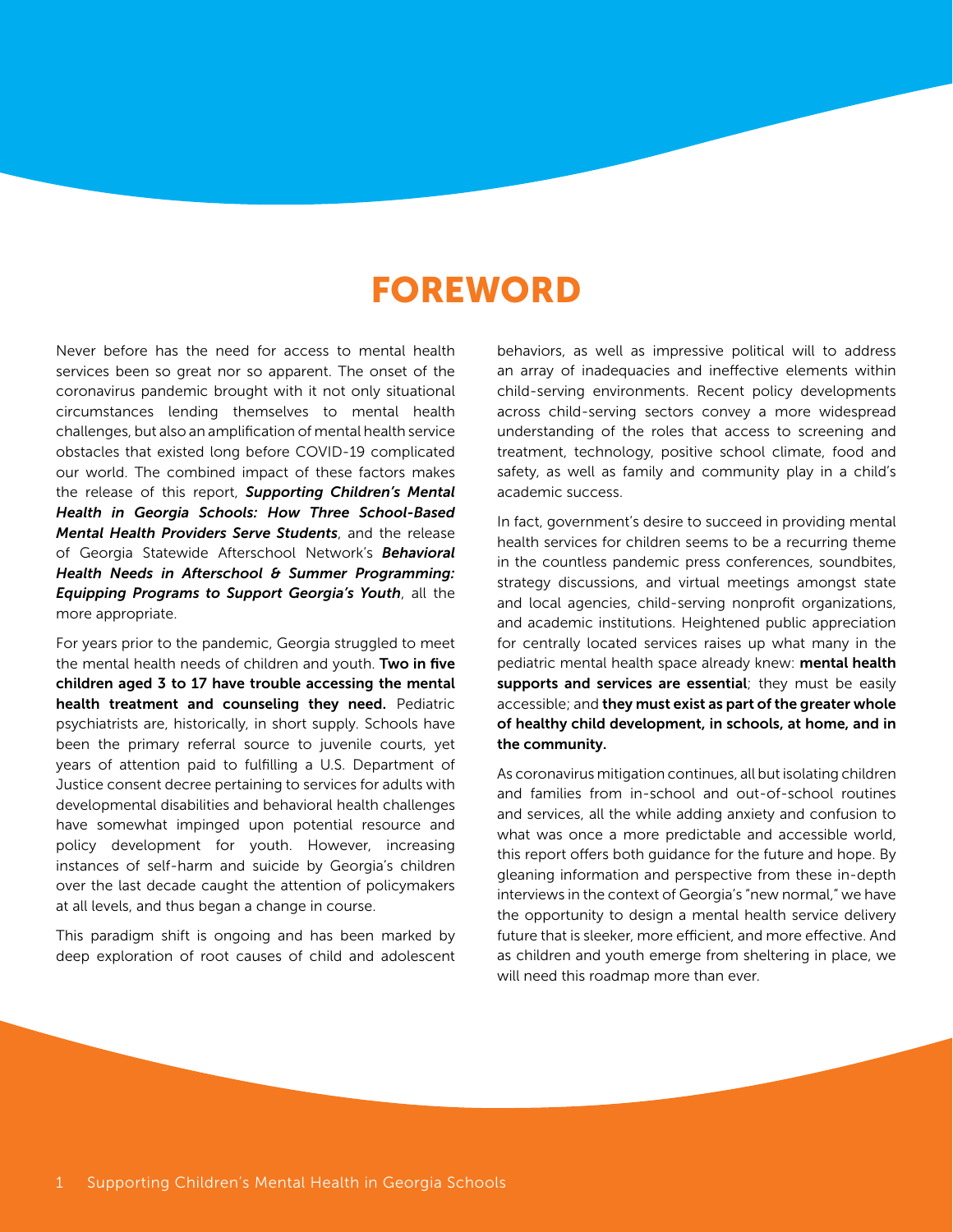# SERVING GEORGIA'S CHILDREN DURING COVID-19

#### How Providers Pivoted

To adapt to a rapidly changing landscape, providers quickly shifted to telehealth through both phone and video calls, as well as expanding their scope to provide multidisciplinary services to communities, including:

- [Delivering services by bus,](https://georgiavoices.org/middle-georgia-healthcare-provider-brings-services-to-families-by-bus/) bringing treatment within walking distance of students' homes;
- Employing Certified Peer Specialists to create social media content with mental health support and resources; and
- Providing food to families in need.

#### How Georgia Responded

Following federal allowances, state agency leaders and policymakers took action to preserve and promote access to services and supports in our state through telehealth. Voices developed a [COVID-19 Response and](https://georgiavoices.org/covid-19-agency-response/) [Policy Recommendations Dashboard,](https://georgiavoices.org/covid-19-agency-response/) which outlines what our child-serving agencies are doing to mitigate the challenges presented by the pandemic as well as lays out recommendations for actions not yet taken.

#### What Providers Need

In addition to the recommendations outlined in this report, providers recently identified support needed to successfully adapt to this new environment and continue serving families well:

- Streamlined processes to authorize short-term crisiscounseling services by health insurance companies;
- Flexible support from health insurers for telehealth services, such as longer time frames for approvals;
- Maintain the recent changes made to telehealth provision, policy, and practice beyond the public health emergency; and
- The state's adoption of streamlined Medicaid eligibility determination policy and practices to reduce the number of uninsured children. Georgia has approximately 220,000 uninsured children, most of whom are eligible for Medicaid or PeachCare - a reality that puts great strain on the financial sustainability of community providers.

# <span id="page-4-0"></span>ACKNOWLEDGEMENTS

Voices for Georgia's Children would like thank Dr. Nikia Scott for conducting the in-depth interviews with each school-based mental health provider. For generously sharing their time to make this research possible, we would like to say special thanks to the three school-based mental health providers interviewed for this report: Aspire Behavioral Health and Developmental Disabilities Services, CarePartners of Georgia, and View Point Health. And many thanks to the Georgia Department of Behavioral Health and Developmental Disabilities, Georgia State University's Center of Excellence for Children's Behavioral Health, and the Georgia Department of Education for their contributions to this report. Without each of you, this work would not have been possible.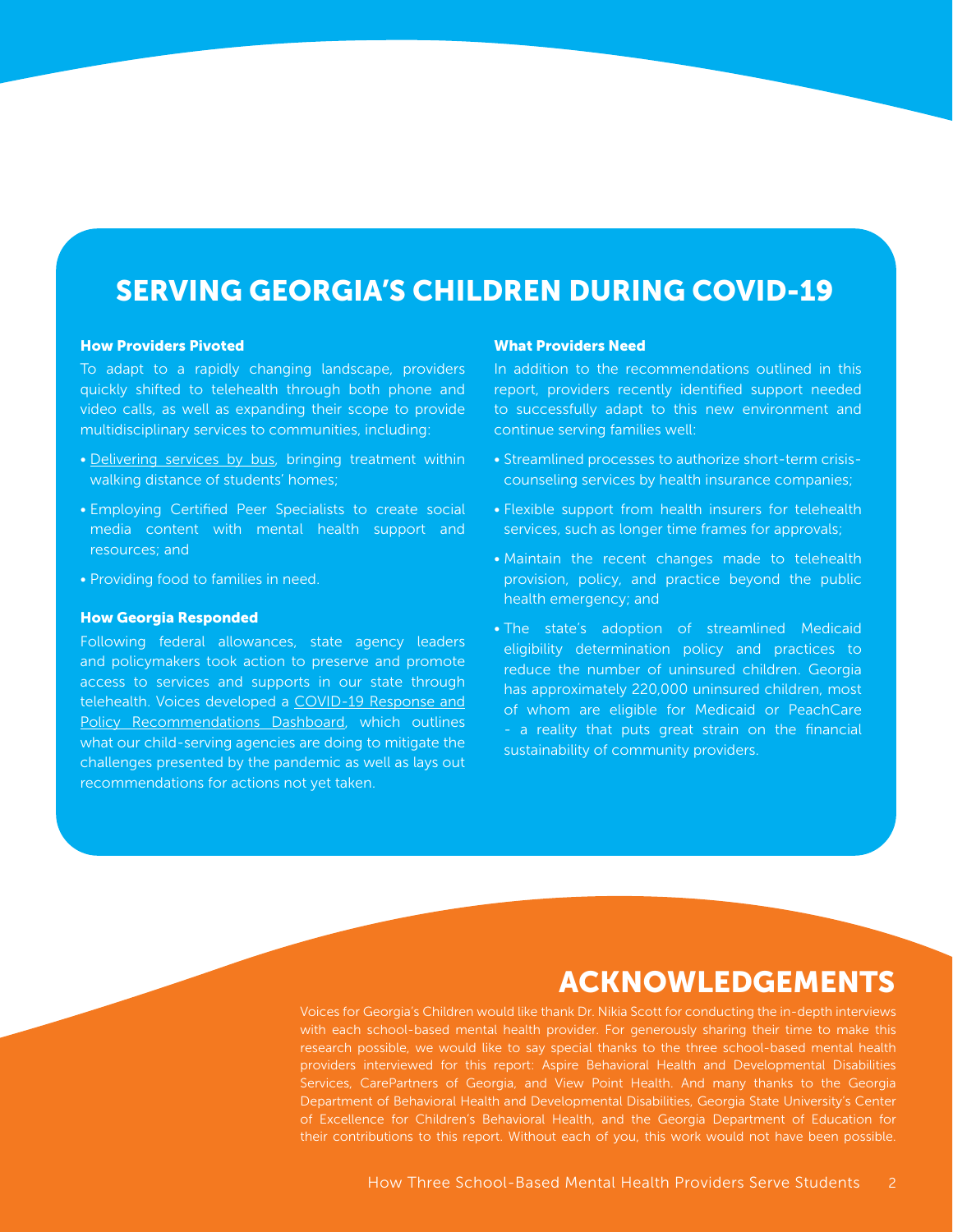# <span id="page-5-0"></span>Executive Summary

One in six children aged 2 to 8 years old, nationwide, has a diagnosed mental, behavioral, or developmental disorder. During the 2018-2019 school year, nearly 80,000 Georgia students in sixth through 12th grade reported having seriously considered attempting suicide. In Georgia, two in five children have trouble accessing the mental health treatment they need. It is evident that Georgia's students could benefit from mental health support where they can easily access it — at school. School-based mental health programs provide a continuum of behavioral health care to students and their families,<sup>[1](#page-30-1)</sup> thereby mitigating transportation challenges, continuity-of-treatment issues, and, often, misbehavior within the school itself.

In 2015, Georgia's Department of Behavioral Health and Developmental Disabilities (DBHDD) created the Georgia Apex Program (Apex), a school-based mental health pilot, to increase the availability of mental health services in Georgia's elementary and middle schools. While a few school-based mental health programs were present in Georgia prior to Apex, the successful implementation of the pilot created a pathway for the state to scale up programs in every region by providing grants to fund clinicians' school-based work. As of publication of this report, Apex has expanded to more than 430 schools in approximately 100 counties. As the state, philanthropy, and local districts continue to invest in such programs, understanding factors that contribute to a school-based mental health program's success, as well as the obstacles that providers face in delivering these critical services, can make such investments most effective and help children grow healthy and strong.

This report captures the findings of, and makes recommendations based on, in-depth interviews with three long-standing school-based mental health providers in different regions of Georgia, with varied funding sources.

#### Key Findings

Generally, school-based programs are staffed with licensed and associate-level clinicians, on-site from one to five days per week. Many practitioners serve multiple schools and are funded via a blend of insurance (primarily Medicaid/ PeachCare for Kids®) and private and government grants, the latter of which can be used to support nonbillable, comprehensive interventions to serve an entire school population. Leveraging insurance billing and flexible grant funding for program implementation and sustainability are key for success, as are school buy-in and provider flexibility.

Once a child is referred to a provider (most often by teachers and school counselors), clinicians obtain verbal consent from the student's parent or guardian prior to assessment or treatment. Parents and students are required to meet with the clinician in person for the initial assessment, where written consent is then obtained. All providers in this sample deliver three-tiered system supports, in addition to services after school and over the summer. Without exception, Tier 3 interventions (e.g., individual therapy) make up the majority of their workload, followed by Tier 2 interventions (e.g., group therapy), and then by Tier 1 (e.g., teacher trainings or schoolwide activities). Of interest is the effectiveness of such comprehensive school-based mental health, which results from increased opportunities to identify students' needs and intervening early, preventing or offsetting further decline or complications. Comprehensive programs also increase the chances that misdiagnoses are avoided, particularly for students who may initially appear to have a mental health disorder but are actually experiencing another challenge  $-$  such as family instability, lack of access to food, or vision or hearing trouble. Additionally, these providers conduct home visits, provide crisis support, and manage medication as part of their treatment. Telemedicine for treatment and medication management, as well as home delivery of medication, are employed by some as necessary to help the families they serve.

Despite far-reaching service provision and heavy caseloads, however, clinicians report that their greatest burden is paperwork — either requesting treatment authorization from insurers or completing documentation required for billing. Committed parental involvement can also be elusive, by virtue of competing family or work priorities, or simply a lack of transportation.

Barriers to success include some of the same challenges as non-school-based pediatric mental health care, namely:

- Workforce shortage, salary constraints, and clinician burnout
- Blurred roles in schools and extra demands on clinicians' time outside of service provision
- Lack of student transportation for afterschool and summer services
- Mental health stigma and generational barriers
- Limited parental involvement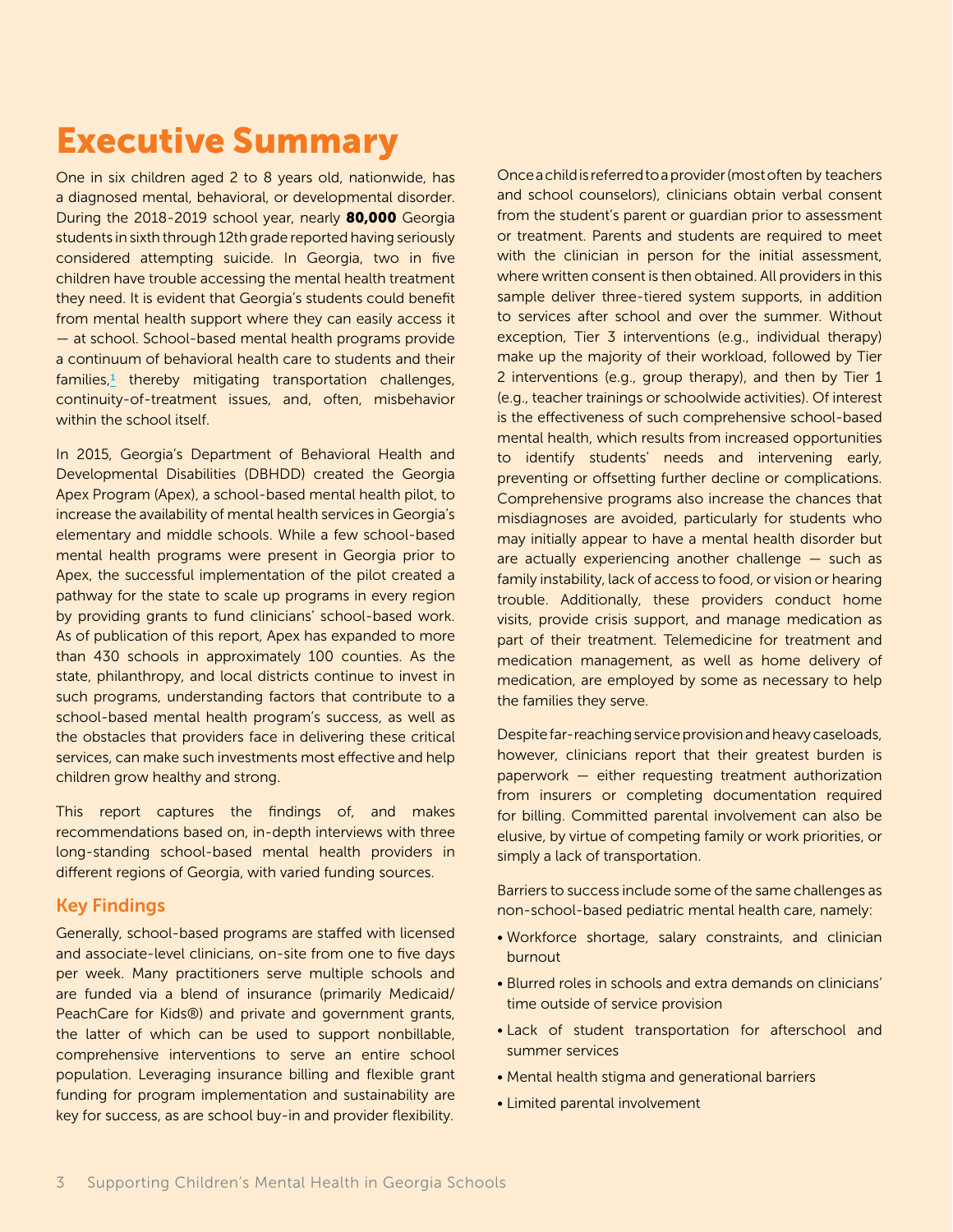Based on these findings, Voices for Georgia's Children offers the following select recommendations for different audiences in three key areas. A comprehensive list of all recommendations can be found on pp. 25-27.

#### Support School-Based Mental Health Program Success through Funding and Other Means:

- Extend telemedicine reimbursement provisions to support increasing access (including summer services) and family engagement. Providers need to be reimbursed to provide these services.
- Streamline Medicaid eligibility determination policy and practices to reduce the number of uninsured children. Georgia's high rate of uninsured children, most of whom are eligible for Medicaid or PeachCare, puts a great strain on the financial sustainability of community providers.
- Regularly publish outcomes, including clinical and educational measures, of state-funded school-based mental health programs.
- Build on the momentum of investment in school-based mental health by supporting comprehensive and integrated school-based health, such that students whose physical challenges are manifesting as behavioral problems can be properly diagnosed and treated.
- Leverage the Interagency Directors Team, System of Care State Plan, and other established channels to continue to strengthen coordination and collaboration between the Georgia Department of Education and DBHDD to increase comprehensive school-based mental health programs and reduce stigma.
- Ensure consistent reimbursement and tracking of schoolbased mental health services by Care Management Organizations.
- Continue to look for ways to reduce the administrative burden of insurance billing, such as by streamlining the authorization process, lengthening authorization periods, and making medical necessity determinations more transparent and consistent.
- Increase peer-to-peer opportunities for youth and families, e.g., integration of Sources of Strength, existing local chapters Federation of Families for Children's Mental Health into school-based mental health programs.

Explore incorporation of Certified Peer Specialist "Ys" and "Ps" (youth and parents), staffed at Community Service Boards, into school-based mental health programs.

#### Grow and Protect the Qualified Workforce:

- Explore reasonable alternatives to the state salary schedule such that state behavioral health professionals are competitive in their field.
- Ensure degree pathways for behavioral health professions in technical colleges, four-year colleges and universities, and graduate schools around the state.
- Leverage Apex to develop a pipeline of graduating schoolbased mental health professionals.
- Study the feasibility of mobilizing school counselors, school psychologists, and school social workers with clinical licensure to provide therapeutic services in schools.

#### Boost Partnerships with Schools:

- Providers and schools: Evaluate program success in partnership, and collaborate to develop valuable measures that address the interests of various stakeholders.
- Providers: Develop partnerships with schools to gain buyin. Identify schools' needs, and consider facilitating school/ community awareness activities for initial access to schools. Track and share outcomes data with schools to show the success of school-based mental health programs.
- Providers: Develop partnerships with afterschool or summer learning programs at the schools served by school-based mental health programs to broaden access to services and build on positive environments for students.
- Providers: Consider working with Regional Education Service Agencies, School Climate Specialists, and school Positive Behavioral Interventions and Supports (PBIS) coordinators.

Our research shows that there are distinct methods providers have found effective in establishing and operating a schoolbased mental health program successfully. Their insight and experience may prove useful for other providers and schools as they aim to create or expand programs. Such moves have potential to dramatically improve outcomes for Georgia's children, as school-based mental health programs increase school attendance, support a positive school climate, reduce escalation of disciplinary incidents, and provide support for families when they may not receive it elsewhere.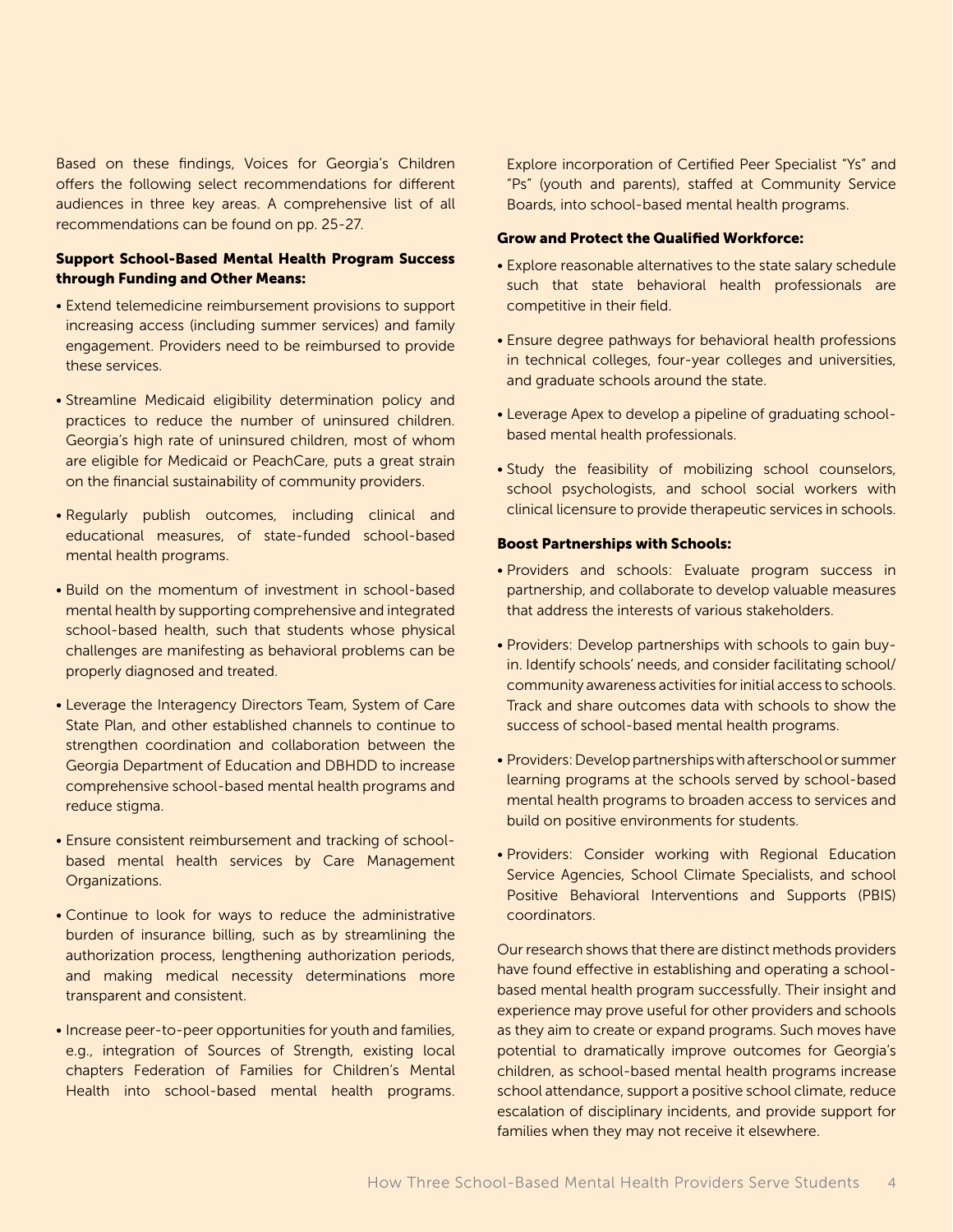# <span id="page-7-0"></span>Introduction

Children, like adults, suffer from mental health disorders, and early diagnosis and treatment can dramatically improve their outcomes. $<sup>2</sup>$  The timing of intervention is critical: one</sup> in six children aged 2 to 8 years old has a diagnosed mental, behavioral, or developmental disorder, and half of all serious mental illness cases start by age  $14<sup>3</sup>$  In Georgia, nearly half of all middle and high school students reported feeling depressed, and nearly one-third reported experiencing intense anxiety within the last month.<sup>4</sup>

However, child and adolescent mental health needs often go unmet. More than 40 percent of children aged 3 to 17 have trouble accessing the mental health treatment and counseling they need. Barriers to access include a lack of health coverage, limited availability of services, transportation issues, stigma associated with mental illness, and a lack of available providers. Additionally, the state suffers a severe shortage of child and adolescent psychiatrists, with only 7.5 professionals per 100,000 children.<sup>5</sup>

Sadly, these unmet needs can have tragic consequences. Suicide is the second-leading cause of death for children aged 10 to 24 in Georgia. $\frac{6}{1}$  In 2019, more than 61,000 Georgia students in sixth through 12th grades reported harming themselves, nearly 40,000 reported attempting suicide, and nearly 78,000 reported having seriously considered attempting suicide.<sup>7</sup> Almost 70 percent of youth in Department of Juvenile Justice long-term facilities have a mental health diagnosis severe enough to require ongoing treatment.<sup>8</sup> While these statistics are startling and clearly demonstrate a need for intervention, these behavioral health concerns can stem from a variety of challenges that a child faces. In fact, among Georgia's students who have seriously considered attempting suicide within the last year, the most commonly cited reason was "family reasons."<sup>9</sup> Therefore, it is critical that in order to improve the mental well-being of our children, the child-serving system must not only provide access to mental health services, but it must also work to identify  $-$  and where possible, address  $-$  contributing factors such as a lack of access to food, unstable housing, poverty, violence in the home or community, family instability, and other nondiagnosable challenges.



As the public institution that reaches most of Georgia's children, the education system is well-positioned to provide children with access to mental health services and supports. School-based mental health programs provide a continuum of behavioral health care to students and their families and are based in a school setting.<sup>10</sup> Additionally, comprehensive school-based mental health (SBMH) provides a great benefit to schools in the form of improved school climate and academic performance, reduced need for special education, decreased disciplinary incidents, and higher rates of graduation. $11$ 

#### MULTITIERED SYSTEM OF SUPPORTS

One of the most common frameworks that guide the provision of school-based mental health is the Multitiered System of Supports (see Figure 1). Each tier is described as follows, with service/support examples: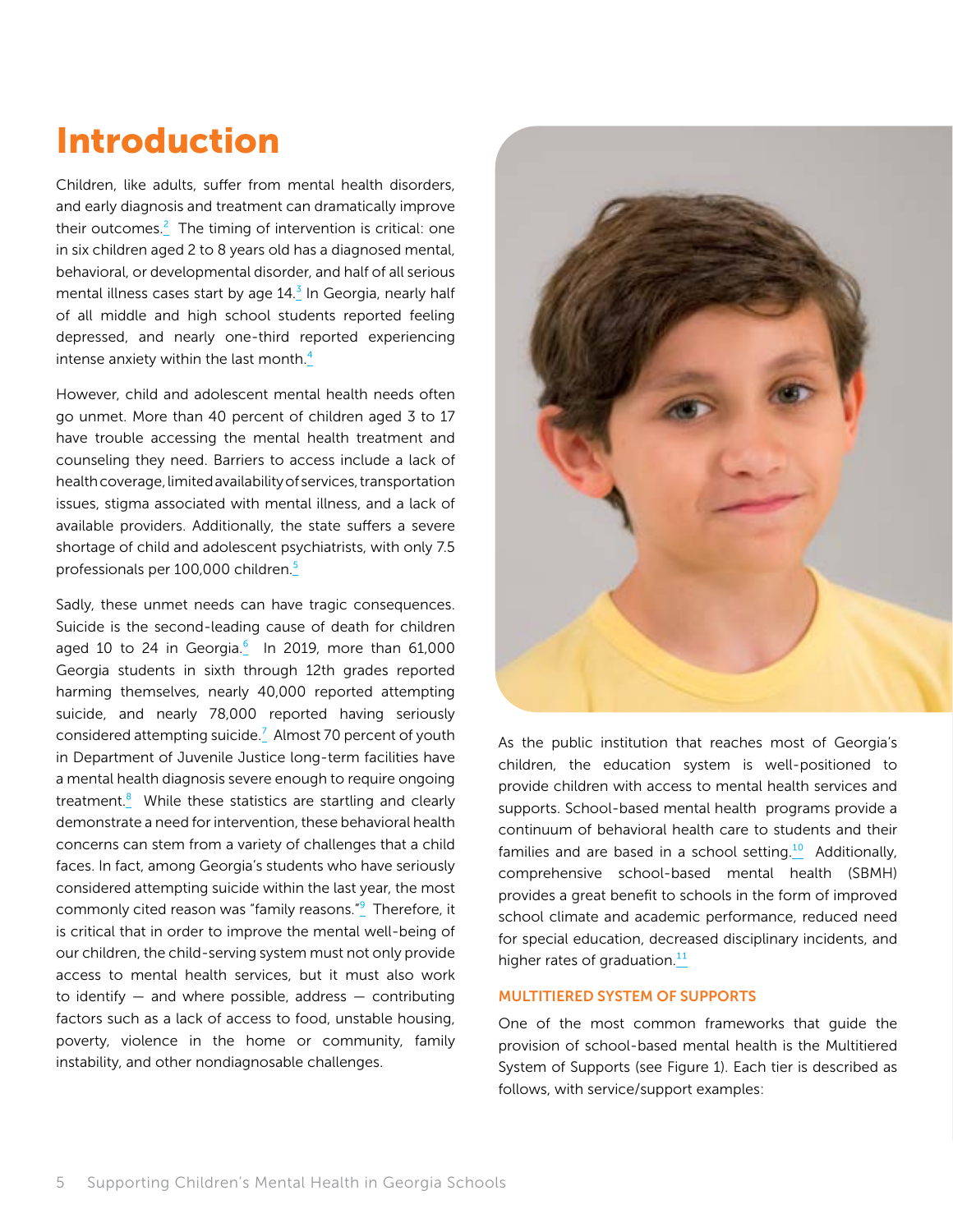# FIGURE 1

# MULTITIERED SYSTEM OF



#### TIER 1 UNIVERSAL PREVENTION

Services target the entire school population, for example, schoolwide programs that promote positive behavior and school climate such as mental health awareness events and teacher trainings. Typically, these interventions adequately serve or address the needs of about 80 percent of the school population. $^{12}$  Tier 1 interventions/universal prevention activities play a critical role in overall program success and sustainability, and positively affect school climate by bringing mental health into the conversation with students and teachers. Providers of these services can be school counselors or teachers, or mental health providers or social workers.

#### TARGETED INTERVENTIONS

Services target a subset of students in a school who are at risk of developing mental health concerns. Examples of these services include social skills training or short-term counseling. Typically, only about 15 percent of the school population needs this level of support. $\frac{13}{2}$  Given the nature of the services and the at-risk clientele, providers of these services are school counselors, social workers, or mental health providers.

# INTENSIVE INTERVENTIONS

Services target high-risk students and are highly individualized, for example, long-term counseling, group therapy, and personalized intervention plans. Typically, only about 5 percent of the school population needs this level of support. $\frac{14}{1}$  Providers of these services are behavioral health providers or social workers.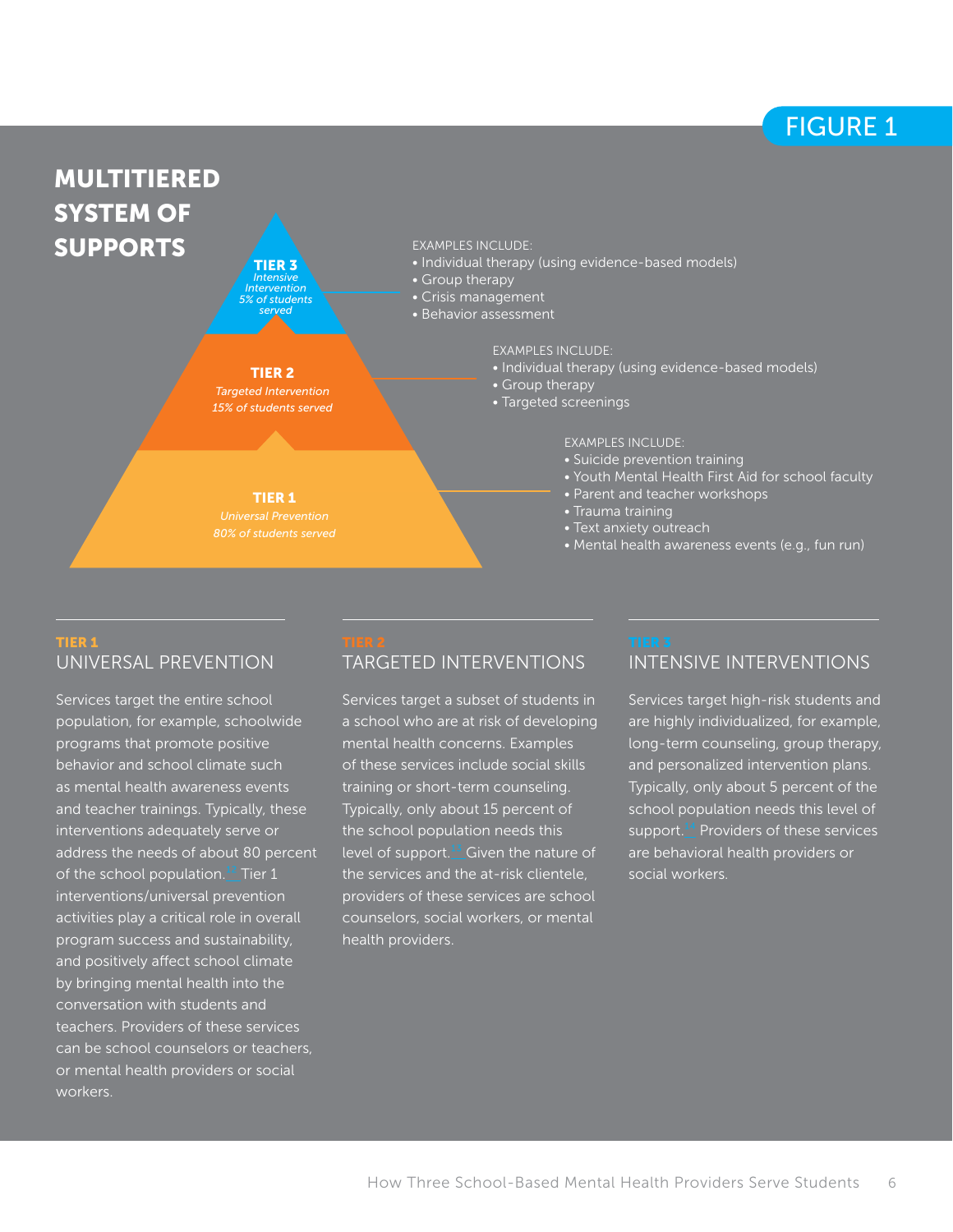The state has significantly invested in increasing access to school-based mental health for Georgia's children over the past five years. In 2015, Georgia's Department of Behavioral Health and Developmental Disabilities (DBHDD) created the Georgia Apex Program (Apex), a pilot initiative designed to increase behavioral health services available in schools. A year later, DBHDD converted Apex to a program, and it has now expanded to more than 430 schools. Apex allowed Georgia to drastically scale up access to services across the state. In just four years, from 2015 to 2019, Apex funding recipients nearly tripled the number of schools served through school-based mental health programs. (See Figure 2 below.) In 2019, \$8.4 million in one-time funds were allocated in the Amended Fiscal Year 2019 state budget to expand Apex further. Apex creates partnerships between Community Service Boards (CSBs) and other communitybased providers with local schools, and provides grants to fund behavioral health clinicians' work in schools. This focus on clinical work means Apex prioritizes supporting students in Tier 3; however, providers are directed to support teachers and administrators through Tier 1 interventions, and to support students across all three tiers.

#### REPORT INTERVIEWEES

This report captures the results of in-depth interviews with three of the state's leading school-based mental health providers: View Point Health (View Point), an Apex funding recipient and CSB located in Norcross; Aspire Behavioral Health and Developmental Disabilities Services (Aspire), an Apex funding recipient and CSB located in Albany; and CarePartners of Georgia (CarePartners), a private, non-Apex-funded provider located in Swainsboro. (Only three providers were interviewed  $-$  any reference to "the providers" refers only to these three organizations.) In Summer 2019, Voices began interviewing each agency's school-based mental health clinicians and supervisors, as well as school administrators and counselors at one to two schools where each provider serves. The interviews were conducted at each provider's main office as well as on-site at the schools. Additional interviews were conducted in Spring 2020. In addition to the information gathered in interviews, we reviewed organizational materials such as annual survey results and outcomes data, and captured information through school tours and provider presentations at local school-based mental health forums.

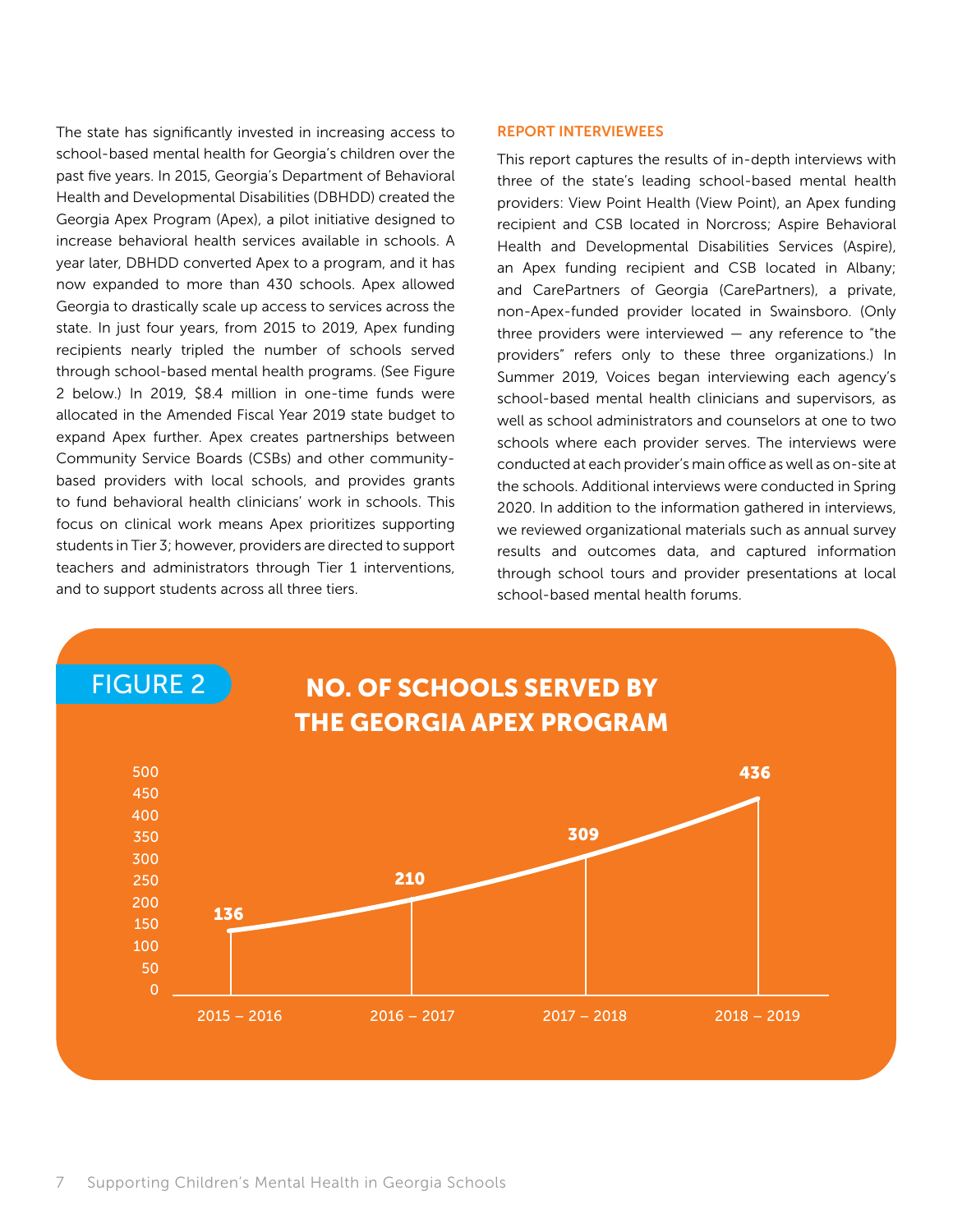#### View Point Health Norcross, GA

- Community Service Board
- Began SBMH in 2007
- Apex funding
- 22 schools/757 students served in 2018-2019 school year



- Private provider
- Began SBMH in 2003
- No Apex funding
- 36 schools/376 students served in 2018-2019 school year

#### Aspire Behavioral Health and Developmental Disabilities Services Albany, GA

- Community Service Board
- Began SBMH in 2013
- Apex funding
- 57 schools (20 Apex-supported)/614 students served 2018-2019 school year

The size of the agencies' school reach varies  $-$  from 22 to 57 schools, serving 376 to 757 students  $-$  as does the nature of their geographical regions — from rural to suburban. Between the three providers, they serve primary, elementary, middle, and high schools; alternative schools; and one public college.

The providers were selected for interviews because they are geographically diverse and established leaders in the field of school-based mental health. It is important to note that additional programs have demonstrated success and that these providers are a sample of established leaders in the field. Given that the state has continued to invest in Apex, and the program has supported an unprecedented increase in access to school-based mental health services in Georgia, two CSBs that are a part of Apex were chosen for research. However, we also included CarePartners of Georgia, a private provider that is not a part of Apex (but is a part of the DBHDD core provider network), to better understand how an independent school-based mental health program operates.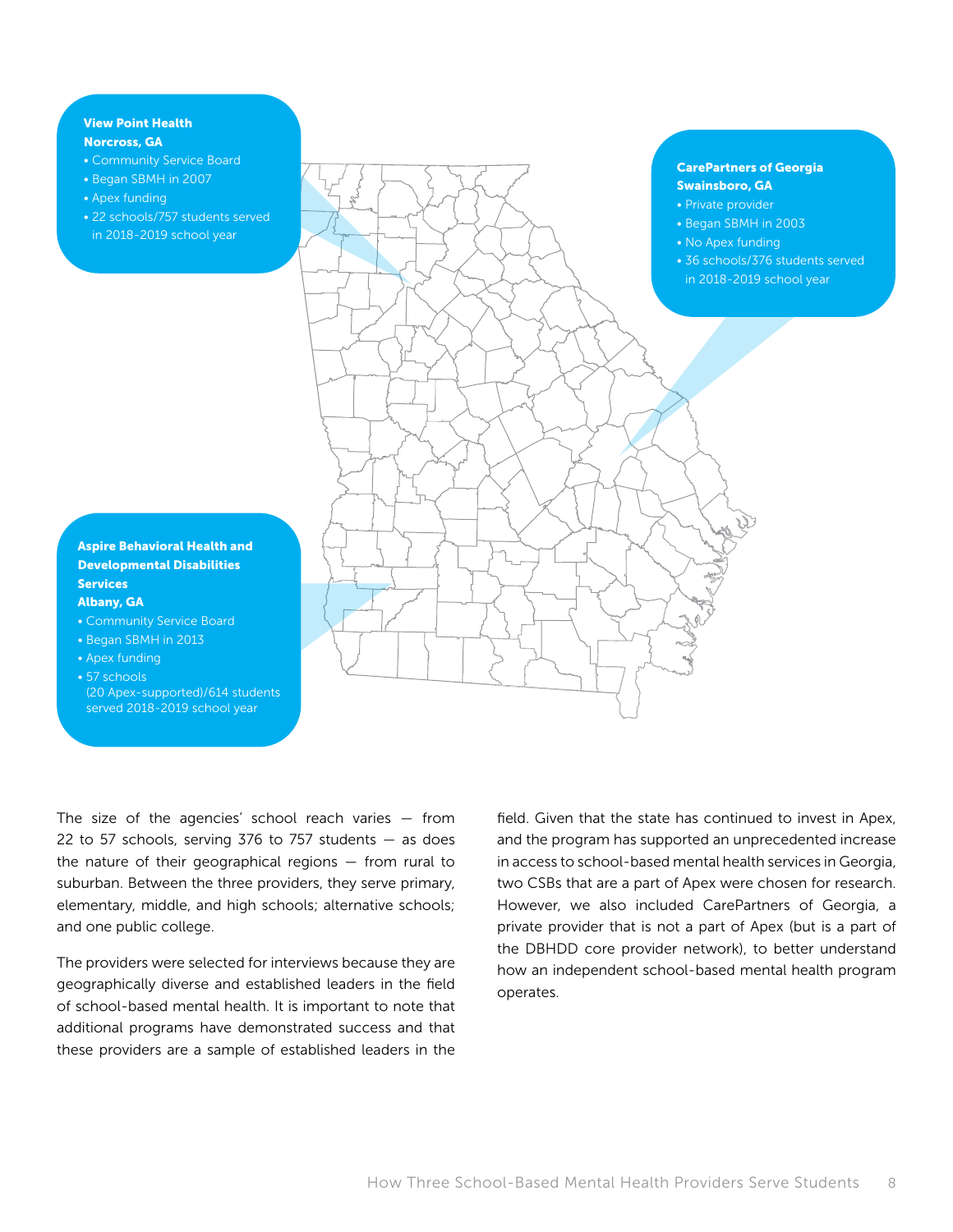# <span id="page-11-0"></span>Findings

School-based mental health providers shared detailed information about how they operate, what they need to provide high-quality behavioral health services, how service provision works, and what helps them succeed.

#### <span id="page-11-1"></span>PROGRAM STRUCTURE

#### <span id="page-11-2"></span>STAFFING AND SUPERVISION

Clinicians provide services at the schools anywhere from one day per week to full-time during the school year, and manage caseloads of approximately 90 students each. Only one clinician is assigned at each school, although that one clinician may split their time to serve more than one school in the course of a week. With total staff sizes  $-$  including clinicians and other staff — ranging from 20 to 30 people, the three providers experience overall turnover rates of roughly 15 percent to 30 percent. CarePartners has the lowest turnover rate (16 percent) of the three agencies. Of note, as a private provider, CarePartners is not bound to the state salary schedule. As quasi-governmental organizations, CSBs pay according to the state salary schedule; private providers are not required to follow the state salary schedule, and therefore have more flexibility in the salaries they can offer.

The providers offer associates the supervision required for licensure at no cost. This includes individual and group

supervision, both of which are conducted weekly for one hour each. All three agencies retain associate-level clinicians on staff after they become licensed, to the greatest extent possible. At Aspire, newly licensed clinicians are eligible to apply for the federal loan forgiveness program if they sign a two-year contract with the provider upon licensure. *See [Appendix C](#page-33-0) for more on staffing, supervision, and the physical spaces used for service provision.*

#### <span id="page-11-3"></span>PROGRAM EVALUATION

All three providers reported conducting program and outcome evaluation activities; however, each to a different extent. All three providers measure individual student outcomes using the Child and Adolescent Needs and Strengths (CANS) assessment tool, as well as progress against individualized treatment plan goals (e.g., goals related to grades, discipline, or absenteeism). Aspire and View Point participate in the statewide evaluation of Apex, conducted by the Center of Excellence for Children's Behavioral Health (COE) in the Georgia Health Policy Center at Georgia State University. The COE captures monthly, quarterly, and annual data on a wide variety of metrics from all mental health agencies that participate in the Georgia Apex Program, and analyzes and reports programmatic and outcomes data, yearly, in aggregate for the entire state. CarePartners, which is not a part of Apex, conducts a more limited evaluation of its school-based mental health work without any outside support. It tracks number of schools and students served, as well as the number of services provided in each school. CarePartners also measures the overall success of their program through quarterly parent and school personnel satisfaction surveys, and yearly or biannual parent and school personnel focus groups. On an individual-patient level, like the other providers, CarePartners clinicians use typical clinical tools to measure student functioning: CANS before and during service provision (as well as before

|                                               | <b>Aspire</b> | <b>CarePartners</b> | <b>View Point</b> |
|-----------------------------------------------|---------------|---------------------|-------------------|
| <b>Staff size</b>                             | 30            | 20                  | 21                |
| Ratio of associates to<br>licensed clinicians | N/A           | $2$ to $3$          | 1 to 2.1          |
| <b>Turnover rate</b>                          | 33%           | 16%                 | 20%               |
| Caseload                                      | 90            | 90                  | N/A               |
| <b>Waitlist for services</b>                  | <b>No</b>     | <b>No</b>           | Yes               |

#### TABLE 1. Select Staffing Metrics, by Agency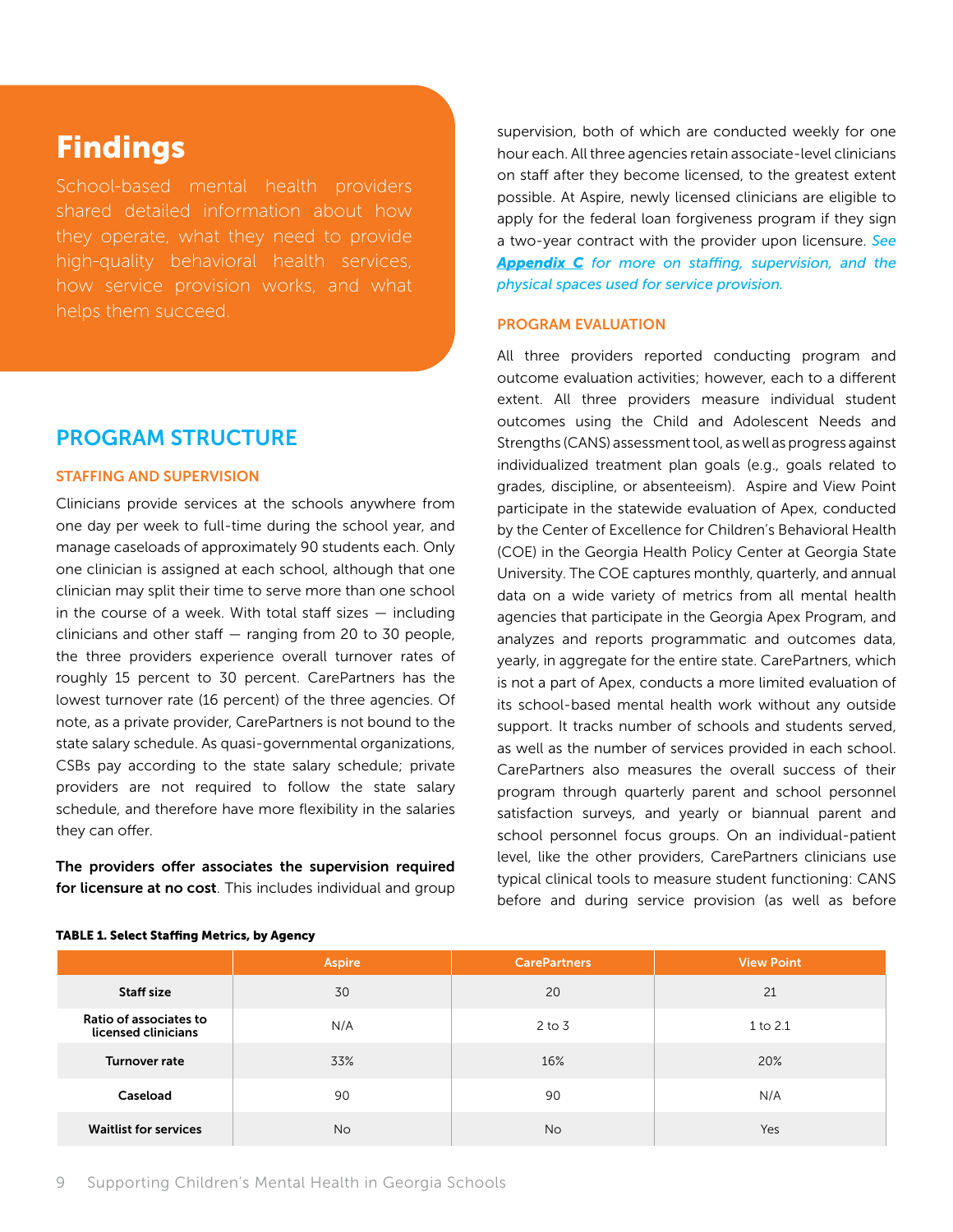discharge), and student progress against case management plans. CarePartners reports that over the last 10 years, these surveys have shown yearly average satisfaction ratings over 90 percent for their school-based mental health services, including telemedicine. *See [Appendix D](#page-34-0) for more on program evaluation.*

#### <span id="page-12-0"></span>FUNDING AND BILLING

The providers use a mix of funding sources to support operations and multitiered supports. (See Figure 3.) All clinical services with an authorization from the insurance provider — for example, direct therapeutic or wraparound services like medication management  $-$  are billed to insurance, most often Medicaid. In order to obtain authorization from insurance providers, the provider must prove that the service is medically necessary. The easiest way to demonstrate this is through a diagnosis in the Diagnostic and Statistical Manual of Mental Disorders-5, or a DSM-5 diagnosis. (Examples of DSM-5 diagnoses include autism spectrum disorder; attention deficit disorders; intellectual disabilities; major depressive disorder; generalized anxiety disorder; obsessive-compulsive disorder; and eating, learning, and sleeping disorders.)

Providers report difficulty billing school-based services to private insurance and that such services are routinely denied; typically, in their experience, services must take place in a clinic to be reimbursed. Billing to Medicaid also has its challenges. One provider reported that roughly 20 percent of the students they serve lose PeachCare eligibility over the course of the year, often as a result of the family not being able to pay their monthly premium. The provider reported that it can take three to five months to have benefits reinstated for these children. Providers also reported

#### PROVIDERS' FUNDING BREAKDOWN

#### FIGURE 3



- At Aspire and View Point, 30 percent of clinicians' time is paid for by grants (Apex and others), which support staff time dedicated to nonbillable services, such as crisis calls for non-Apexenrolled students, and operational costs, such as personnel, equipment, facility costs, and program evaluations.
- CarePartners, which does not receive Apex funding, relies more heavily on insurance reimbursements (namely Medicaid) than the other providers do. CarePartners receives a grant from Bulloch County Schools to serve students who do not have Medicaid, and sometimes schools pay for medication delivery and other wraparound services that are not billable to insurance.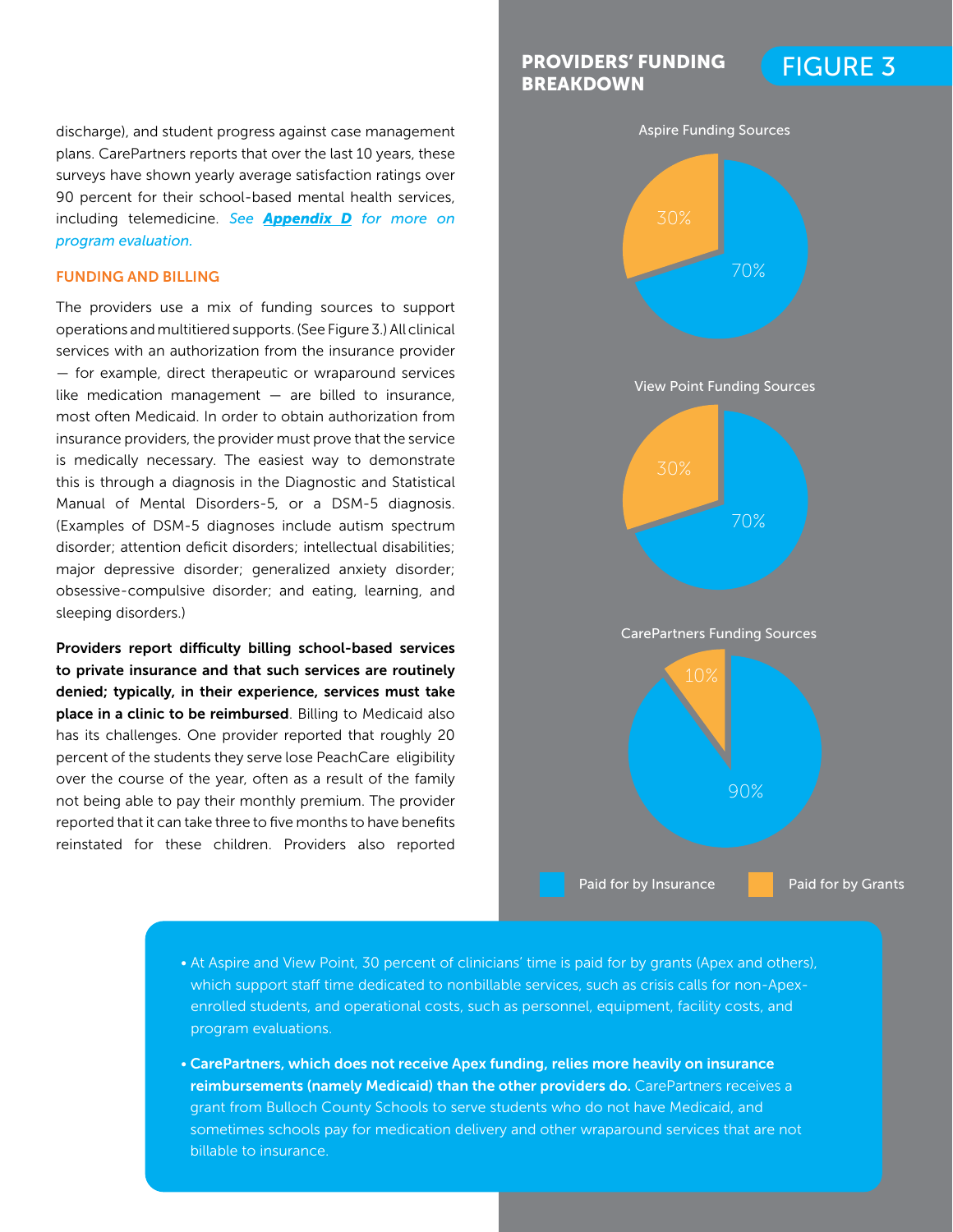*According to DBHDD, when a clinician can bill for 60% of their services, their position becomes sustainable, and they can engage in other nonbillable services with the remainder of their time.*

## BILLABLE TIER 1 ACTIVITIES

Some Tier 1 activities can be billed to insurance, such as:

- Development and monitoring of behavior plans
- Developing and monitoring classroommanagement systems
- Coordinating care concerning symptoms and behaviors at home
- Development of anger management and conflict mediation skills in the classroom

that in recent years, some students on Medicaid through Supplemental Security Income (SSI) (which provides for children with a disability) have lost their benefits. In some cases, the family is told that the child no longer qualifies for the benefit, even though the provider reports that their diagnosis or diagnoses are for lifelong disorders (i.e., autism, bipolar). Such denials also result when a family does not complete their renewal paperwork on time or when the family claims not to have received a renewal notification (and thus did not submit the required paperwork). The providers report that denial of SSI benefits is usually permanent, unless the family seeks a legal appeal; still, the courts sometimes uphold the denial. In addition, providers report that a lack of similar prior authorization criteria across the Care Management Organizations — which administer Medicaid and PeachCare programs for children's coverage — makes obtaining authorizations challenging (e.g., a service may be more easily billable to one Care Management Organization but not to another).

While some Tier 1 and Tier 2 activities (e.g., school climaterelated activities and mental health training for teachers) can be billed to insurance, most of these services will not be billable, and thus other sources of funding — such as grants — play a critical role in supporting their provision. (When services are not billable to insurance it is because medical necessity according to insurers cannot be proven. This is often because the children being served do not have a mental health diagnosis.) However, as programs mature, providers often become savvier about identifying and billing for the billable Tier 1 and Tier 2 services.

Providers can receive grants through Apex; the school districts where the program works; private foundations; and federal sources, such as Title I, Title II, or Title IV funds, the Health Resources and Services Administration, the Substance Abuse and Mental Health Services Administration, Individuals with Disabilities Education Act funding, and more. (See Figure 4.) School districts themselves are sometimes eager to work with the provider to find additional sources of funding that would expand school-based mental health at their schools. For many Tier 1 interventions, DBHDD (through Apex and the Office of Behavioral Health Prevention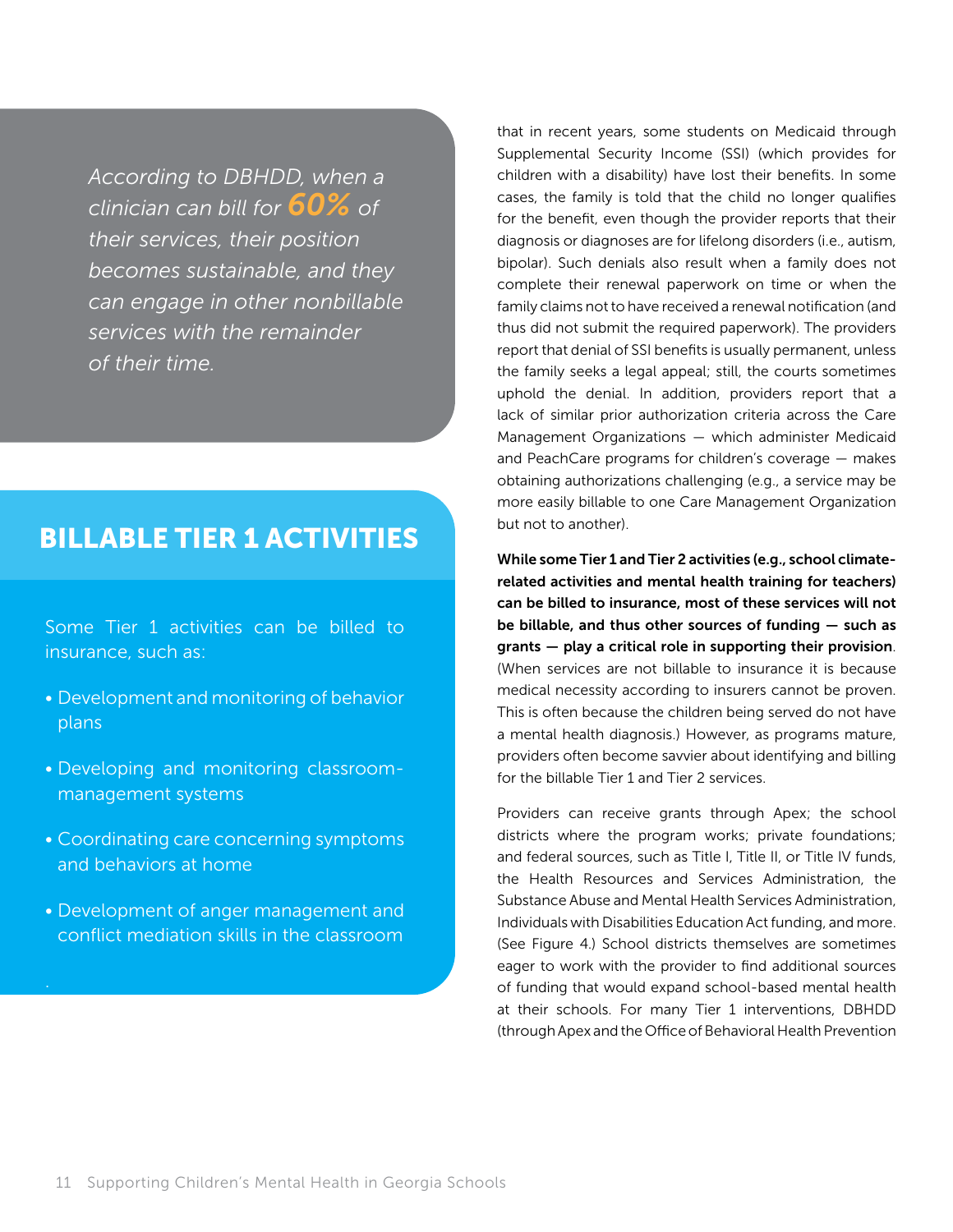# FIGURE 4



initiatives), the Georgia Department of Education (GaDOE), and the Georgia Division of Family and Children Services offer financial and other support, such as:

- Statewide suicide-prevention trainings for school personnel through Regional Education Service Agencies
- Youth Mental Health First Aid, for adults who interact with youth
- Sources of Strength training, a suicide-prevention program for youth
- Cross-training for schools and juvenile courts on fostering a positive school climate
- Universal mental health screeners for students in certain school districts, funded through a federal grant

#### Billing Administration

There is a significant amount of accounting and administrative work needed to support school-based mental health. Provider agencies are responsible for submitting requests for insurance authorization for students' services. Despite heavy caseloads, clinicians reported being more overwhelmed by the administrative procedures, like completing paperwork for insurance authorization requests and documentation needed for billing services, than they are by service provision. Authorizations last only three months and take 15 or more minutes to complete. Clinicians at one of the providers complete insurance authorizations themselves, which takes away from time to provide services. *See [Appendix E](#page-36-0) for more on billing administration.*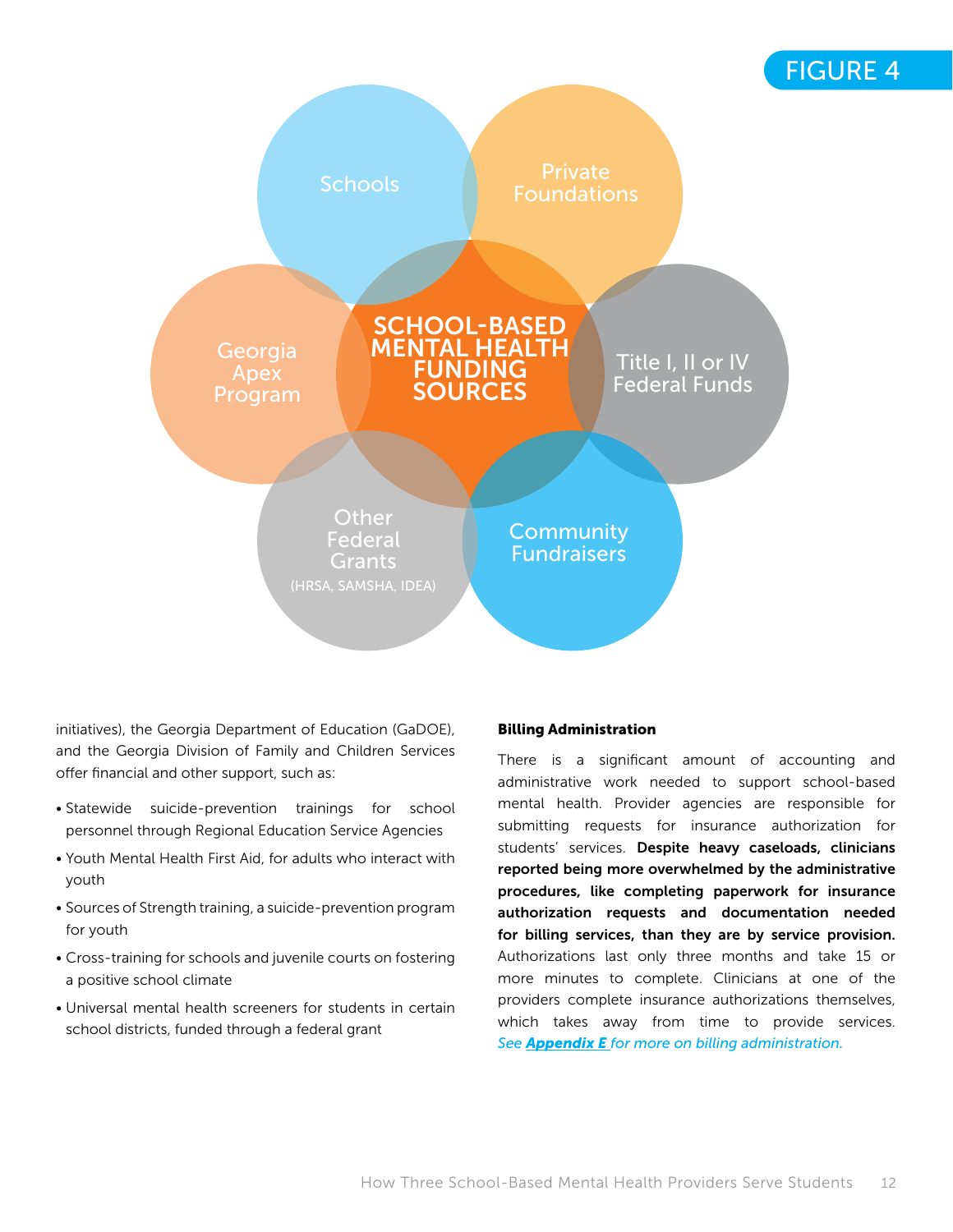#### <span id="page-15-0"></span>SERVICE PROVISION

#### <span id="page-15-1"></span>REFERRALS, PARENTAL CONSENT, AND ASSESSMENTS

Referrals are typically made by counselors, teachers, or other school staff based on observations of the child in the school environment. (See Figure 5 below.) Consistently, classroom disruption is reported as the leading cause of a referral, followed by academic performance and behavior in the larger school setting. The students who are unable to successfully manage their own behaviors or effectively interact with peers are among the first to be referred for services. Teachers often become overwhelmed by a child's externalizing behaviors (e.g., conduct) and look to schoolbased mental health services as a method to improve classroom behavior. This typically means asking the clinician for immediate assistance diffusing the crisis.

View Point described a system by which school personnel, parents, and students can refer a child for treatment by submitting a confidential form at the school's front office. The form, which notes the referral source (parent, teacher, etc.), asks the referral source to describe his or her observations and reason for the referral. Referrals are directed to the school counselor, who either assumes responsibility for addressing the need or determines it is appropriate for the clinician. Referrals are also made based on whether a student was previously diagnosed in a community-based service.

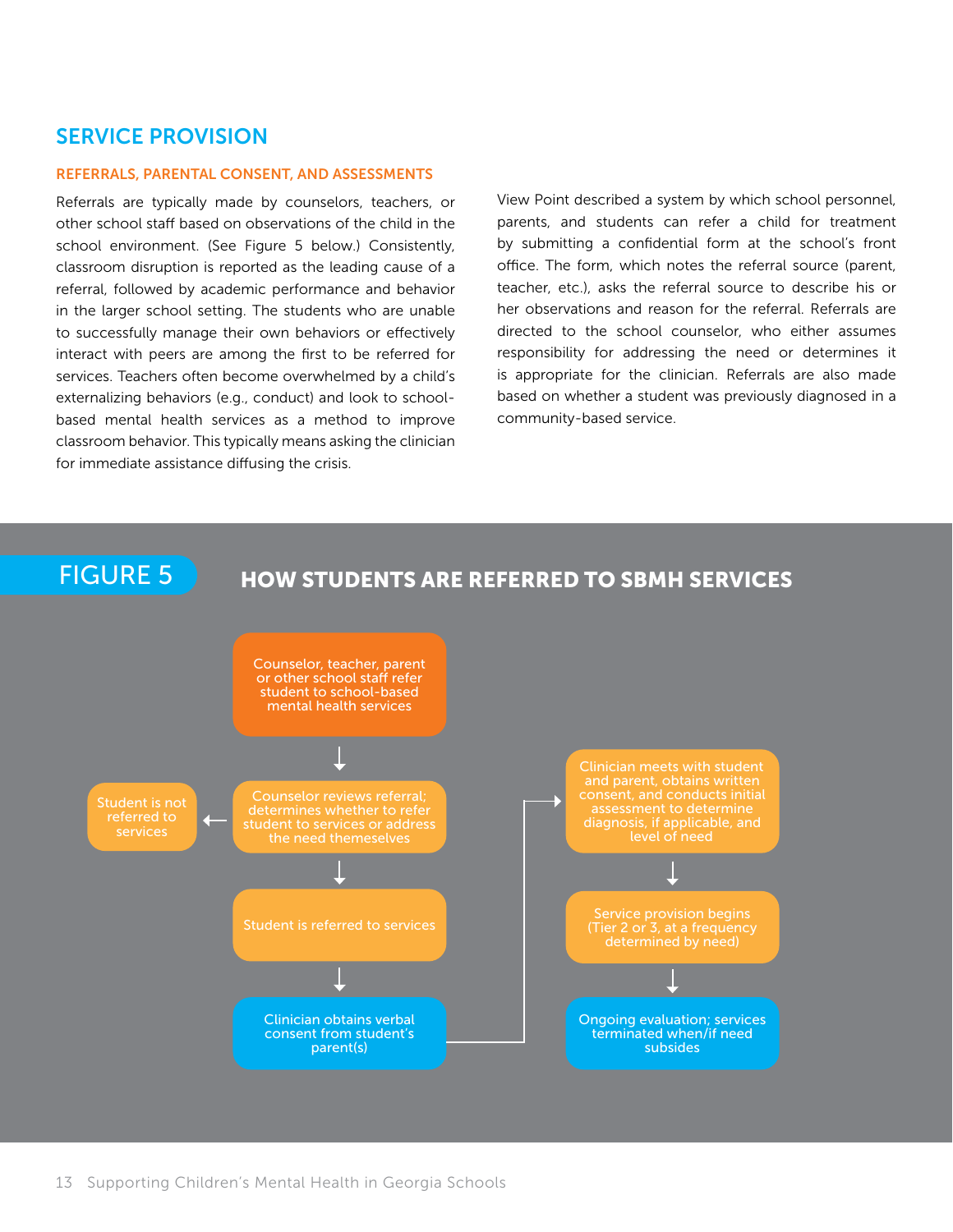Once a child is referred to a provider, clinicians obtain verbal consent from the student's parent or guardian prior to assessment or treatment. Typically, obtaining verbal parental consent is not a burden and does not slow down service provision (though consistent parent involvement is sometimes a challenge, as discussed in the [Factors that](#page-21-0) [Impact Program Success](#page-21-0) section below). One agency did note that students are sometimes required to wait one month before receiving services and that this may be due to the delay caused by waiting for parental consent.

For the initial assessment, both parents and students are required to meet with the clinician in person, where written consent is obtained. The providers use evidence-based, structured diagnostic and behavior assessments that result in either a mental health or substance use disorder diagnosis (most likely requiring Tier 3 interventions), which includes all psychiatric diagnoses except intellectual disabilities and personality disorders, or the identification of a more general need, best addressed through the development of specific skills and behavioral strategies (i.e., Tier 2 interventions). Assessments are sometimes conducted by associate-level clinicians; in these instances, diagnoses are confirmed by a supervisor.

#### <span id="page-16-0"></span>TREATMENT AND SUPPORTS

All providers interviewed provide multitiered system supports, including Tier 1, Tier 2, and Tier 3 services, in addition to services after school and over the summer (to varying degrees), and medication management. Very rarely, providers will refer students or families to outside providers, such as for in-home services. Aspire reports that such referrals account for less than 1 percent of all of their services; CarePartners states it makes up less than 5 percent of all services. This is sometimes the case when the student has a primary behavioral health provider outside of their school-based provider.

#### MOST COMMON DIAGNOSES

(as reported by providers):

- Attention-Deficit Hyperactivity Disorder (ADHD)
- Anxiety
- Depression
- Adjustment Disorder
- Oppositional Defiant Disorder (ODD)

# THE DATA

Referrals to services outside of the school setting or to another provider account for only

1% to 5%

of all services.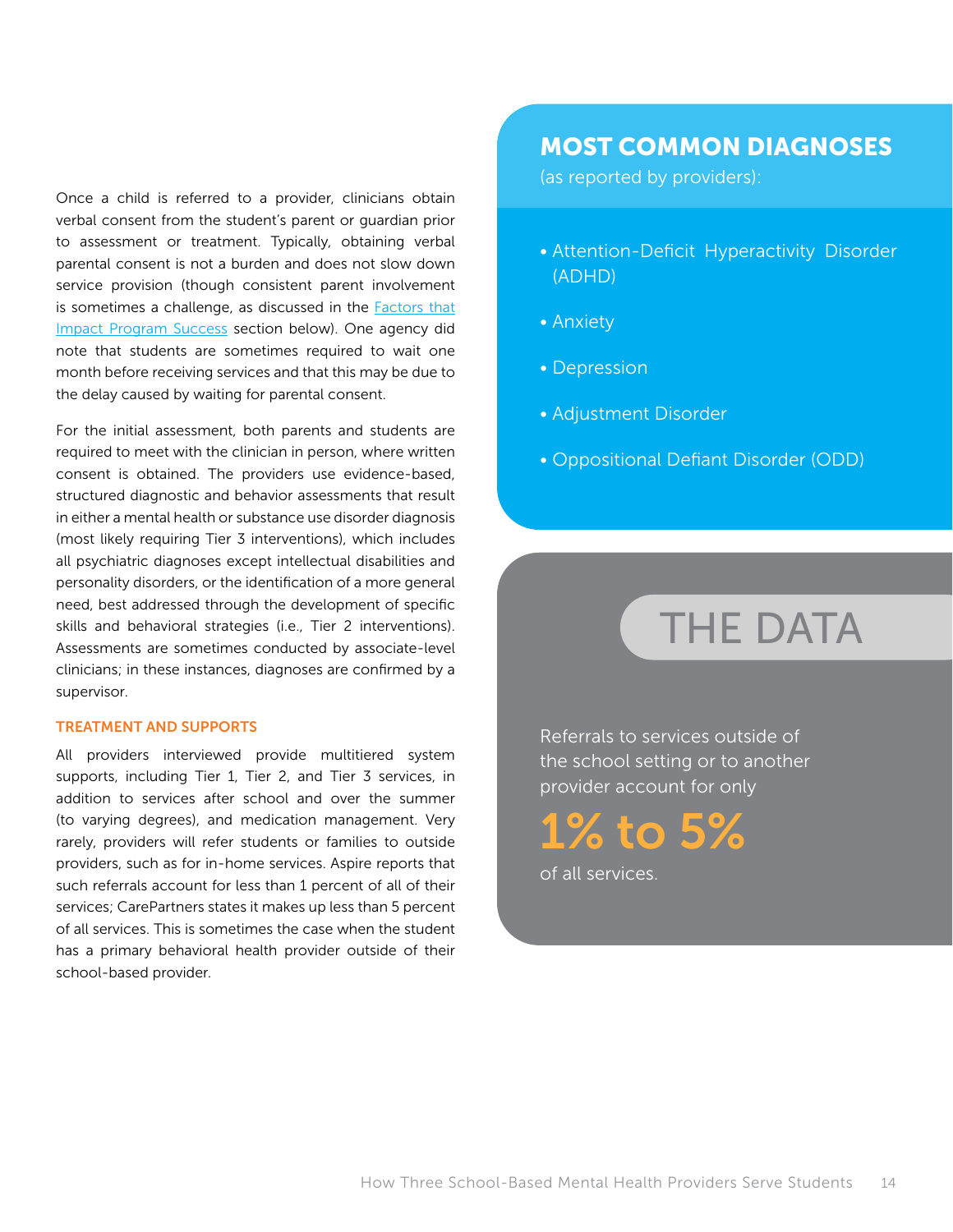# E SE TIER ONE SERVICES

TIER 1 *Research-Based Core Instruction*

# VALUE OF TIER 1 SERVICES

- School-based health clinicians can help parse out the root causes of a behavioral health challenge and whether it pertains to a mental health disorder. Behavioral concerns are not always manifestations of mental health conditions and can be instead related to vision impairment, learning disabilities, lack of food access, unstable housing, traumatic events, or a myriad of other challenges.
- Universal prevention services also help clinicians and school staff identify students who don't have obvious externalized behaviors but need greater levels of support. While disruptive behavior is the basis for the majority of referrals, for students with more internalized behaviors (e.g., social withdrawal), Tier 1 activities can increase communication around mental health and afford students who otherwise fly under the radar a space to discuss mental health.

Tier 1 supports are provided to all of the schools that providers serve. Such services require collaboration with the school, and schools often cofacilitate these activities. Providers report that, generally, they make teacher trainings and schoolwide interventions available to schools and allow schools to decide whether or not to participate. Schools themselves sometimes host educational mental healthfocused events (e.g., lunch and learns for school staff), and the providers offer support.

While Tier 1 services are critically important, high demands on teachers' time for state-mandated trainings and constraints on classroom time limit schools' availability for them. For example, Youth Mental Health First Aid training — an eight-hour training — is encouraged by DBHDD and offered by the providers, but the GaDOE requires teachers to participate in other mental health trainings (O.C.G.A. 20- 2-1185). Because of this, teachers do not often choose to receive this additional in-depth training.

# EXAMPLES

- - o Suicide prevention
	- o Trauma
	-
	-
- 
- Classroom observation
- Test anxiety outreach
- Mental health awareness events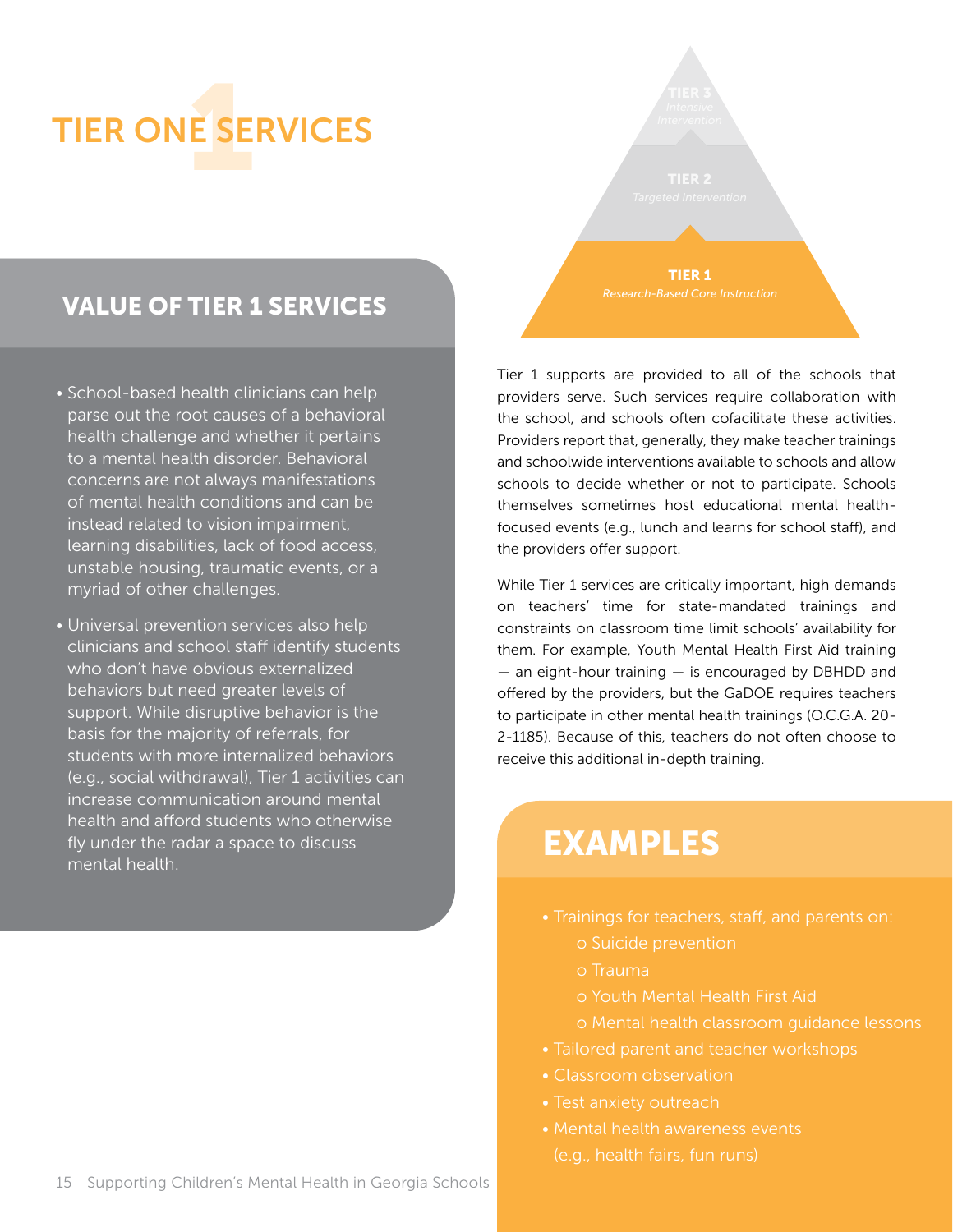

**TIER TWO SERVICES** 

Tier 2 services are for at-risk students without a DSM-5 diagnosis. These make up a smaller portion of providers' service provision than Tier 3 services, as they are rarely billable to insurance. Tier 2 services include individual

TIER 2 *Targeted Intervention*

therapy, group therapy, and targeted screenings.

- At Aspire, early intervention services for at-risk or targeted students are offered to Apex-enrolled and nonenrolled students alike during the school year; consent is obtained in either case. (Students who are enrolled in Apex are those whose parents have both given consent and met with the clinician at school.) During the summer, these services are offered only to students who receive Apex services. *See [Appendix F](#page-37-0) for more on summer services.*
- At CarePartners, individual therapy for at-risk students is provided at all of the schools they serve. Group therapy is conducted at 60 percent of schools, and targeted screenings are conducted at 73 percent of schools. CarePartners reported that group therapy sessions are hard to hold successfully in many of their schools due to stigma around mental health; in these cases, even if a student lacks a mental health diagnosis, individual sessions are held instead.
- At View Point, Tier 2 interventions make up nearly 30 percent of their service provision.

# EXAMPLES

The Breakfast Club is a weekly one-hour morning group session held by View Point for a small group of kindergarten students where they rotate through stations that help develop communication and self-regulation skills.

**Peer Mediation** is a group developed by View Point that meets weekly and uses positive behavioral interventions.

**Social Skills** is another group held by View Point that meets twice weekly for an hour.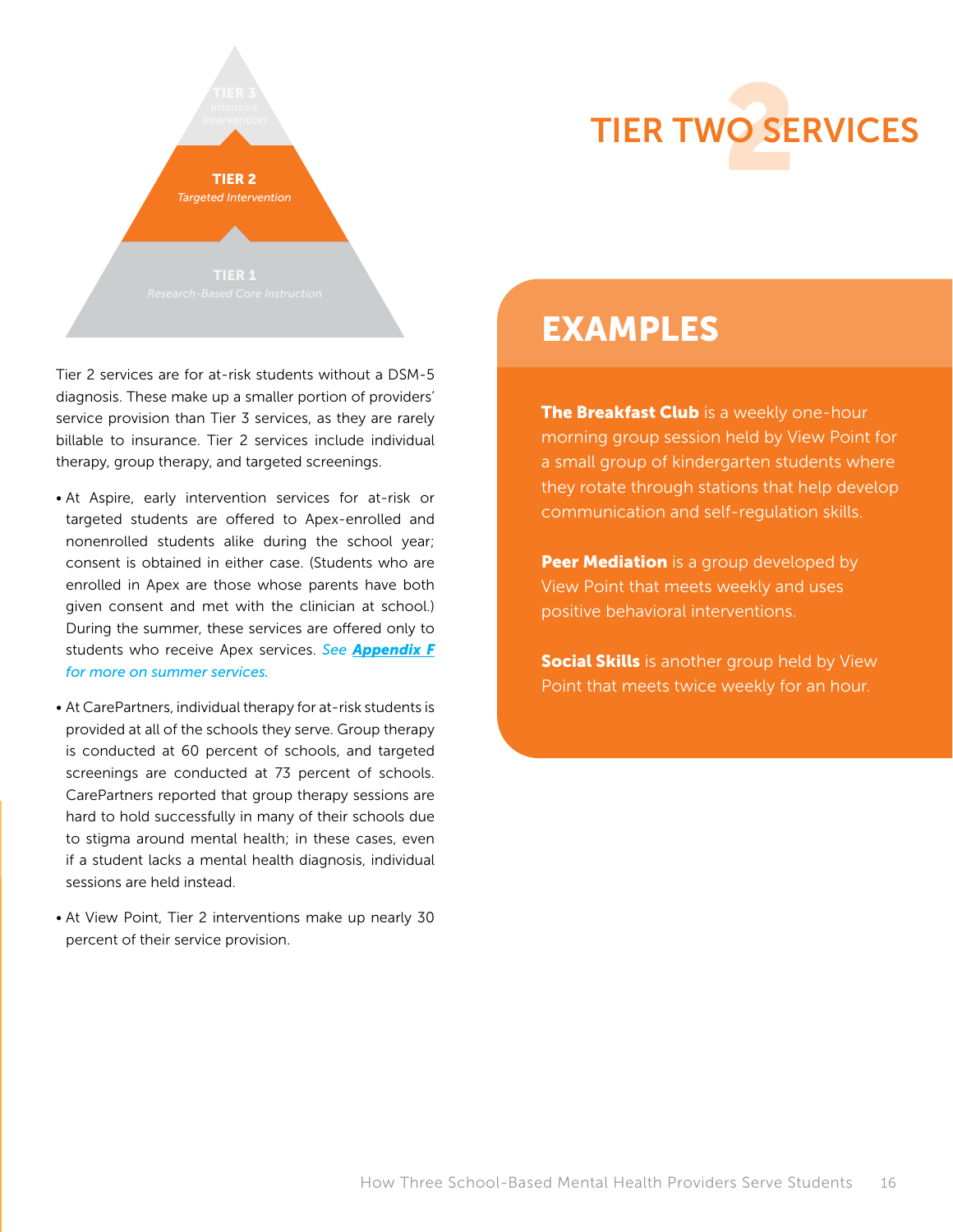# REE S TIER THREE SERVICES

TIER 3 *Intensive Intervention*

Tier 3 services, which are individualized, are provided to students with a DSM-5 diagnosis and are largely billable to insurance. These services include evidence-based interventions such as Cognitive Behavioral Therapy, Dialectical Behavioral Therapy, Solution-Focused Therapy, as well as play therapy, mindfulness, and art expression. Group therapy, crisis management, and behavior assessments are also considered Tier 3. Tier 3 interventions make up the bulk of the providers' work. This is particularly true at View Point, where Tier 2 and 3 services make up almost 100 percent of their work (nearly 70 percent is Tier 3, and Tier 1 services are rarely conducted).

- At Aspire, intensive intervention services include schoolbased mental health services, school- and communitybased crisis protocol, and the Camp Apex summer program. Aspire uses a staff of Community Support Individuals to provide support to students who receive Tier 3 services if they have significant behavioral challenges and need support between biweekly individual sessions.
- At CarePartners, individual therapy, behavior assessments, and crisis management are conducted at all of the schools they serve.
- At View Point, intensive intervention services consist of individual therapy sessions for students with a diagnosis.

Tier 3 interventions are provided on a weekly, biweekly, or monthly basis, depending on the student's need and availability, as well as the availability of the clinician. Some students are seen as often as twice a week during particularly challenging periods.

Like the frequency, the duration of services also depends on the student's need. View Point aims for treatment to "max out" at one semester, while at Aspire, many individual cases last the entire year. Aspire offers intensive intervention services to students and families year-round at participating Apex schools. When students are promoted from one school to another, like from elementary to middle, they will often be transferred to a clinician assigned to the new school.

The school setting does pose a unique issue. Because the clinician is located within the school, there is often an association between the academic calendar and the treatment timeline. The teacher, student, and student's family can come to expect that the student will receive treatment for the duration of the school year. However, treatment depends on the student's need and may not be needed for that length of time. When clinicians do attempt to terminate services with a student mid-school year, they are often quickly contacted by teachers and/ or parents stating that the student has returned to their previous degree of functioning and again needs services. Continuing to strengthen school and provider partnerships and communication will help manage expectations and address this challenge.

# EXAMPLES

- Cognitive Behavioral Therapy
- Dialectical Behavioral Therapy
	- Solution-Focused Therapy
		- Group therapy
		- Crisis management
		- Behavior assessments
			- Play therapy
			- Mindfulness
			- Art expression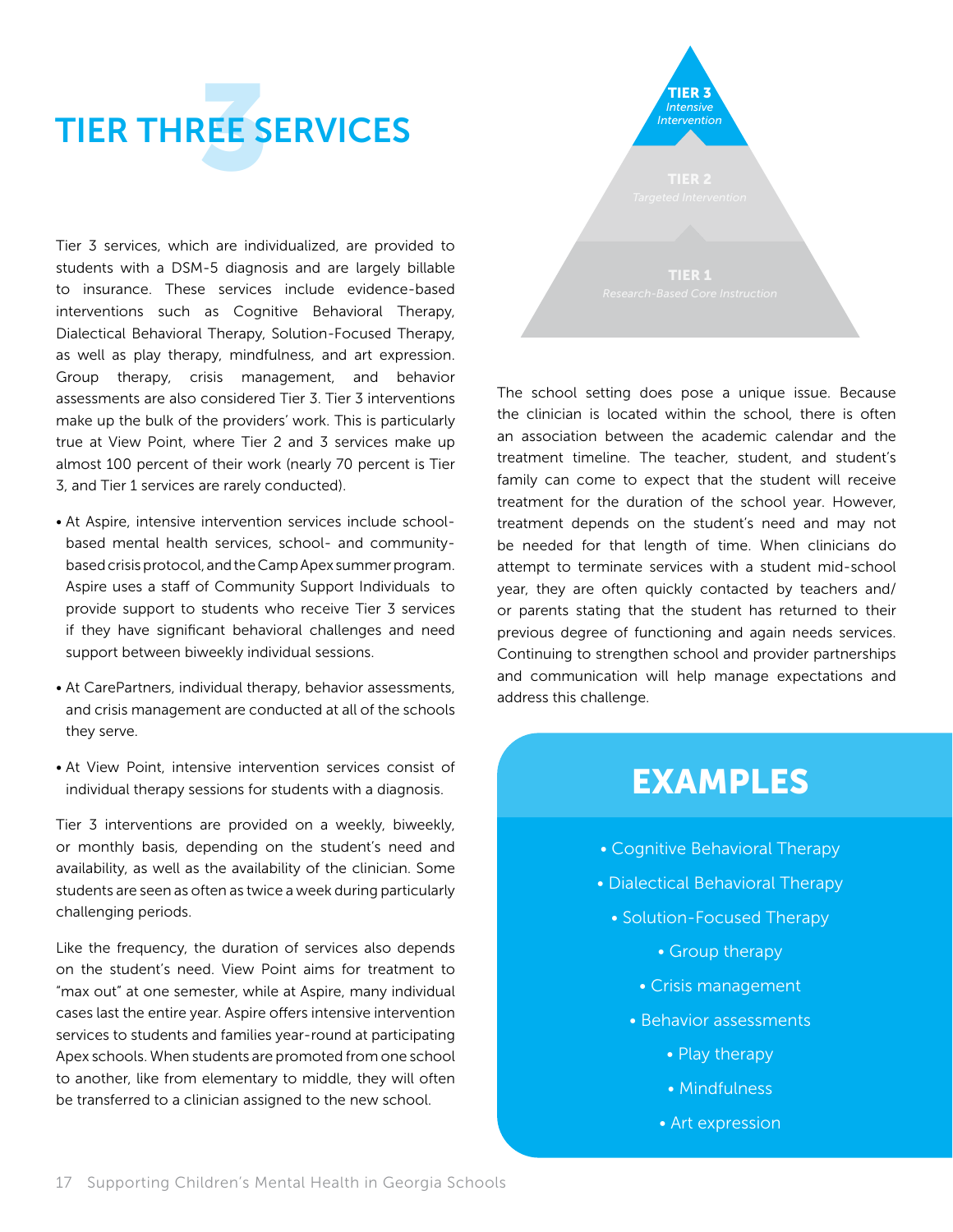#### Wraparound Services

Wraparound services help to ensure that students are able to access mental health services despite practical or logistical obstacles, providing impactful support for students and their families. All three providers deliver some combination of wraparound services that include medication management and afterschool and summer services. Lacking access to transportation sometimes poses a barrier to students' accessing afterschool and summer services, in which providers noted a drop in enrollment. *See the [Factors that](#page-21-0) [Impact Program Success](#page-21-0) section on page 19.*

Aspire and CarePartners offer home visiting, which is designed to give families the support they need to improve well-being. Home visits can include skills training, promotion of positive parenting practices, and education on child development, among other activities.

Aspire and CarePartners also provide crisis management services. View Point partners with the school districts they serve on crisis management, as the schools have strong protocols. CarePartners' 24/7 mobile crisis team has diffused approximately 90 percent of student crises; only 10 percent of students have needed hospitalization. CarePartners attributes its growth in part to its strong wraparound services like year-round medication management, medication home delivery, home visiting, and their 24/7 crisis-response team. *See more on wraparound services in Appendix F.*



### Home visits include skill-building on topics like:

- Bedtime routines
	- Eating habits
- Anger management
- Communication skills
	- Mood tracking
- Resumé building (for parents)
	- Employability (for parents)

|                             | <b>Aspire</b> | <b>CarePartners</b> | <b>View Point</b> |
|-----------------------------|---------------|---------------------|-------------------|
| <b>Medication managment</b> | Yes           | Yes                 | Yes               |
| <b>Telemedicine</b>         | Yes           | Yes                 | Yes*              |
| Home visiting               | Yes           | Yes                 | <b>No</b>         |
| <b>Crisis management</b>    | Yes           | Yes                 | <b>No</b>         |
| Afterschool services        | Yes           | Yes                 | Yes               |
| <b>Summer services</b>      | Yes           | Yes                 | Yes               |

#### TABLE 2. Wraparound Services Offered, by Agency

*\*Prior to COVID-19, View Point did not provide telemedicine, but the provider began widely implementing telemedicine in Spring 2020.*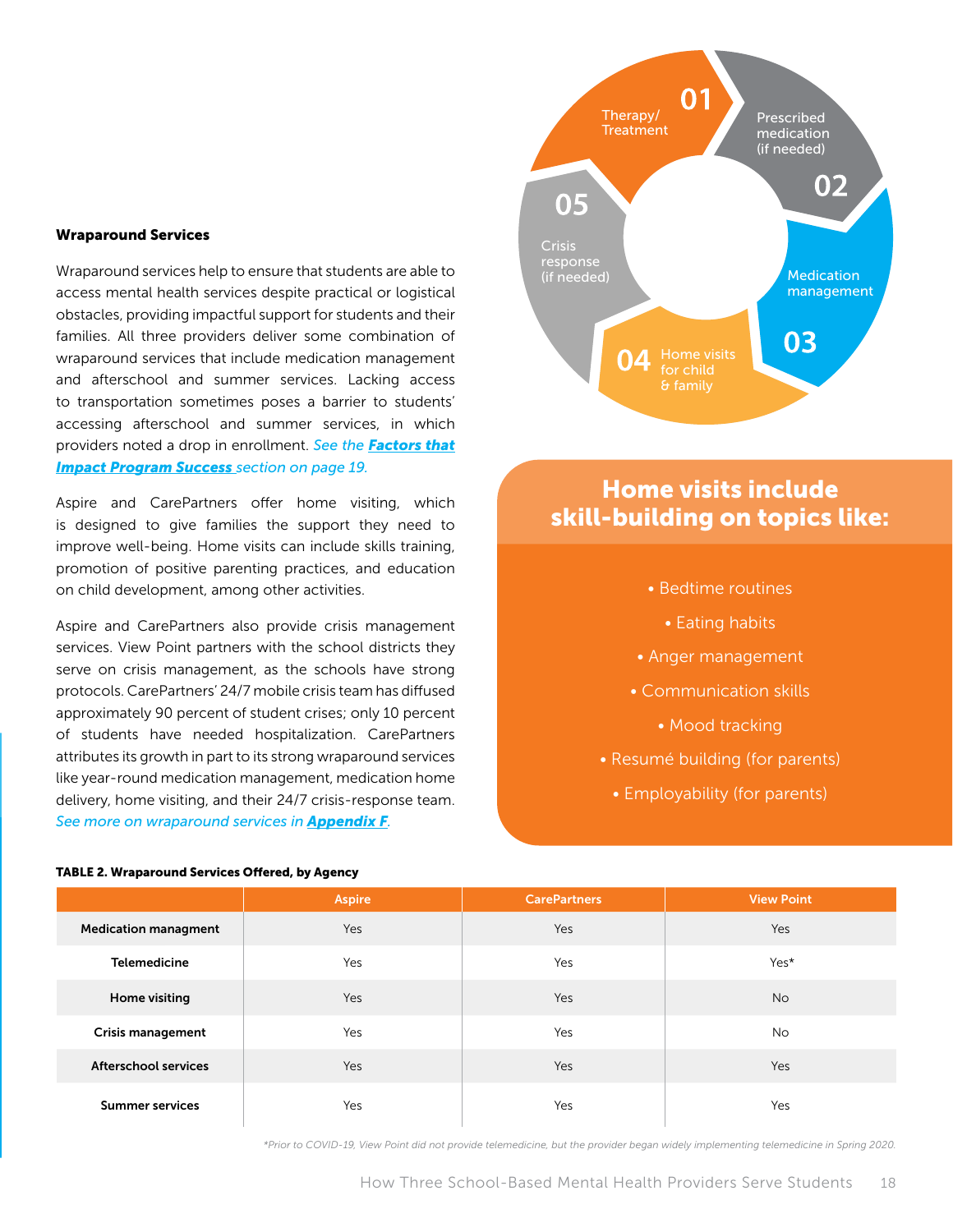# 7 FACTORS THAT IMPACT PROGRAM SUCCESS

#### BOOST SUCCESS

- Leveraging insurance billing and flexible grant funding
- School buy-in and provider flexibility to achieve it

#### HINDER SUCCESS

- Workforce shortage, salary, and burnout
- Blurred roles in the school and extra demands on clinicians' time
- Lacking student transportation (for afterschool/summer services)
- Stigma around mental health
- Limited parental involvement

# THE DATA



of children who 86% of children who<br>receive billable services from Apex clinicians are insured through Medicaid/PeachCare.

#### <span id="page-21-0"></span>FACTORS THAT IMPACT PROGRAM **SUCCESS**

All three providers have expanded significantly in the past five years, serving five times as many schools than they did previously, on average. They all identified similar factors that impact program success, the most significant being the small size of Georgia's qualified behavioral health workforce who are interested in this difficult  $-$  though rewarding  $$ work. Their hard-working, committed, and loyal staff have been central to their success.

#### The top seven factors that impact program success are as follows:

#### BOOST SUCCESS

#### Leveraging Insurance Billing and Flexible Grant Funding

A mix of funding sources is critical to school-based mental health program success. In thinking about the Multitiered System of Supports, students with the highest needs are served through Tier 3 interventions, which are clinical and require a student to have a diagnosis and are therefore generally reimbursed by insurance. However, Tier 1 and Tier 2 interventions, which are more preventive and do not require a medical diagnosis, are largely not reimbursable by insurance. While insurance provides a stable funding stream for high-needs insured children, other funding sources allow providers the flexibility to serve students who don't fall into this category: uninsured students, students whose insurance has lapsed or whose insurance doesn't cover the particular therapy, or students who do not have a diagnosable disorder but are nevertheless experiencing a true need for mental health services (e.g., students that have experienced death in the family, trauma, divorce, etc.). When all three tiers are adequately provided, student needs can often be met before their needs become serious or life-threatening or the students develop a diagnosable disorder.

Providers expressed that the flexibility of grant funding which can come from state agencies, counties, or schools themselves — has allowed for more comprehensive service provision in all three tiers. Grant funding allows providers to serve students for whom they believe services are necessary, but which are not deemed "medically necessary" by insurers. It also allows programs to conduct schoolwide mental health events, train teachers on how to better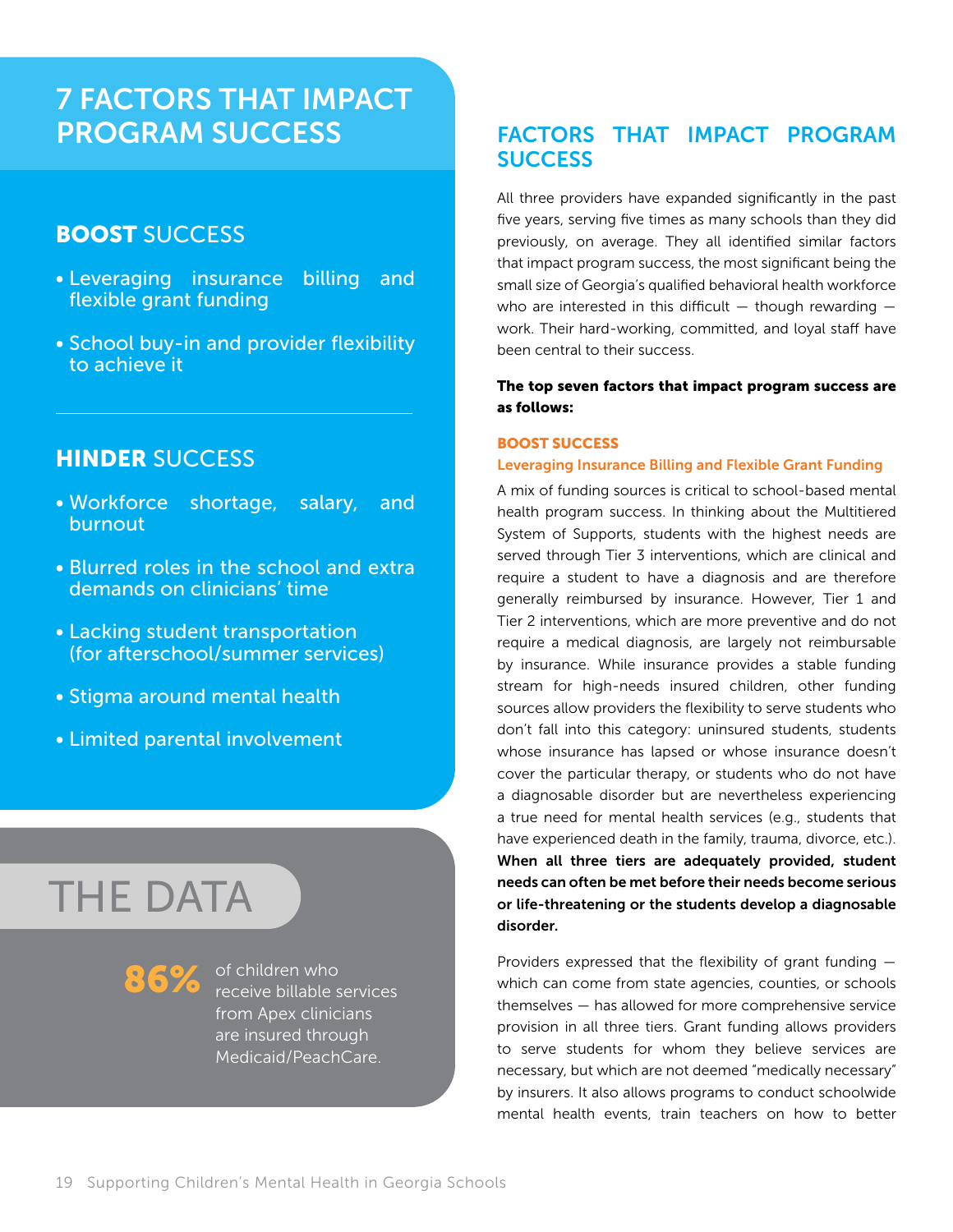respond to students' needs in the classroom, and spend time building the relationships at schools necessary for effective service provision. All of this can help to meet the need of a student before it worsens and to contribute to a positive school climate. *See the [Recommendations](#page-27-0) section on pp. 25 for tips for leveraging insurance billing and flexible grant funding.*

#### School Buy-In and Provider Flexibility to Achieve It

Consistently the providers emphasized the importance of school support to their success. Willingness on the part of the school — superintendents, principals, teachers, school counselors, and others  $-$  to allow the provider to come into the school, participate in school activities, and provide services to students is critical for many reasons, perhaps most importantly, referring students to the program. *See the [Recommendations](#page-29-1) section on pp. 27 for tips for gaining and maintaining school support.*

Ample time and flexibility  $-$  and funding to support the clinicians' time — at schools is needed to build trust with teachers, counselors, and administrators to gain the support needed for service provision. CarePartners stated that their willingness to take on difficult cases and populations has led to the provider's growth. View Point stated that funding for a year of rapport building — during which clinicians would focus on providing many Tier 1 and Tier 2 services  $-$  would help them expand to additional schools.

Principals play a major role in school support. At View Point, word-of-mouth among principals led to their program's expansion to additional schools. At one school site, the success of View Point's program is directly linked to the clinician's positive relationship with the principal. This clinician was invited to participate in staff meetings and hiring procedures. In doing so, the clinician is regarded as part of the school's administration team, rather than an outsider providing services. Such relationships encourage program expansion. View Point reported that to expand Tier 1 services, they would specifically need greater principal support due to the level of collaboration with schools required for those activities.

Inversely, a lack of school support was described as the primary challenge to program growth at View Point. The provider reports there is the belief that academic achievement will diminish due to loss of instruction time if students are enrolled in behavioral health services. View Point reports it has also had to address concerns about clinicians overstepping boundaries with school staff and ensuring that they feel supported. While Aspire does not have trouble gaining support within elementary and middle schools, they do struggle inside high schools, where both teachers and parents/caregivers believe graduation is the top priority and behavioral health needs fall to the wayside.

#### HINDER SUCCESS

#### Workforce Shortage, Salary, and Burnout

Providers identified the limited number of qualified workforce members who will accept the offered salary as a significant barrier. Georgia suffers from a shortage of behavioral health professionals, particularly in more rural areas of the state, where Aspire and CarePartners serve schools.<sup>15</sup> CSBs are required to follow a state salary schedule. Private providers are not required to follow the state salary schedule, and therefore have more flexibility in the salaries they can offer. Further, the clinician roles demand fast-paced work and heavy caseloads, and clinicians often experience secondary trauma from treating students with severe trauma. Providers report that given the high caseloads, modest pay, and seriousness of the issues their clients face, it is easy for clinicians to feel burned out from school-based mental health provision. *See the [Recommendations](#page-28-0) section on pp. 26 for tips for growing and protecting the workforce.*

Aspire experiences a turnover rate of approximately 33 percent. Staff there described a pattern of losing clinicians to jobs at schools where they serve, which offer higher pay without any additional credential requirement. CarePartners reported trouble retaining recent college graduates of mental health professions in rural Middle Georgia. Students who study in the region often don't choose to stay and work there after graduating. This poses a problem for the workforce pipeline in this area.

#### Blurred Roles in Schools and Extra Demands on Clinicians' Time

Clinicians are sometimes asked to participate in school activities and assume responsibilities outside of service provision (e.g., a therapy session), while they are also expected to be available for immediate response and support when a student needs it. This poses a challenge to service provision, especially when a clinician is only at the school for a short period each week or is managing a particularly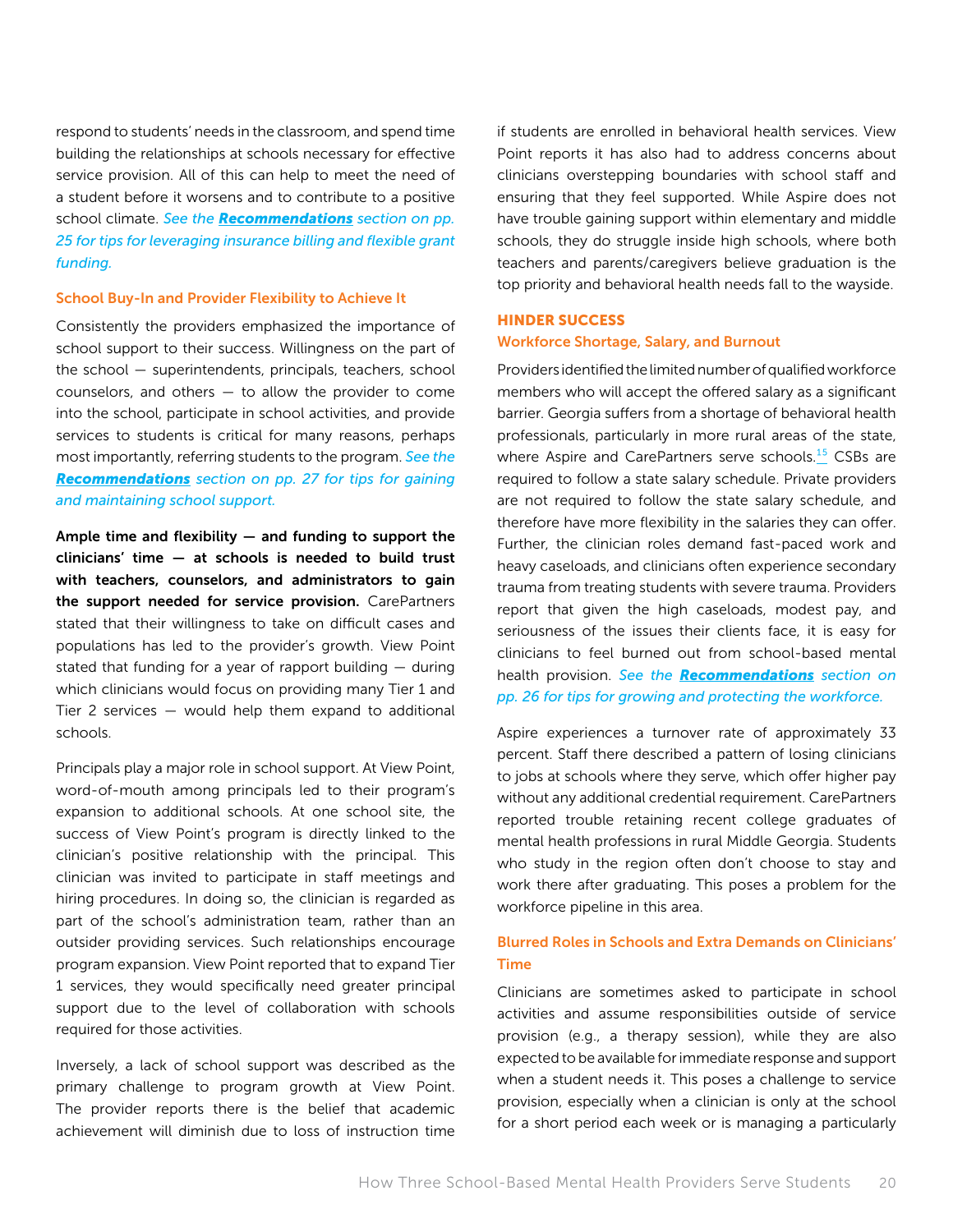heavy caseload. While it is not the case in all schools, some schools want an additional school counselor, but one who has clinical therapy knowledge and expertise and crisismanagement capabilities. In these cases, teachers will send a student to the clinician's office during a disruption or need, as they would use a school counselor's office. But in the current structure of school-based mental health programs, clinicians' time at the schools is mostly scheduled with therapy sessions, and thus they are not available for this kind of real-time support.

These blurred roles result in programs billing fewer services — not because services are not in high demand, but because their time available for providing services that are "billable" is reduced as a result of extra demands. Billable time is important for program sustainability. Additionally, it leaves programs with weaker evidence to show that they need more time for service provision at these schools, despite persistent need.

Tensions can often be avoided, however, by developing a formal agreement between the school and the provider outlining responsibilities of the clinician. Other ways to address this include ensuring consistent communications between teachers and clinicians, hosting "lunch and learn" events at the school to discuss school needs and clinician roles, including a clear definition of the clinician's role in the school in initial or recurring presentations to the school, or obtaining additional funding (perhaps from the school) to allow the clinician to have more time at the school.

#### Lacking Student Transportation (for Afterschool/Summer Services)

Transportation and distance to services pose a challenge for students to continue to participate in services offered over the summer, and for parents to complete intakes and initial visits. The majority of rural communities have no public transportation system, and Medicaid Non-Emergency Medical Transportation (NEMT) is not accessible enough to be reliably helpful to students during the summer. Providers reported that NEMT requires 72 hours of prior notice for most services to be scheduled, which conflicts with the acute nature of many mental health needs. In addition, it was reported that some transportation carriers require parents to accompany children, which can prove challenging for working parents.

Aspire serves many rural areas lacking transportation, which keeps kids from accessing the services they need. The provider reports that this accounts for a 30 percent to 40 percent drop in enrollment in summer services. Aspire plans to contract with school transportation departments for their summer program in the future. Previously, CarePartners provided transportation for students and was able to bill this service to Medicaid where applicable. However, transportation must now be arranged through the school or a Medicaid NEMT provider. Clinicians at View Point will sometimes drive a student and their parent to the outpatient clinic for a psychiatrist appointment, if needed.

Even during the school year, two of the three providers (Aspire and CarePartners) find that lacking transportation is a hindrance to parental involvement and students' access to afterschool services. Many families lack reliable transportation or the ability to drive. In some cases, multiple generations of a family have never driven and therefore are significantly limited in their family's access to care. In rural areas, poorly developed roads pose another barrier. Families that live on dirt roads can find that roads are impassable following heavy rains. This can lead to extended school absences for all students within the home. If there is an extensive washout of the road that affects a number of families, a school may close until buses are able to resume pickups.

Even when services are successfully delivered in school, access to medication remains a barrier for many students. Some families live up to 15 miles from the nearest pharmacy and lack the transportation to get there. To mitigate this barrier, CarePartners delivers medication to many of the students they treat.

#### Stigma and Generational Barriers

Involving parents in the development and maintenance of the behavioral health treatment plan for their child is a critical aspect of effective treatment. Unfortunately, providers report that parents and caregivers sometimes perceive behavioral health professionals as judgmental or condescending, and thus can find it difficult to connect with the information being provided. In some areas, providers find generational illiteracy barriers that exacerbate general skepticism toward clinical services, in part due to processes and paperwork that are daunting and unfamiliar. In some rural areas, clinicians can meet resistance if they are not from the immediate area. In these cases, rapport-building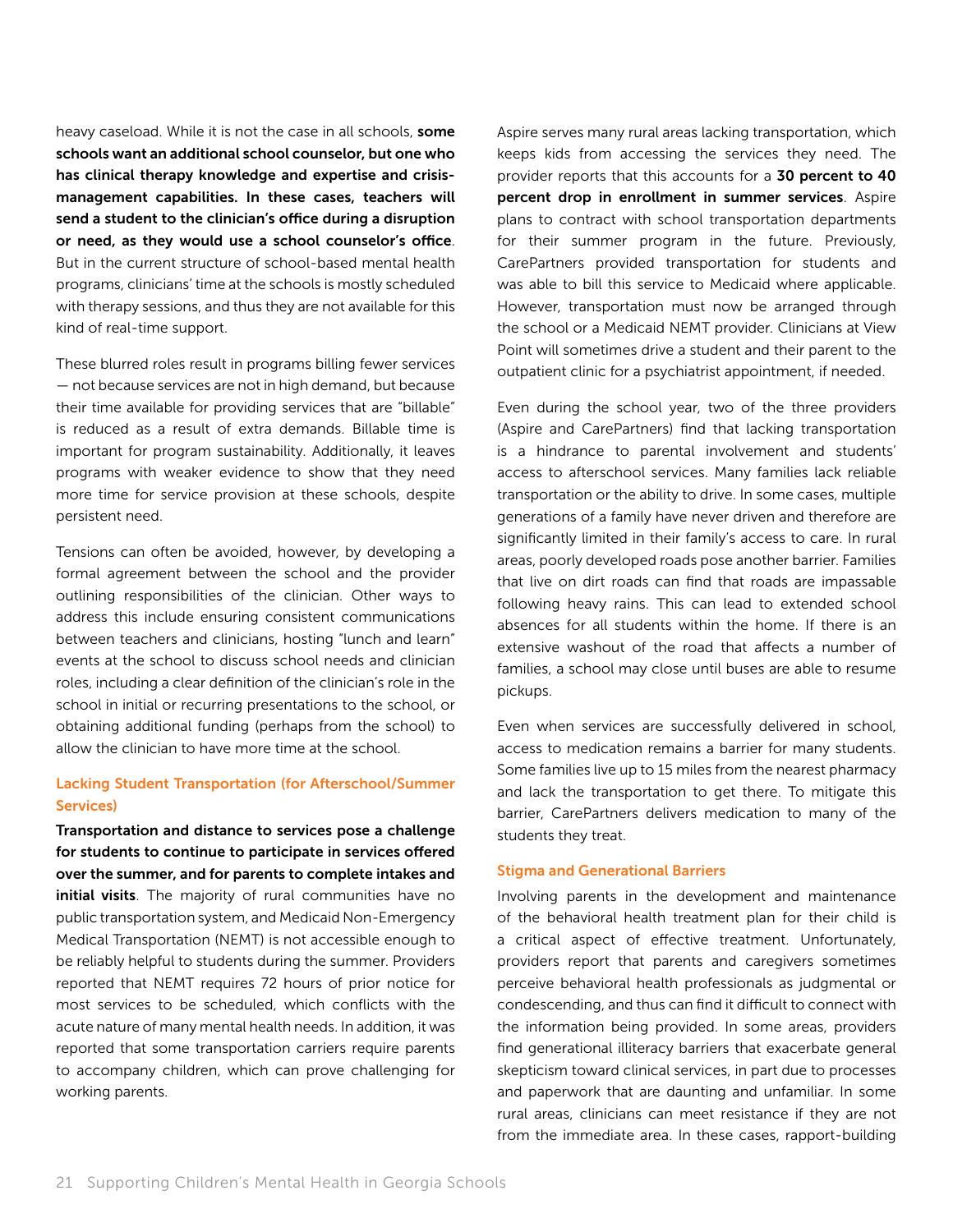is critical, and they find it easier to provide services after the school counselor builds a relationship with the student (and student's family).

Agencies also report that some parents are fearful of clinicians — specifically that they may involve Child Protective Services — and therefore parents refuse to engage. Families may not seek help due to the stigma around speaking to strangers about personal concerns (or their children's personal concerns). Parents/caregivers may want clinicians to focus solely on the child and not on the parents/caregivers, even in cases where the parents should be involved. Overall, providers find deeper levels of stigma in rural areas than in urban ones, despite the generations of mental health care needs that can exist within a family. When these mental illnesses are left untreated, the family system becomes less of a support for the child. $^{16}$ 

Generational poverty also limits the caregivers' ability to direct attention and resources toward the child's behavioral health treatment plan. Many of Georgia's rural counties have historically been isolated from job opportunities and economic growth. Additionally, opportunities for upward mobility are limited. Clinicians sometimes find that parents must prioritize basic needs of food and shelter over mental health treatment. One agency reported that in some cases, families may "double up" within a home as an alternative to homelessness, a scenario that can add additional challenges to the environment for the child and increase the risk of abuse and neglect, as well as decrease access to parental support.

Investing time in building trust and sharing perspectives has proven an effective way to reduce stigma around mental health services. Aspire has found that mental health awareness events open to the community have reduced mental health stigma among parents and educators. These events include community trainings and community education events, such as an art festival and recovery project art show, a media campaign about their work, mental health-focused classroom guidance, and mental health awareness week involving school and community partners.

#### Limited Parental Involvement

While much of the service provision takes place without a parent present, nevertheless parents are a critical component of a child's behavioral health care. A child's family is typically his or her primary source of support, and families have the ability to contribute significantly to the child's treatment by monitoring the child at home and communicating progress or challenges to the clinician. Together, families and clinicians can provide children with multiple levels of support to aid their recovery.

All agencies report challenges in involving parents in school-based mental health services. This is often due to a variety of factors. Parents cannot attend meetings because they are working long hours to afford the fundamental needs of their children (e.g., housing, food, health care). Additionally, lacking access to transportation, as discussed above, is another barrier to parents' involvement.

Aspire expects to meet with parents of students who receive Tier 3 interventions monthly to ensure they are actively included in the child's treatment plan. Separate sessions are often conducted with parents via a telemedicine session.

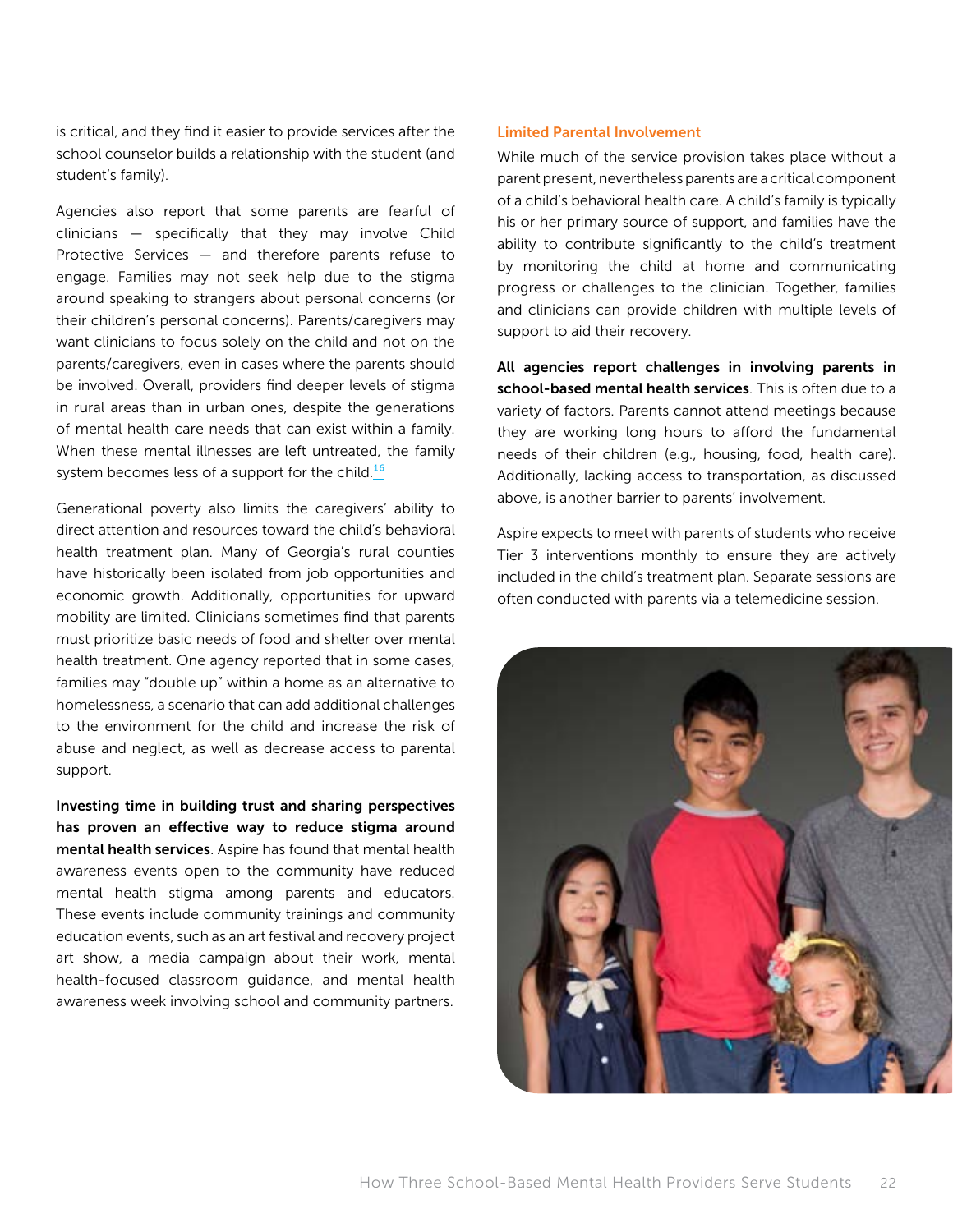# <span id="page-25-0"></span>Discussion and Recommendations

Our in-depth interviews provide valuable insight into the factors that support and hinder the success of school-based mental health programs.

The findings support the idea that Multitiered Systems of Support work best when all of the three tiers' supports are engaged in serving the student population. Comprehensive school-based mental health enables the system to provide services to students with targeted, high-needs, as well as lower-level needs before the needs are exacerbated. Tier 1 interventions play a critical role in overall program success and sustainability, as they benefit all students and the school and help establish a positive school climate. And when schools have a positive school climate, school-based mental health services and other interventions are more likely to be effective. The information shared with teachers and other school staff, for instance through trainings on mental health or trauma, empowers those trainees to be additional facilitators of universal prevention activities, as well as gives them the ability to identify students with more internalized behaviors and connect them to support. School-based mental health care can also help to parse out behavioral concerns from others, like in cases where a child seems to have a behavioral disorder but it is actually a manifestation of another challenge  $-$  such as hunger, vision impairment, or another challenge that does not





require a mental health diagnosis. Misdiagnosing children with mental health diagnoses will not solve their behavioral health concerns.

The ability to braid and blend funding  $-$  leveraging insurance billing where possible, and integrating grant and school funding to support nonbillable activities is critical to a program's overall success. If providers are providing supports in each tier, it likely means they are relying on funding from grants (Apex or others), schools, or the community for much of their Tier 1 and Tier 2 service provision, and on billing insurance for Tier 3 interventions (and possibly others). But the administrative capacity required for billing can be quite burdensome to programs and detract from time spent caring for students. Clinicians must request authorizations quarterly. Each authorization takes at least 15 minutes to complete. With an average caseload of 90 students, this is a major task. To the extent that providers can build their capacity to efficiently bill for services, this would benefit the program's sustainability. Efforts by insurers and managed care to streamline the billing process — and make medical necessity determinations more transparent and consistent — could greatly benefit school-based mental health program efficiency.

School-based mental health programs rely on qualified, highly motivated clinicians to manage a heavy caseload and serve students with severe or complicated challenges. The difficulty of this work requires a skilled professional who is committed to serving children despite myriad hurdles to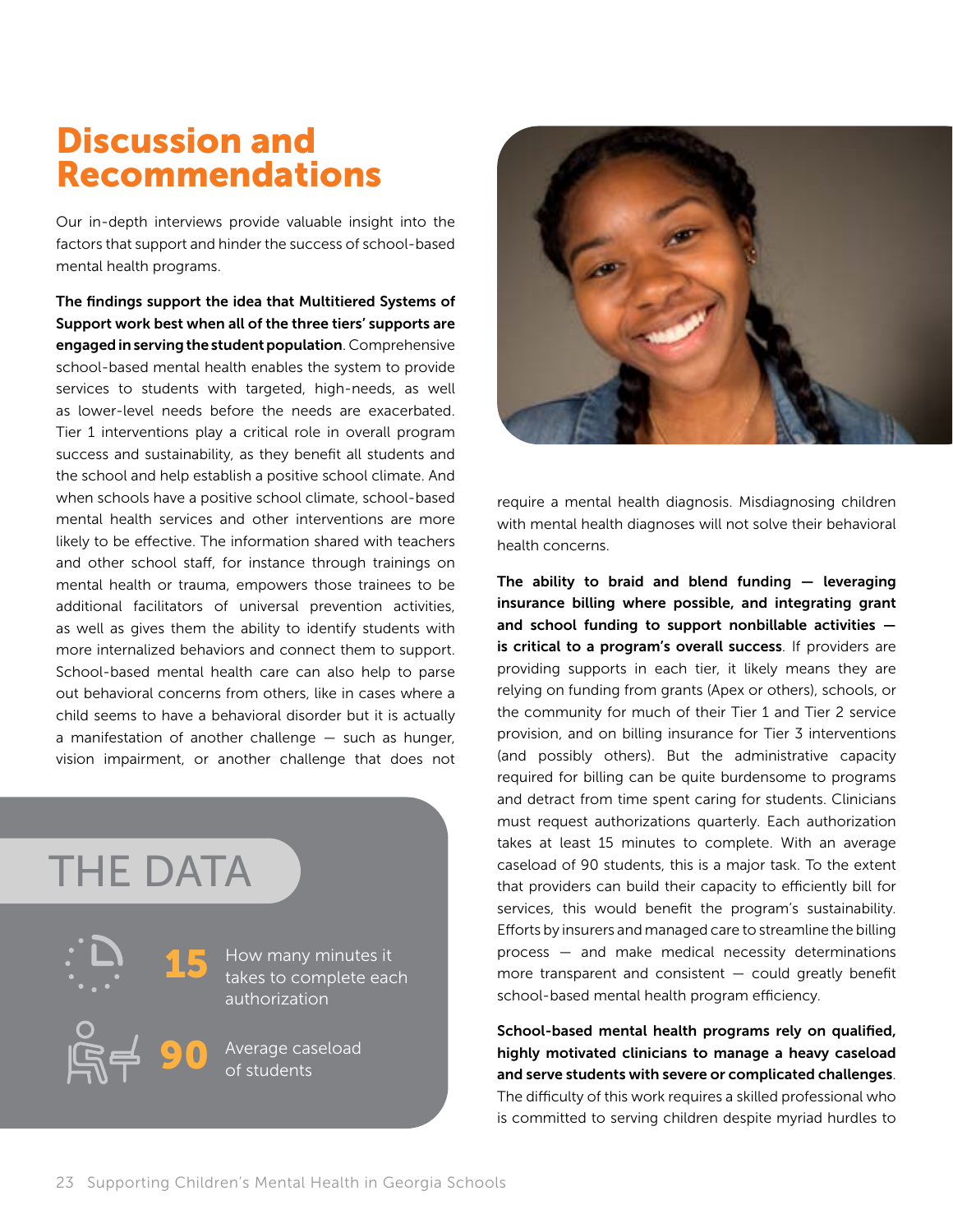navigate — from finding a space to conduct therapy, to gaining the support of school personnel newly exposed to school-based services, to engaging a family who may not be well-versed in mental health, to conducting home visits or responding to crises after hours. Clinicians report encountering serious concerns, such as suicide ideation and deep trauma. It's no surprise, then, that clinicians experience burnout, including from secondary trauma that they face from the traumas in students' lives. In addition to the demanding work, school-based mental health programs typically offer lower salaries than alternative options in the field for qualified professionals. Private behavioral health providers are not required to follow the state salary schedule and therefore are have more flexibility in the salaries they can offer. Providers need to make every effort to support clinicians how they can, given financial constraints on compensation. Given that two out of five children in Georgia have trouble accessing the mental health treatment they need, it is imperative that we support the workforce we have, seek ways to strengthen the workforce pipeline to grow the workforce, and think creatively about how we can engage additional staff (including school counselors, school psychologists, and school social workers) in providing mental health support for our state's children.

All providers agree that support from and integration into schools is essential, both for service provision and growing the program. School-based mental health provision requires a partnership with school staff at multiple levels: with the principal, to start and maintain a program, and enjoy meaningful access to teachers and students; with the teachers, who have the most time with students to make observations related to their well-being, and who may make referrals directly to the provider or to the counselor (who then may decide to refer the student to the provider); and with the counselors, who must trust the provider enough to make referrals where appropriate. When we imagine all of the ways a child interacts with the school system — from climbing onto the bus first thing in the morning, to a mid-day meal in the cafeteria, to outdoor play in the afternoon  $-$  it is clear that there are countless opportunities for any school staff member to observe a child's behavior and refer them to receive support. Clinicians' integration into the school ultimately helps children to get their needs met. Clinicians describe doing this by becoming familiar with the roles and responsibilities of various staff and faculty in the school,

# THE DATA

# ሸሸሸሸ

2 out of 5 children in Georgia have trouble accessing the mental health treatment and counseling they need.

school language or jargon, and the students themselves. This requires time, funding to cover this nonbillable time, visibility, and a willingness to be creative in their service provision and participate in activities that may fall outside of traditionally clinical obligations. When successful, the clinician is a well-leveraged resource within the school community, serving students' needs (and potentially reducing disciplinary actions), alleviating teachers' burdens, and supporting a positive school climate.

In summary, school-based mental health programs work best when they include Tier 1, 2, and 3 services to provide comprehensive support; are supported by a mix of funding sources, giving them flexibility to more nimbly address behavioral health challenges on a case-by-case basis; when they are staffed with a well-supported and qualified workforce; and when they enjoy supportive and collaborative partnerships with the schools in which they work. Below we outline recommendations that would make these factors for success more widely accessible to schoolbased mental health programs throughout Georgia.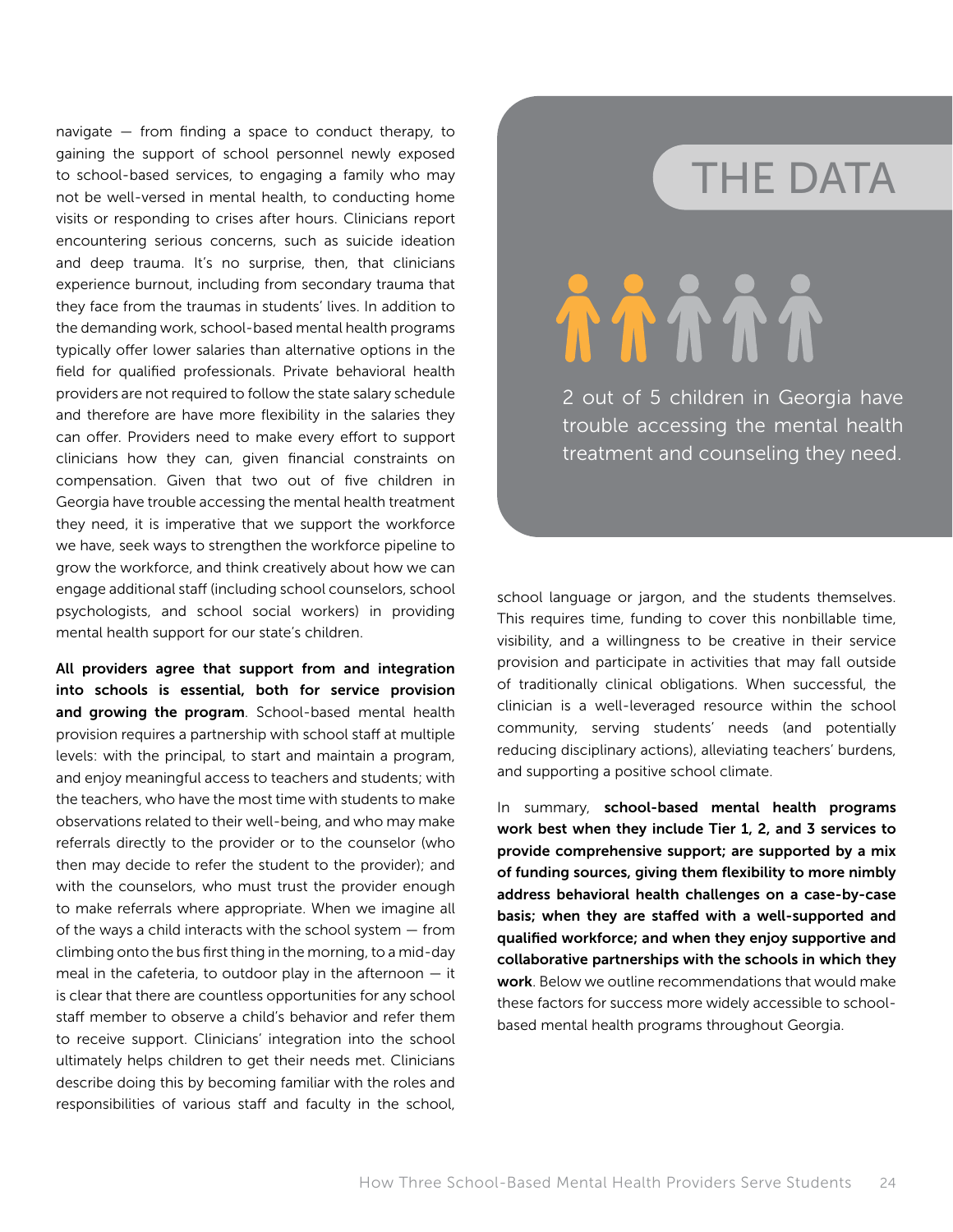#### <span id="page-27-0"></span>1. Support School-Based Mental Health Program Success through Funding and Other Means

| <b>State leadership</b><br>and agencies: | • Extend telemedicine reimbursement provisions to support increasing access (including<br>summer services) and family engagement. Providers need to be reimbursed to provide<br>these services (as we recommend in the next section).<br>• Streamline Medicaid eligibility determination policy and practices to reduce the number<br>of uninsured children. Georgia's high rate of uninsured children, most of whom are<br>eligible for Medicaid or PeachCare, puts a great strain on the financial sustainability of<br>community providers.<br>• Regularly publish outcomes, including clinical and educational measures, of state-<br>funded school-based mental health programs.<br>. Leverage the Interagency Directors Team, System of Care State Plan, and other<br>established channels to continue to strengthen coordination and collaboration<br>between the Georgia Department of Education and DBHDD to increase comprehensive<br>school-based mental health programs and reduce stigma.<br>. Build on the momentum of investment in school-based mental health by supporting<br>comprehensive and integrated school-based health, such that students whose<br>physical challenges are manifesting as behavioral problems can be properly treated<br>(and not misdiagnosed).<br>• Ensure consistent reimbursement and tracking of school-based mental health services |
|------------------------------------------|-------------------------------------------------------------------------------------------------------------------------------------------------------------------------------------------------------------------------------------------------------------------------------------------------------------------------------------------------------------------------------------------------------------------------------------------------------------------------------------------------------------------------------------------------------------------------------------------------------------------------------------------------------------------------------------------------------------------------------------------------------------------------------------------------------------------------------------------------------------------------------------------------------------------------------------------------------------------------------------------------------------------------------------------------------------------------------------------------------------------------------------------------------------------------------------------------------------------------------------------------------------------------------------------------------------------------------------------------------------------------------------|
|                                          | by Care Management Organizations.                                                                                                                                                                                                                                                                                                                                                                                                                                                                                                                                                                                                                                                                                                                                                                                                                                                                                                                                                                                                                                                                                                                                                                                                                                                                                                                                                   |
| <b>Providers and</b><br>schools:         | • Increase peer-to-peer opportunities for youth and families, e.g., integration of Sources<br>of Strength, existing local chapters Federation of Families for Children's Mental Health<br>into school-based mental health programs. Explore incorporation of Certified Peer<br>Specialist "Ys" and "Ps" (youth and parents), staffed at CSBs, into school-based mental<br>health programs.<br>. Work together to submit community plans to draw down federal funding (e.g., Health                                                                                                                                                                                                                                                                                                                                                                                                                                                                                                                                                                                                                                                                                                                                                                                                                                                                                                  |
|                                          | Resources and Services Administration, Substance Abuse and Mental Health Services<br>Administration, or Individuals with Disabilities Education Act funding). Leverage district<br>and school-level funds (including PTA and foundation-raised funds) to support<br>program costs.                                                                                                                                                                                                                                                                                                                                                                                                                                                                                                                                                                                                                                                                                                                                                                                                                                                                                                                                                                                                                                                                                                  |
|                                          | . Include providers in school staff meetings and other administrative and support<br>conversations.                                                                                                                                                                                                                                                                                                                                                                                                                                                                                                                                                                                                                                                                                                                                                                                                                                                                                                                                                                                                                                                                                                                                                                                                                                                                                 |
|                                          | • Consider investing in billing infrastructure to make better use of staff time (e.g., purchase<br>billing software that automatically bills once necessary documentation is completed,<br>outsource billing to an external vendor, hire in-house accounting staff, etc.).                                                                                                                                                                                                                                                                                                                                                                                                                                                                                                                                                                                                                                                                                                                                                                                                                                                                                                                                                                                                                                                                                                          |
|                                          | . Consider continuing to leverage telehealth and other Health Insurance Portability<br>and Accountability Act-compliant communication capacities to enhance access to<br>services and improve service retention and continuity.                                                                                                                                                                                                                                                                                                                                                                                                                                                                                                                                                                                                                                                                                                                                                                                                                                                                                                                                                                                                                                                                                                                                                     |
| <b>Medicaid</b><br>managed care          | • Continue to look for ways to reduce the administrative burden, such as by streamlining<br>the insurance authorization process and lengthening authorization periods. Consider<br>making medical necessity determinations more transparent and consistent.                                                                                                                                                                                                                                                                                                                                                                                                                                                                                                                                                                                                                                                                                                                                                                                                                                                                                                                                                                                                                                                                                                                         |
| and insurers:                            | . Invest in school-based mental health programs as a way to manage children with<br>high-needs/high-utilization, and prevent costly crisis and inpatient care.                                                                                                                                                                                                                                                                                                                                                                                                                                                                                                                                                                                                                                                                                                                                                                                                                                                                                                                                                                                                                                                                                                                                                                                                                      |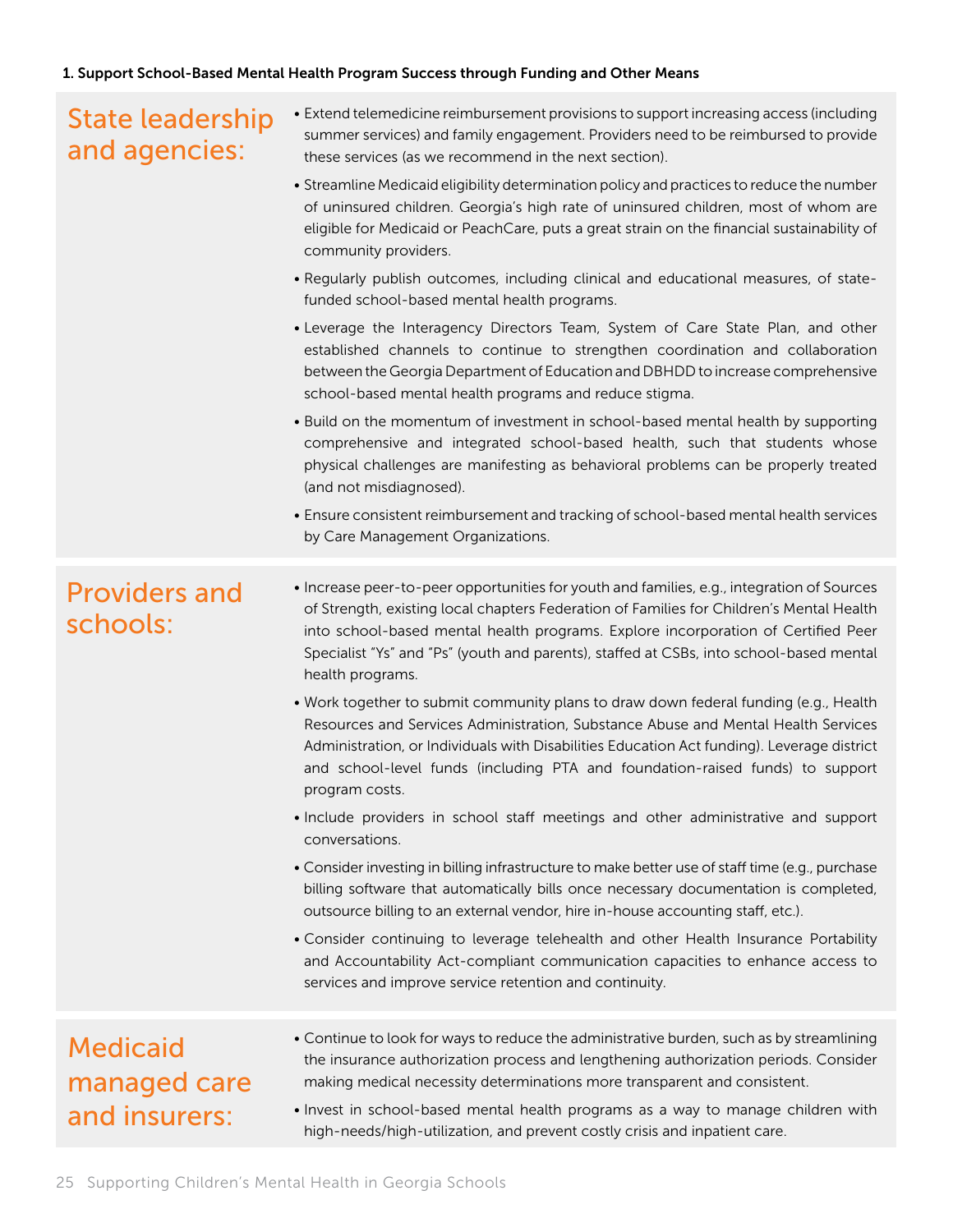## <span id="page-28-0"></span>State leadership and agencies:

- Explore reasonable alternatives to the state salary schedule such that state behavioral health professionals are competitive in their field.
- Ensure there are degree pathways for behavioral health professions in technical colleges, four-year colleges and universities, and graduate schools around the state.
- Leverage Apex to develop a pipeline of graduating school-based mental health professionals.
- Study the feasibility of mobilizing school counselors, school psychologists, and school social workers with clinical licensure to provide therapeutic services in schools as part of school-based mental health.

## Providers:

- Provide regular support specifically for clinicians to ease the burden and prevent burnout among providers (e.g., weekly appreciation activities, teambuilding, lunch and learns, workshops, secondary trauma training, and training for staff on how to best work in the school environment).
- Promote no- or low-cost, high-quality clinical supervision toward licensure.
- Offer incentives for credentialing. Promote federal loan forgiveness when the clinician becomes fully licensed, as an incentive.
- Maintain close relationships with local colleges for internships to foster the workforce pipeline.

# Higher education institutions, including graduate schools:

- Incorporate certification and training opportunities on trauma-informed interventions.
- Incorporate training on completing necessary documentation for billing to Medicaid and other insurance providers.
- Technical College System of Georgia: Create a Registered Behavioral Technician program to strengthen the workforce pipeline and partner with schools to support increased training of existing classroom-based paraprofessionals.
- Partner with Apex providers to strengthen the workforce pipeline by offering high-quality supervision to graduate and postgraduate students for licensure. (For example, graduate school practicum placements can lead to postgraduate supervised positions.)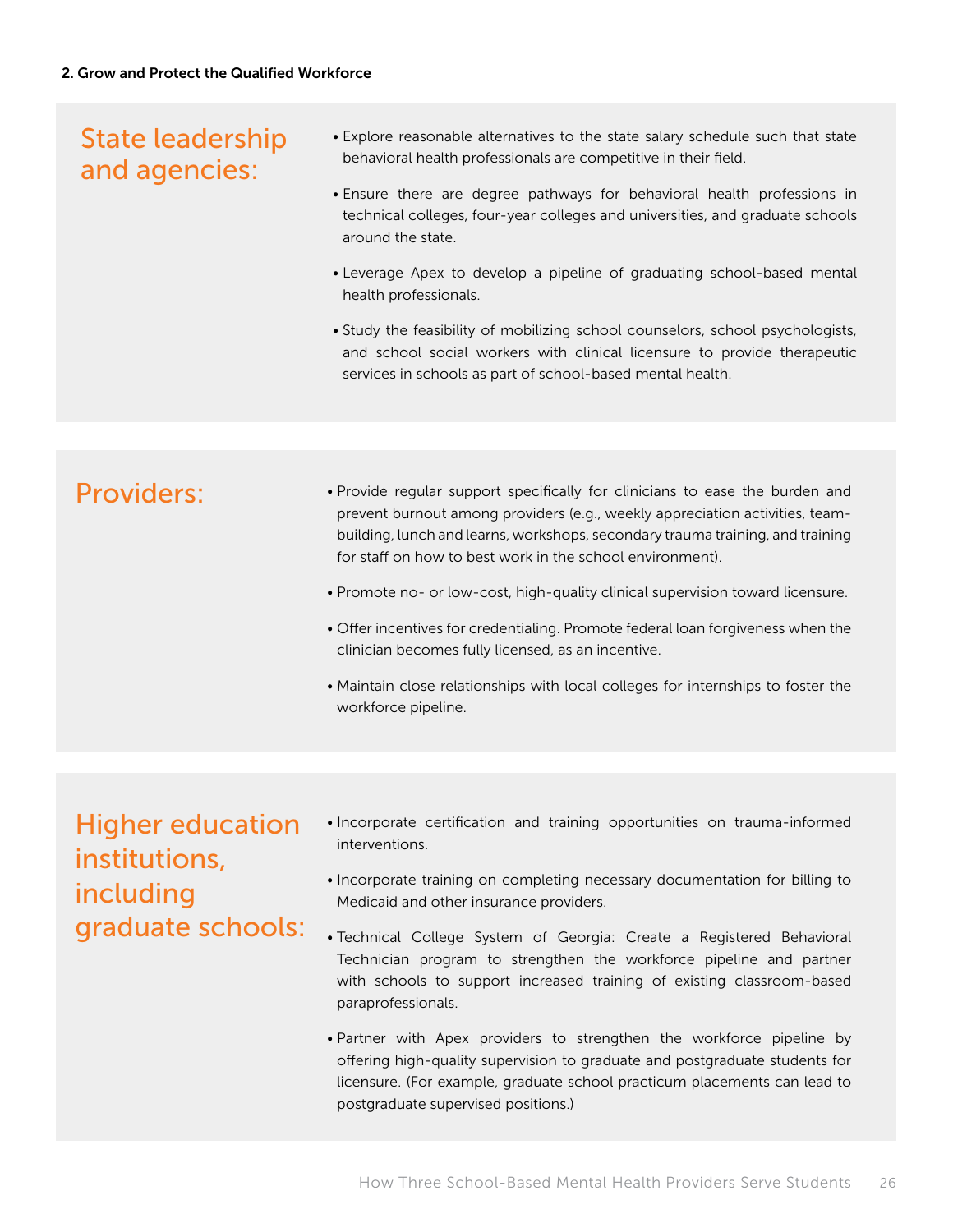## <span id="page-29-1"></span>Providers and schools:

- Providers and schools: Evaluate program success in partnership, and collaborate to develop valuable measures that address the interests of various stakeholders.
- Providers: Develop partnerships with schools to gain buy-in. Identify schools' needs, and consider facilitating school/community awareness activities for initial access to schools. Track and share outcomes data with schools to show the success of school-based mental health programs.
- Providers: Develop partnerships with afterschool or summer learning programs at the schools served by school-based mental health programs to broaden access to services and build on positive environments for students.
- Providers: Consider working with Regional Education Service Agencies, School Climate Specialists, and school Positive Behavioral Interventions and Supports (PBIS) coordinators.
- Bridge communication and knowledge gaps by holding regular meetings with providers, teachers, and staff and by providers regularly attending public school board meetings.
- Providers and school administrators: Meet biannually to evaluate service delivery through discussion and a stakeholder survey. This approach builds relationships and ensures that schools' expectations are being met or exceeded.

# <span id="page-29-0"></span>Conclusion

In Georgia, many children struggle to have their behavioral health needs met. Luckily, the state's investment in school-based mental health is working to address that problem head-on. At a time when suicide among youth is increasing and school safety is a major public concern, school-based mental health programs play a critically important role. Early diagnosis and treatment for a mental health diagnosis can dramatically improve outcomes in children's lives, and increased mental health awareness positively affects school climate. School-based programs, if implemented well, can change the trajectory of children's lives in ways that not only benefit a child and their family's lives over the long term but that affect all of us, from reducing the burden on costly judicial and prison systems — systems that, too often, serve as a last resort for adults with mental illness — to educational and employment gains that benefit our economy.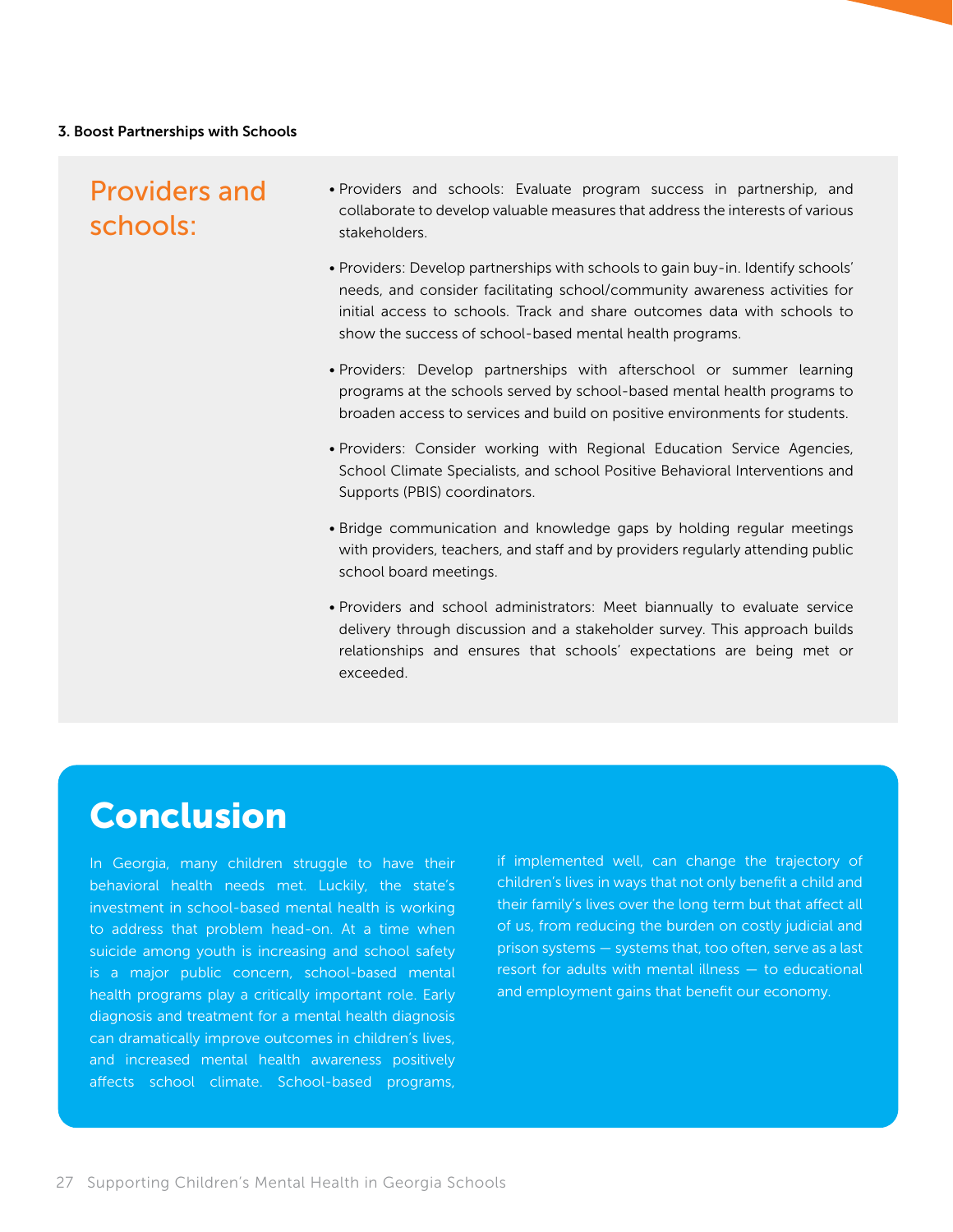# <span id="page-30-0"></span>References

- <span id="page-30-1"></span>1 Georgia System of Care. (2018) Little green book: a behavioral health glossary. Retrieved on March 8, 2020, from [https://gacoeonline.gsu.edu/files/2018/07/SOC\\_](https://gacoeonline.gsu.edu/files/2018/07/SOC_Pocket_Guide_7-3-18.pdf) [Pocket\\_Guide\\_7-3-18.pdf](https://gacoeonline.gsu.edu/files/2018/07/SOC_Pocket_Guide_7-3-18.pdf)
- <span id="page-30-2"></span>2 Substance Abuse and Mental Health Services Administration, Centers for Medicare and Medicaid Services. Joint Informational Bulletin on Guidance to States and School Systems on Addressing Mental Health and Substance Use Issues in Schools. Retrieved on October 25, 2019. [https://](https://www.medicaid.gov/federal-policy-guidance/downloads/CIB20190701.pdf) [www.medicaid.gov/federal-policy-guidance/downloads/](https://www.medicaid.gov/federal-policy-guidance/downloads/CIB20190701.pdf) [CIB20190701.pdf;](https://www.medicaid.gov/federal-policy-guidance/downloads/CIB20190701.pdf) U.S. Department of Health and Human Services Health Resources and Services Administration & Maternal and Child Health Bureau. Mental health: A report of the Surgeon General. Rockville, MD: U.S. Department of Health and Human Services, Substance Abuse and Mental Health Services Administration, Center for Mental Health Services, and National Institutes of Health, National Institute of Mental Health; 1999.
- <span id="page-30-3"></span>3 Centers for Disease Control and Prevention. "Data and Statistics on Children's Mental Health." Retrieved on December 1, 2019, from [https://www.cdc.gov/](https://www.cdc.gov/childrensmentalhealth/data.html) [childrensmentalhealth/data.html;](https://www.cdc.gov/childrensmentalhealth/data.html) Substance Abuse and Mental Health Services Administration, Centers for Medicare and Medicaid Services. Joint Informational Bulletin on Guidance to States and School Systems on Addressing Mental Health and Substance Use Issues in Schools. Retrieved on October 25, 2019. [https://www.medicaid.gov/](https://www.medicaid.gov/federal-policy-guidance/downloads/CIB20190701.pdf) [federal-policy-guidance/downloads/CIB20190701.pdf](https://www.medicaid.gov/federal-policy-guidance/downloads/CIB20190701.pdf)
- <span id="page-30-4"></span>4 Georgia Department of Education (2019). Georgia Student Health Survey.
- <span id="page-30-5"></span>5 "An Analysis of Georgia's Child and Adolescent Behavioral Health Workforce," Voices for Georgia's Children, December 11, 2017. Accessed July 12, 2019. [https://](https://georgiavoices.org/wp-content/uploads/2018/01/2017-Behavioral-Health-Workforce-Analysis.pdf?utm_source=Unknown+List&utm_campaign=b50b9b1e4c-EMAIL_CAMPAIGN_2018_01_17&utm_medium=email&utm_term=0_-b50b9b1e4c-&utm_source=Voices+Master+List&utm_campaig) [georgiavoices.org/wp-content/uploads/2018/01/2017-](https://georgiavoices.org/wp-content/uploads/2018/01/2017-Behavioral-Health-Workforce-Analysis.pdf?utm_source=Unknown+List&utm_campaign=b50b9b1e4c-EMAIL_CAMPAIGN_2018_01_17&utm_medium=email&utm_term=0_-b50b9b1e4c-&utm_source=Voices+Master+List&utm_campaig) [Behavioral-Health-Workforce-Analysis.pdf?utm\\_](https://georgiavoices.org/wp-content/uploads/2018/01/2017-Behavioral-Health-Workforce-Analysis.pdf?utm_source=Unknown+List&utm_campaign=b50b9b1e4c-EMAIL_CAMPAIGN_2018_01_17&utm_medium=email&utm_term=0_-b50b9b1e4c-&utm_source=Voices+Master+List&utm_campaig) [source=Unknown+List&utm\\_campaign=b50b9b1e4c-](https://georgiavoices.org/wp-content/uploads/2018/01/2017-Behavioral-Health-Workforce-Analysis.pdf?utm_source=Unknown+List&utm_campaign=b50b9b1e4c-EMAIL_CAMPAIGN_2018_01_17&utm_medium=email&utm_term=0_-b50b9b1e4c-&utm_source=Voices+Master+List&utm_campaig)[EMAIL\\_CAMPAIGN\\_2018\\_01\\_17&utm\\_](https://georgiavoices.org/wp-content/uploads/2018/01/2017-Behavioral-Health-Workforce-Analysis.pdf?utm_source=Unknown+List&utm_campaign=b50b9b1e4c-EMAIL_CAMPAIGN_2018_01_17&utm_medium=email&utm_term=0_-b50b9b1e4c-&utm_source=Voices+Master+List&utm_campaig) [medium=email&utm\\_term=0\\_-b50b9b1e4c-](https://georgiavoices.org/wp-content/uploads/2018/01/2017-Behavioral-Health-Workforce-Analysis.pdf?utm_source=Unknown+List&utm_campaign=b50b9b1e4c-EMAIL_CAMPAIGN_2018_01_17&utm_medium=email&utm_term=0_-b50b9b1e4c-&utm_source=Voices+Master+List&utm_campaig) [&utm\\_source=Voices+Master+List&utm\\_](https://georgiavoices.org/wp-content/uploads/2018/01/2017-Behavioral-Health-Workforce-Analysis.pdf?utm_source=Unknown+List&utm_campaign=b50b9b1e4c-EMAIL_CAMPAIGN_2018_01_17&utm_medium=email&utm_term=0_-b50b9b1e4c-&utm_source=Voices+Master+List&utm_campaig) [campaign=b50b9b1e4c-EMAIL\\_CAMPAIGN\\_2018\\_](https://georgiavoices.org/wp-content/uploads/2018/01/2017-Behavioral-Health-Workforce-Analysis.pdf?utm_source=Unknown+List&utm_campaign=b50b9b1e4c-EMAIL_CAMPAIGN_2018_01_17&utm_medium=email&utm_term=0_-b50b9b1e4c-&utm_source=Voices+Master+List&utm_campaig) [01\\_17&utm\\_medium=email&utm\\_term=0\\_da24a184d9](https://georgiavoices.org/wp-content/uploads/2018/01/2017-Behavioral-Health-Workforce-Analysis.pdf?utm_source=Unknown+List&utm_campaign=b50b9b1e4c-EMAIL_CAMPAIGN_2018_01_17&utm_medium=email&utm_term=0_-b50b9b1e4c-&utm_source=Voices+Master+List&utm_campaig) [b50b9b1e4c-56401797](https://georgiavoices.org/wp-content/uploads/2018/01/2017-Behavioral-Health-Workforce-Analysis.pdf?utm_source=Unknown+List&utm_campaign=b50b9b1e4c-EMAIL_CAMPAIGN_2018_01_17&utm_medium=email&utm_term=0_-b50b9b1e4c-&utm_source=Voices+Master+List&utm_campaig)
- <span id="page-30-6"></span>6 Department of Public Health, Vital Records data, accessed through the Office of Health Indicators for Planning on July 29, 2019.
- <span id="page-30-7"></span>7 Georgia Department of Education (2019). Georgia Student Health Survey.
- <span id="page-30-8"></span>8 Georgia Department of Juvenile Justice (2019).
- <span id="page-30-9"></span>9 Georgia Department of Education (2019). Georgia Student Health Survey. Question No. 63.
- <span id="page-30-10"></span>10 Georgia System of Care. (2018) Little green book: a behavioral health glossary. Retrieved on March 8, 2020, from [https://gacoeonline.gsu.edu/files/2018/07/SOC\\_](https://gacoeonline.gsu.edu/files/2018/07/SOC_Pocket_Guide_7-3-18.pdf) [Pocket\\_Guide\\_7-3-18.pdf.](https://gacoeonline.gsu.edu/files/2018/07/SOC_Pocket_Guide_7-3-18.pdf)
- <span id="page-30-11"></span>11 Substance Abuse and Mental Health Services Administration, Centers for Medicare and Medicaid Services. Joint Informational Bulletin on Guidance to States and School Systems on Addressing Mental Health and Substance Use Issues in Schools. Retrieved on October 25, 2019. [https://](https://www.medicaid.gov/federal-policy-guidance/downloads/CIB20190701.pdf) [www.medicaid.gov/federal-policy-guidance/downloads/](https://www.medicaid.gov/federal-policy-guidance/downloads/CIB20190701.pdf) [CIB20190701.pdf;](https://www.medicaid.gov/federal-policy-guidance/downloads/CIB20190701.pdf) Georgia State University Center of Excellence for Children's Behavioral Health. The Georgia Apex Program: School-Based Mental Health Services, Year 3.
- <span id="page-30-12"></span>12 Center of Excellence for Children's Behavioral Health. (2017). The Georgia APEX Program: School-based mental health services. Retrieved from [http://ghpc.gsu.edu/](ttp://ghpc.gsu.edu/download/georgia-apex-program-school-based-mental-health-services/) [download/georgia-apex-program-school-based-mental](ttp://ghpc.gsu.edu/download/georgia-apex-program-school-based-mental-health-services/)[health-services/](ttp://ghpc.gsu.edu/download/georgia-apex-program-school-based-mental-health-services/)
- <span id="page-30-13"></span>13 Center of Excellence for Children's Behavioral Health. (2017). The Georgia APEX Program: School-based mental health services. Retrieved from [http://ghpc.gsu.edu/](http://ghpc.gsu.edu/download/georgia-apex-program-school-based-mental-health-services/) [download/georgia-apex-program-school-based-mental](http://ghpc.gsu.edu/download/georgia-apex-program-school-based-mental-health-services/)[health-services/](http://ghpc.gsu.edu/download/georgia-apex-program-school-based-mental-health-services/)
- <span id="page-30-14"></span>14 Center of Excellence for Children's Behavioral Health. (2017). The Georgia APEX Program: School-based mental health services. Retrieved from [http://ghpc.gsu.edu/](http://ghpc.gsu.edu/download/georgia-apex-program-school-based-mental-health-services/) [download/georgia-apex-program-school-based-mental](http://ghpc.gsu.edu/download/georgia-apex-program-school-based-mental-health-services/)[health-services/](http://ghpc.gsu.edu/download/georgia-apex-program-school-based-mental-health-services/)
- <span id="page-30-15"></span>15 Voices for Georgia's Children. Georgia's Crisis in Child and Adolescent Behavioral Health. Accessed on March 2, 2020, from [https://georgiavoices.org/wp-content/](https://georgiavoices.org/wp-content/uploads/2020/02/20.-Crisis-in-Child-and-Adolescent-Behavioral-Health-2020.pdf) [uploads/2020/02/20.-Crisis-in-Child-and-Adolescent-](https://georgiavoices.org/wp-content/uploads/2020/02/20.-Crisis-in-Child-and-Adolescent-Behavioral-Health-2020.pdf)[Behavioral-Health-2020.pdf](https://georgiavoices.org/wp-content/uploads/2020/02/20.-Crisis-in-Child-and-Adolescent-Behavioral-Health-2020.pdf)
- <span id="page-30-16"></span>16 Harvard University: Center on the Developing Child. ACEs and Toxic Stress: Frequently Asked Questions. [https://](https://developingchild.harvard.edu/resources/aces-and-toxic-stress-frequently-asked-questions/) [developingchild.harvard.edu/resources/aces-and-toxic](https://developingchild.harvard.edu/resources/aces-and-toxic-stress-frequently-asked-questions/)[stress-frequently-asked-questions/](https://developingchild.harvard.edu/resources/aces-and-toxic-stress-frequently-asked-questions/)

Source for call-out box on pg. 19: Center of Excellence for Children's Behavioral Health. The Georgia Apex Program Annual Evaluation Report, July 1, 2016-June 30, 2017. Retrieved on March 2, 2020, from [https://gacoeonline.gsu.edu/download/](https://gacoeonline.gsu.edu/download/apex-school-based-mental-health-year-two-report/) [apex-school-based-mental-health-year-two-report/](https://gacoeonline.gsu.edu/download/apex-school-based-mental-health-year-two-report/).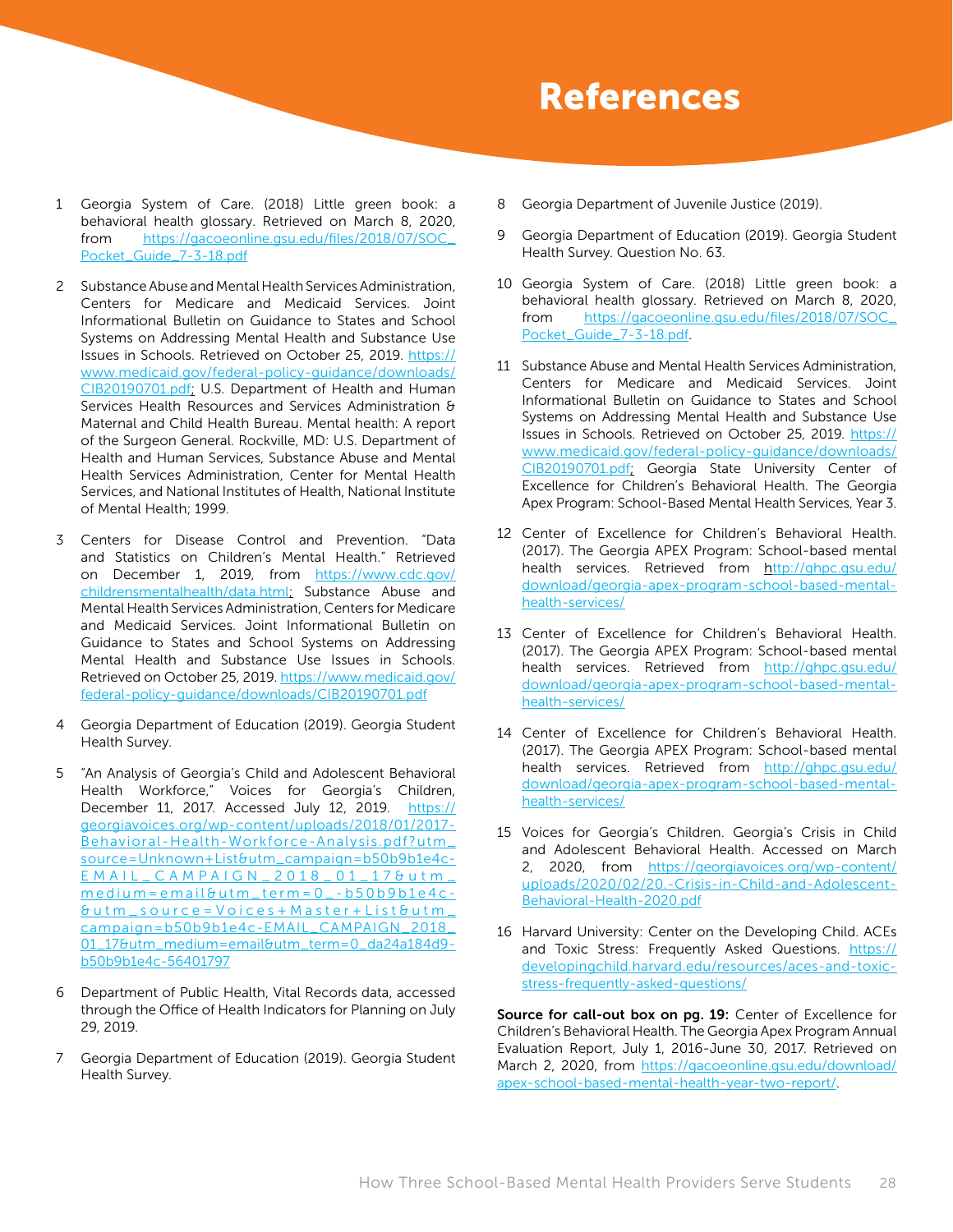# <span id="page-31-0"></span>Appendix A

# Provider Program Snapshot

|                                          | <b>Aspire</b> | <b>CarePartners</b> | <b>View Point</b> |
|------------------------------------------|---------------|---------------------|-------------------|
| <b>Community Service Board</b>           | Yes           | <b>No</b>           | Yes               |
| Agency start                             | 1993          | 2003                | 1976              |
| <b>SBMH</b> start                        | 2013          | 2003                | 2007              |
| Apex funding recipient                   | Yes           | <b>No</b>           | Yes               |
| No. of counties served                   | $8\,$         | $\overline{3}$      | $\overline{3}$    |
| No. of schools served                    | 57            | 36                  | 22                |
| No. of students enrolled in<br>2018-2019 | 614           | 376                 | 757               |
| 1:1 ratio                                | Yes           | Yes                 | Yes               |
| <b>Staff size</b>                        | 30            | 20                  | 21                |
| Ratio of associates to<br>licensed       | N/A           | $2$ to $3$          | 10 to 21          |
| Turnover rate                            | 33%           | 16%                 | 20%               |
| Caseload                                 | 90            | 90                  | N/A               |
| <b>Waitlist for services</b>             | <b>No</b>     | <b>No</b>           | Yes               |
| Use of telemedicine                      | Yes           | Yes                 | Yes*              |
| Off-site referrals                       | $< 1\%$       | < 5%                | Rarely            |
| <b>Medication management</b>             | Yes           | Yes                 | Yes               |
| Afterschool services or<br>program       | Yes           | Yes                 | Yes               |
| Summer services or<br>program            | Yes           | Yes                 | Yes               |
| Home visits                              | Yes           | Yes                 | <b>No</b>         |
| Crisis management                        | Yes           | Yes                 | Yes               |

*\*Prior to COVID-19, View Point did not provide telemedicine, but the provider began widely implementing telemedicine in Spring 2020.*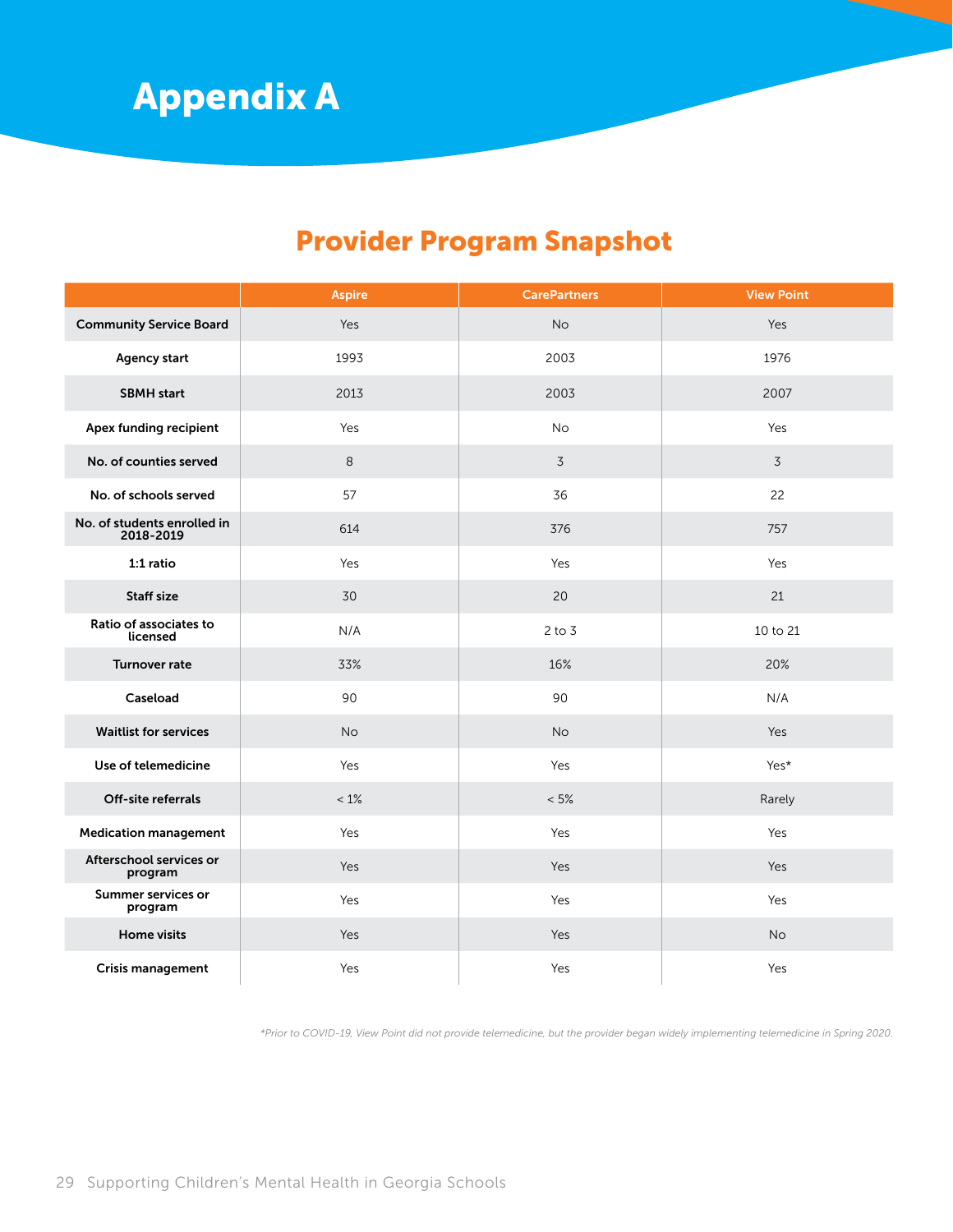# <span id="page-32-0"></span>Appendix B

## School-Based Mental Health Program Growth, Number of Schools Served



*All three providers have expanded significantly in the past five years, serving five times as many schools than they did previously, on average.*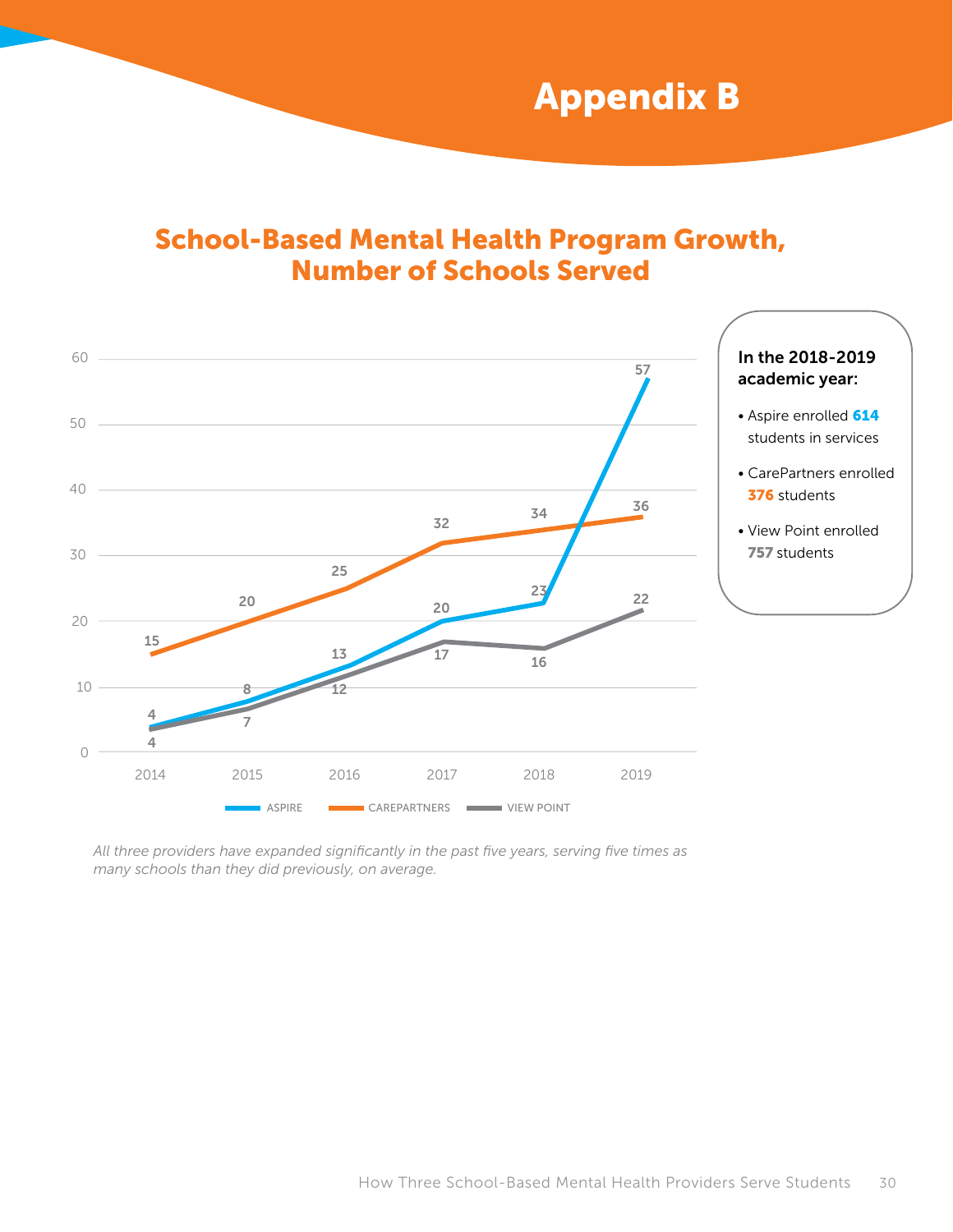# <span id="page-33-0"></span>Staffing and Supervision

Clinicians provide services at the schools anywhere from one day per week to full-time during the school year and manage caseloads of approximately 90 students each. Only one clinician is assigned at each school, although the one clinician may split their time to serve more than one school in the course of a week. With total staff sizes — including clinicians and other staff — ranging from 20 to 30 people, the three providers experience overall turnover rates of roughly 15 percent to 30 percent. CarePartners has the lowest turnover rate (16 percent) of the three agencies. Of note, as a private provider, CarePartners is not bound to the state salary schedule. As quasi-governmental organizations, CSBs are required to follow a state salary schedule. Private providers are not required to follow the state salary schedule, and therefore have more flexibility in the salaries they can offer.

All three agencies employ a mix of licensed and associate-level behavioral health professionals, including Licensed Professional Counselors (LPCs), Associate Professional Counselors (APCs), and Licensed Clinical Social Workers (LCSWs). Associatelevel clinicians — who are in practicum training in graduate school, or have obtained master's-level counseling/social work degrees and are working toward obtaining the supervised work experience required for licensure — provide direct services, including behavioral health assessments; crisis intervention services; and individual, group, and family counseling. Services provided by associates are reimbursed at a lower rate than those conducted by licensed clinicians. Given this, associates are well-positioned to provide Tier 1 and 2 interventions, like skill-building in small groups for students, teacher training, and mental health awareness events in the classroom.

The providers offer associates the supervision required for licensure at no cost. This includes individual and group supervision, both of which are conducted weekly for one hour each. At Aspire, if an employee resigns or is fired before licensure, they are obligated to pay back the cost of supervision at a rate of \$120 per hour.

All three agencies retain associate-level clinicians on staff after they become licensed, to the greatest extent possible. At Aspire, newly licensed clinicians are eligible to apply for the federal loan forgiveness program if they sign a two-year contract with the provider upon licensure.

Once licensed, clinicians receive weekly or monthly supervision in both individual and group formats. An LCSW provides supervision for all social workers, and a Certified Provider Credentialing Specialist (CPCS) or LPC provides supervision for all licensed professional counselors. Other disciplines, like Marriage and Family Therapists (MFTs), are designated for supervision as needed.

In addition to the licensed and associate-level behavioral health professionals, Certified Peer Specialists (CPSs–Parent and Youth) and Community Support Individuals (CSIs) are also employed by some providers. Certified Peer Specialists provide engagement activities for students and their families, skills training and support groups for caregivers, and wellness recovery plan development. They also connect students and families to resources, and identify service gaps and remove barriers such that families are better supported. CSIs are paraprofessionals who similarly play an active role in service provision, meeting regularly with students and families for skillbuilding and case management, among other services. Services provided by both CPSs and CSIs are billable to insurance.

#### Physical Space

A dedicated space to provide services is important for success. Providers report that the size of the space varies across schools; however they are largely sufficient to accommodate sessions with students (and parents when necessary). At one Aspire school site, the clinician's dedicated space has room for sensory stations, and one of the View Point sites has both a treatment room and a sensory room with different activities for students to address specific challenges. CarePartners' clinicians have to be creative and flexible as space is limited at many of their school sites. When providers lack a dedicated space to provide care, they use the most discreet option available to them (e.g., a temporarily unused classroom or shared office). View Point reported that some of their schools lack additional physical space, which poses a barrier to expansion of their programs.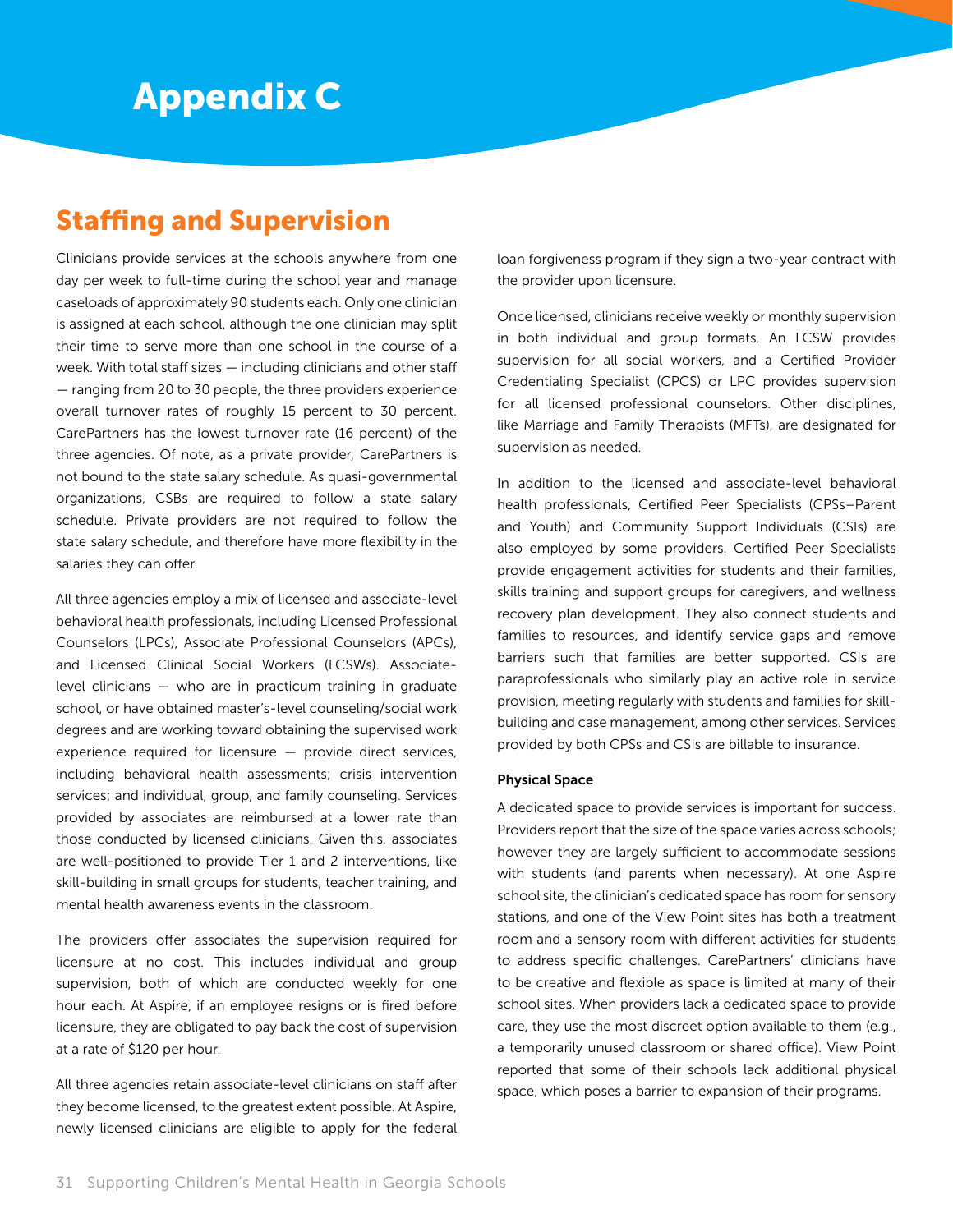# <span id="page-34-0"></span>Appendix D

# Program Evaluation

All three providers reported conducting program and outcome evaluation activities; however, each to a different extent.

#### Georgia Apex Program Statewide Evaluation

As mental health agencies participating in the Georgia Apex Program, Aspire and View Point participate in the statewide evaluation conducted by the Center of Excellence for Children's Behavioral Health (COE) in the Georgia Health Policy Center at Georgia State University. The COE captures monthly, quarterly, and annual data on a wide variety of metrics from all mental health agencies that participate in the Georgia Apex Program and analyzes and reports programmatic and outcomes data, yearly, in aggregate for the entire state.

As the Apex program has matured, so has the program evaluation. The first three years focused on understanding the penetration, number, and type of services delivered among and within schools, billing, and diagnoses served. In year four, the COE, in collaboration with DBHDD and Georgia Apex providers, worked to improve accuracy for overall programmatic outcomes – including clinical effectiveness.

Current Apex evaluation metrics include, but are not limited to:

- Number (and type) of schools served
- Number of services rendered (by tier)
- Number of students served (including number of first-time students)
- Referral sources (e.g., school counselor, parent)
- Diagnoses frequency
- Program setup/school integration
- Parent satisfaction
- Student functioning (utilizing the Child and Adolescent Needs and Strengths (CANS) tool)
- School outcomes such as school climate, discipline incidents, and attendance

Additionally, school climate data collected by GaDOE through its Georgia Student Health Survey 2.0 has offered some quick gut-checks for the program. [The Apex Year 4 Annual Evaluation](https://gacoeonline.gsu.edu/download/apex-year-4-executive-summary/) reports that on average, schools with the Georgia Apex Program alone or with Apex plus PBIS have better Climate Star Ratings and scores; lower incidence of violence, student discipline, out-of-school suspension, bullying, and harassment; and better personnel, student, and parent perception scores.

#### Other Evaluation Activities

As providers within DBHDD's network, all three providers measure individual student outcomes using the CANS assessment tool, as well as progress against individualized treatment plan goals — which may include social and/or academic goals (e.g., goals related to grades, discipline, or absenteeism). All providers also conduct continuous quality improvement (CQI) activities at their agencies, and two of the providers (Aspire and CarePartners) carry out CQI activities specific to their school-based mental health program services. View Point conducts similar school-based mental health program reviews; however, they are conducted separately from their organization's overall CQI activities. Another similarity between all three providers is that due to capacity, they do not regularly publicly report their organization's school-based mental health program evaluation findings — but rather share this information on an ad hoc basis with schools and key stakeholders.

Aspire's evaluation is carried out as part of its school-based CQI initiative, where Aspire reviews its own data submitted to the COE for the overall Apex evaluation, as well as clinical data (e.g., CANS and progress against individualized treatment plan goals), results of biannual key stakeholder surveys conducted with schools served, and mental health crisis data by school. These last data — including number of crisis calls from students in each school, and number of calls resulting in higher level of care — allow Aspire to assess their ability to help prevent crises through their school-based mental health programs. These data are not regularly published; however, they are shared on an ad hoc basis with relevant stakeholders, particularly when needed to garner support for their programs

View Point conducts its school-based mental health program review separately from its agency's CQI activities and has a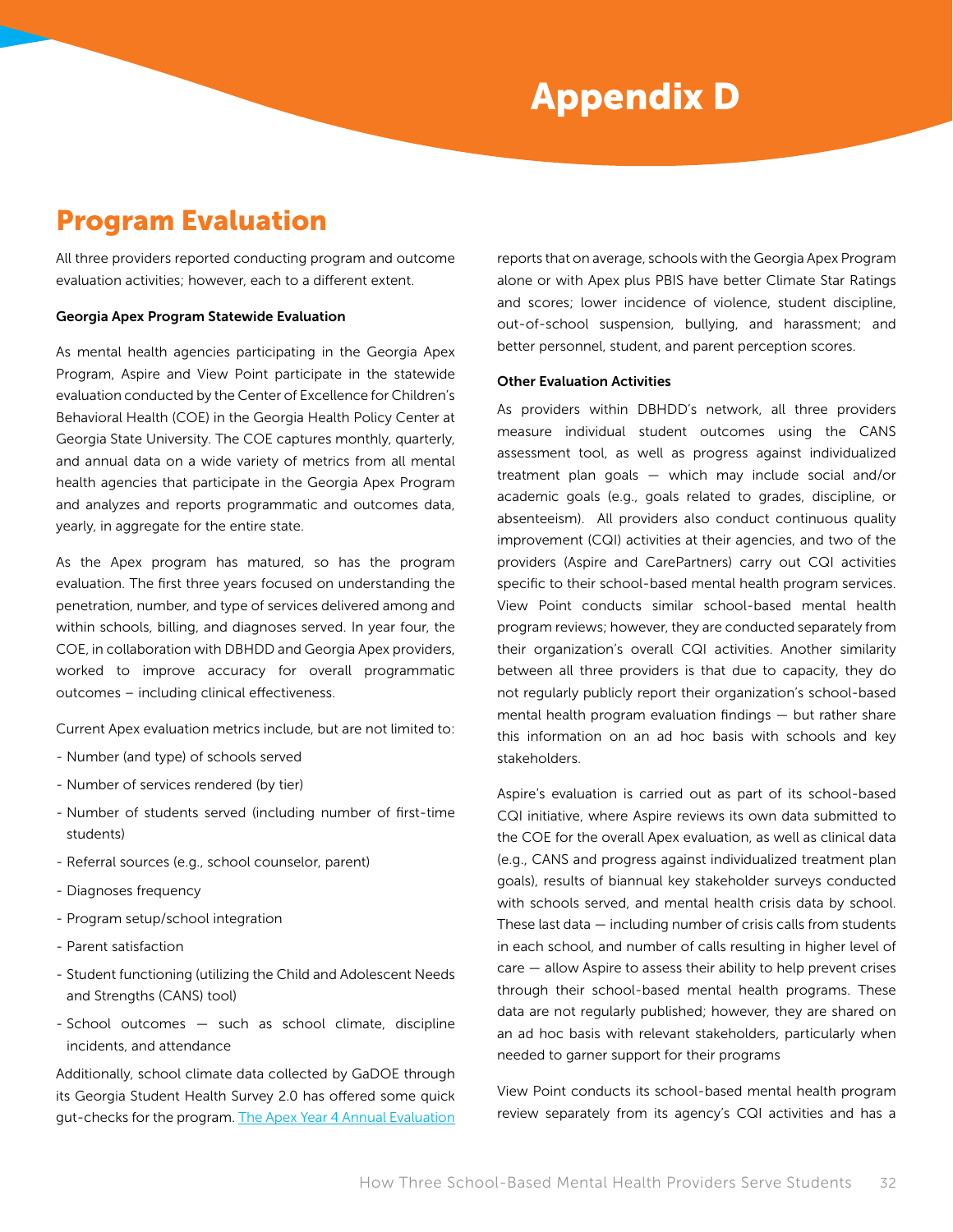# Appendix D

designated staff member to collect and analyze program data. View Point's school-based mental health program internal evaluation has a large focus on individual student clinical progress; however, the organization is looking to develop practical, meaningful ways to measure clinical outcomes at the aggregate level for their programs. In particular, because the results of Tier 2 early detection and prevention services, such as group therapy or brief student or teacher interventions, aren't captured in typical clinical reporting, View Point has started to explore its own ways to evaluate the impact of these services. Currently, they deliver and analyze pre- and post-tests for Tier 2 brief interventions and share results with key stakeholders and funders to underscore the value of investing in these nonbillable services. View Point also conducts reporting (using the same metrics they collect for the COE) for school districts on an ad hoc basis, or when trying to enter a new school.

CarePartners, which is not a part of Apex, conducts a more limited evaluation of its school-based mental health work, without any outside support. It tracks number of schools served, students served, as well as number of services provided in each school. On an individual-patient level, like the other providers, CarePartners clinicians use typical clinical tools to measure student functioning: CANS before and during service provision (as well as before discharge) and student progress against case management plans.

The latter is informed by student self-report; clinician observation; and clinician follow-up with teachers, school personnel, and family members. Due to a lack of time and resources, these clinical data are not aggregated and evaluated for CarePartners' school-based mental health programs as a whole. They are, however, provided to schools on an ad hoc basis, when requested by school leadership, or in select stakeholder meetings. Unlike the Apex providers, CarePartners does not track other nonclinical school outcomes (e.g., discipline, attendance, or academic metrics) for their program, though some of the schools that they serve track these outcomes on their own.

Two important ways CarePartners measures the overall success of their program is through their quarterly parent and school personnel satisfaction surveys, as well as yearly or biannual

parent and school personnel focus groups. These data are collected, analyzed, reviewed, and acted upon by CarePartners' internal CQI team. CarePartners reports that over the last 10 years, these surveys have shown yearly average satisfaction ratings over 90 percent for their school-based mental health services, including telemedicine. CarePartners believes that this high level of satisfaction is driven not only by quality of services, but also because their programs provide sorely needed children's mental health services, filling a broad, previously existing access gap.

#### Evaluation Challenges

While all providers noted the importance of school-based mental health program evaluation and outcomes reporting, they also reported facing various challenges to conducting it. For all provider agencies (particularly the one without Apex funds), a lack of sufficient staff time and resources to conduct evaluation activities was a barrier. Providers also reported difficulty in gathering data — noting trouble getting input from school staff and parents, or securing the regular release of highly protected school data.

One provider described how looking at overall agency results across different school systems can be particularly complicated, as school systems may define the same measure differently. For example, an "unexcused absence" may be defined by one system as missing the entire school day, by another as missing after lunch, or by another as missing one class. Additionally, the provider noted that mental health services are often very individualized, so showing the impact at an aggregate level, with aggregate-level data, can be difficult and may miss important pieces of what the services accomplish, or fail to account for distinctions like differences in lengths of services. Another provider noted that it remains challenging to find accurate measures that capture the benefit of prevention and early intervention activities for children without diagnosable conditions.

Regardless of the challenges, all providers agreed that program evaluation is extremely important for maintaining and gaining new buy-in from schools and other key stakeholders, and will continue to look for ways to improve upon their program evaluation activities.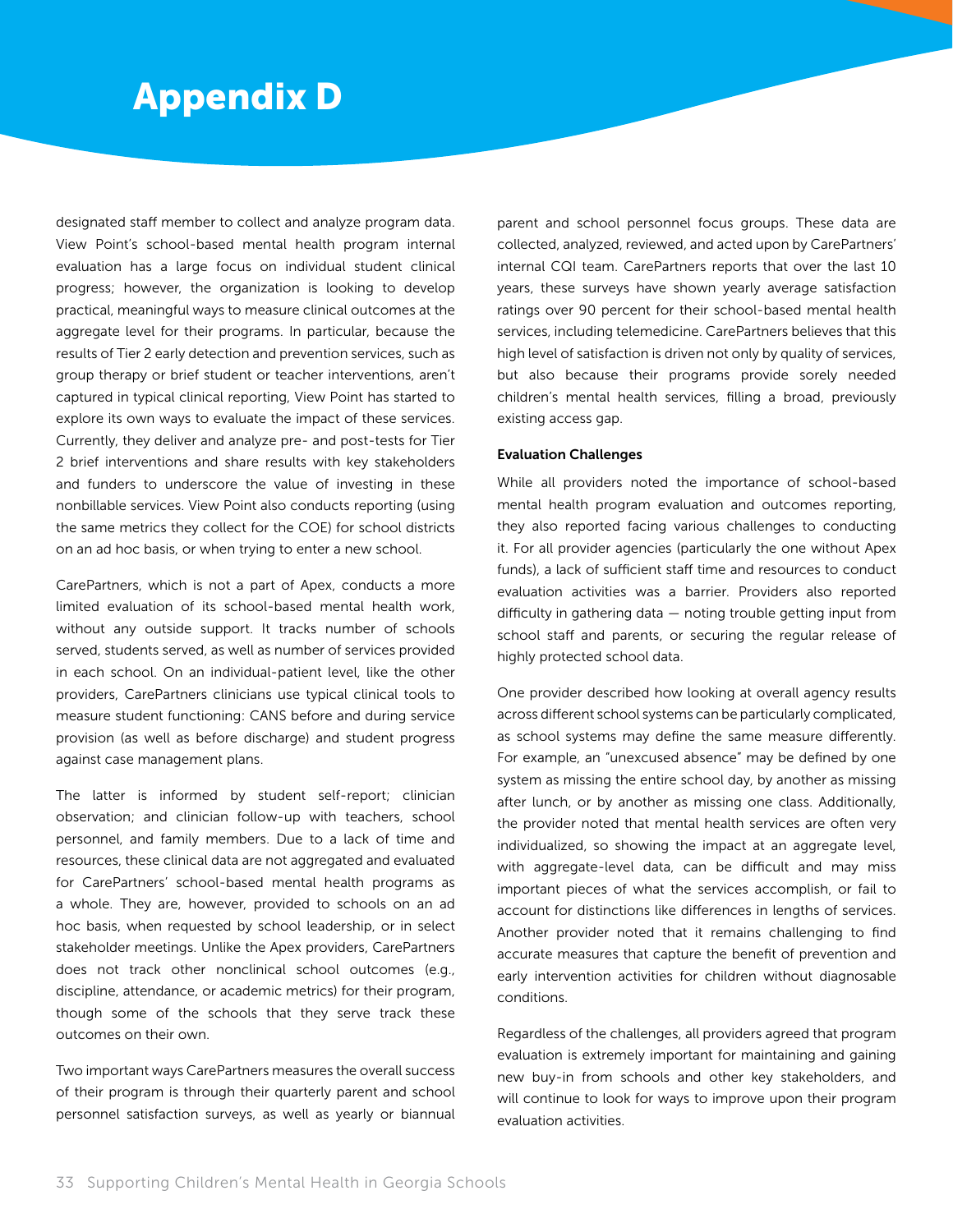# <span id="page-36-0"></span>Appendix E

# Billing Administration

The accounting and administrative work that is needed to support school-based mental health is significant. Despite heavy caseloads, CarePartners staff stated that clinicians are more overwhelmed by the administrative procedures — like completing paperwork for insurance authorization requests and documentation needed for billing services — than they are by service provision. At Aspire, clinicians are responsible for submitting requests for insurance authorization for students' services, which takes away from their time to provide services. Aspire reported an increase in the frequency of authorizations required from insurance and an increase in the length of time it takes insurance providers to grant the authorization. Authorizations last only three months and take 15 or more minutes to complete.

The providers approach billing duties in different ways. At Aspire, an accounting department in-house largely handles accounting responsibilities, though the clinicians are tasked with handling insurance authorizations. Likewise, at CarePartners, in-house administrative staff review notes for codes and accuracy before sending it to their contracted billing agency; this takes an estimated 25 to 30 hours per week. At View Point, a clerical employee is tasked with billing through a Quality Assurance department, and a computer system bills automatically when documentation is completed.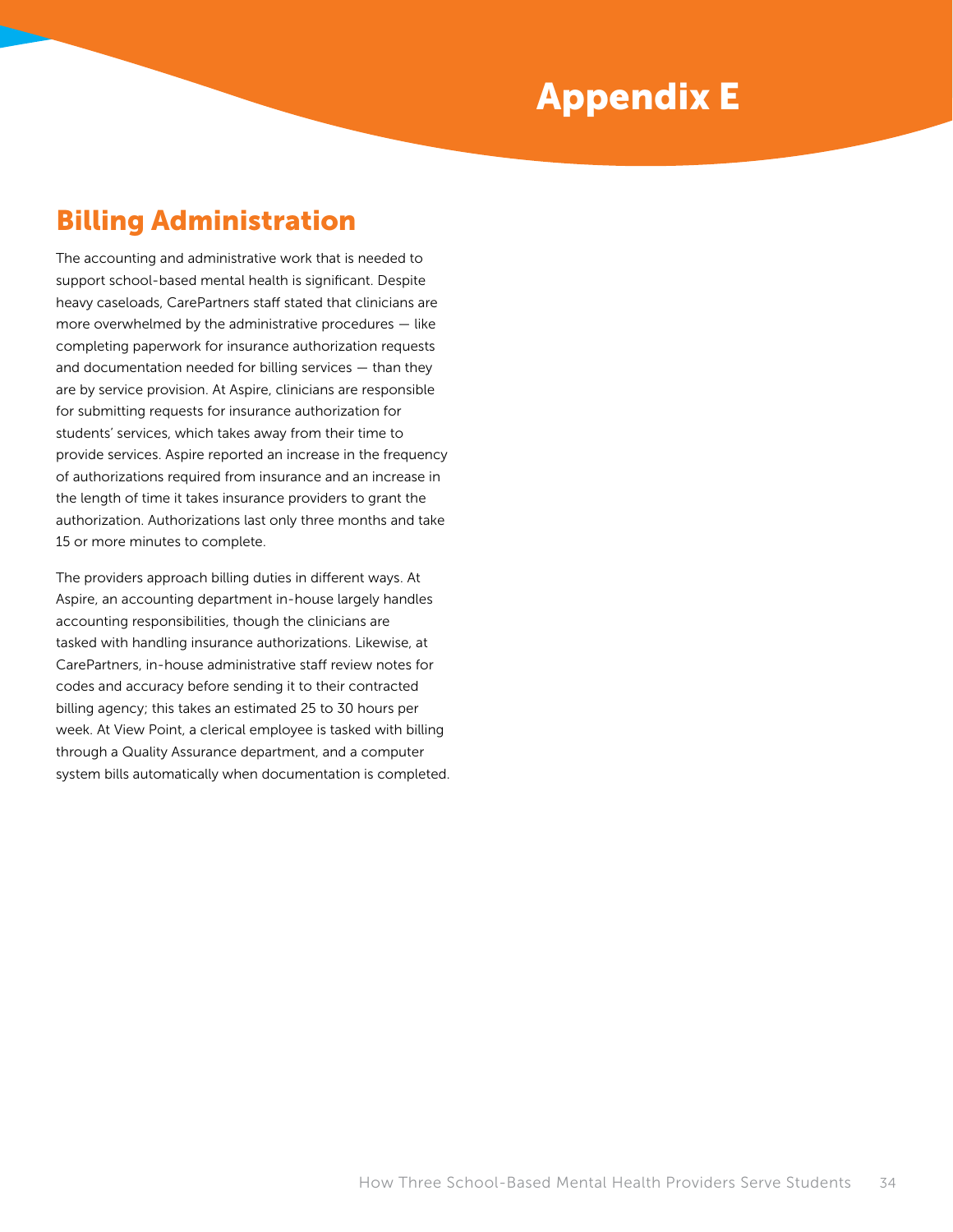# <span id="page-37-0"></span>Appendix F

## Wraparound Services

Wraparound services help to ensure that students are able to access mental health services despite practical or logistical obstacles, providing impactful support for students and their families. All three providers provide wraparound services, such as medication management, and afterschool and summer services.

#### Medication Management and Telemedicine

Medication is often a part of a student's school-based mental health treatment plan. For these students, it is necessary that they are assessed and followed by a psychiatrist or psychiatric nurse practitioner to properly manage their treatment. Aspire and View Point provide these services daily through their outpatient clinic. Aspire uses telemedicine to provide medication management, due to a shortage of providers in Southwest Georgia.

Lacking internet bandwidth can pose a barrier to implementing telemedicine in areas without broadband capabilities. CarePartners uses telemedicine for medication management, as well as telepsychiatry, with the school acting as the presenting site. For these cases, CarePartners, which is located in a rural area of the state, contracts with a psychologist, psychiatrist, and psychiatric/family nurse practitioner in the closest neighboring city to provide the services. Parents are required to join these sessions remotely. The provider further accommodates students by delivering medication directly to the home or arranging for pharmacy delivery.

Until recently, View Point has been unable to utilize telemedicine with their school-based mental health programs due to schools' concerns about internet privacy. However, the provider quickly began implementing telemedicine in Spring 2020 in the midst of the pandemic.

#### Home Visiting

Home visiting is an intervention designed to give families the support they need to improve well-being. Home visits can include skills training, promotion of positive parenting practices, and education on child development, among other activities. Aspire and CarePartners conduct home visits in certain cases. Aspire uses a staff of Community Support Individuals — whose activities are billable to insurance  $-$  to conduct home visits, which are focused on skill-building with parents. Such skills training could range from whole health and wellness skills (e.g., bedtime routines and eating habits), to coping skills (e.g., anger management skills, communication skills, mood tracking), or life skills (e.g., volunteering, resume building, employability skills). CSIs also play a major role in CarePartners' provision of home-based services, meeting with students and their families twice monthly to provide skills training, service coordination, and case management. View Point refers students' families to outside services when they are in need of home visits.

#### Crisis Management

Aspire and CarePartners provide crisis-management services, and View Point partners with the school districts that they serve on the districts' crisis management. View Point Apex staff are on one of the school district's crisis teams with school social workers.

CarePartners has a mobile crisis support team, where staff rotate being "on call" each week, and the on-call person will conduct home visits when needed. This means that CarePartners' patients rarely have to rely on the emergency room or inpatient hospital visits, as the crisis-support services offer de-escalation on-site and provide close follow-up in the wake of a crisis. Approximately one to two students per week needed crisis management support in the last year; only seven of these students needed to be hospitalized. In the remaining cases, the students' mental health needs were triaged following an assessment. Once triaged, the students and caregivers were given individualized crisis and safety plans and then were referred for mental health services and active followup. In the event that hospitalization is required, CarePartners makes daily contact with the student for 14 days following their release. There is a moderate amount of crisis need within the populations served by CarePartners, and this level of need increases during schools' state testing periods.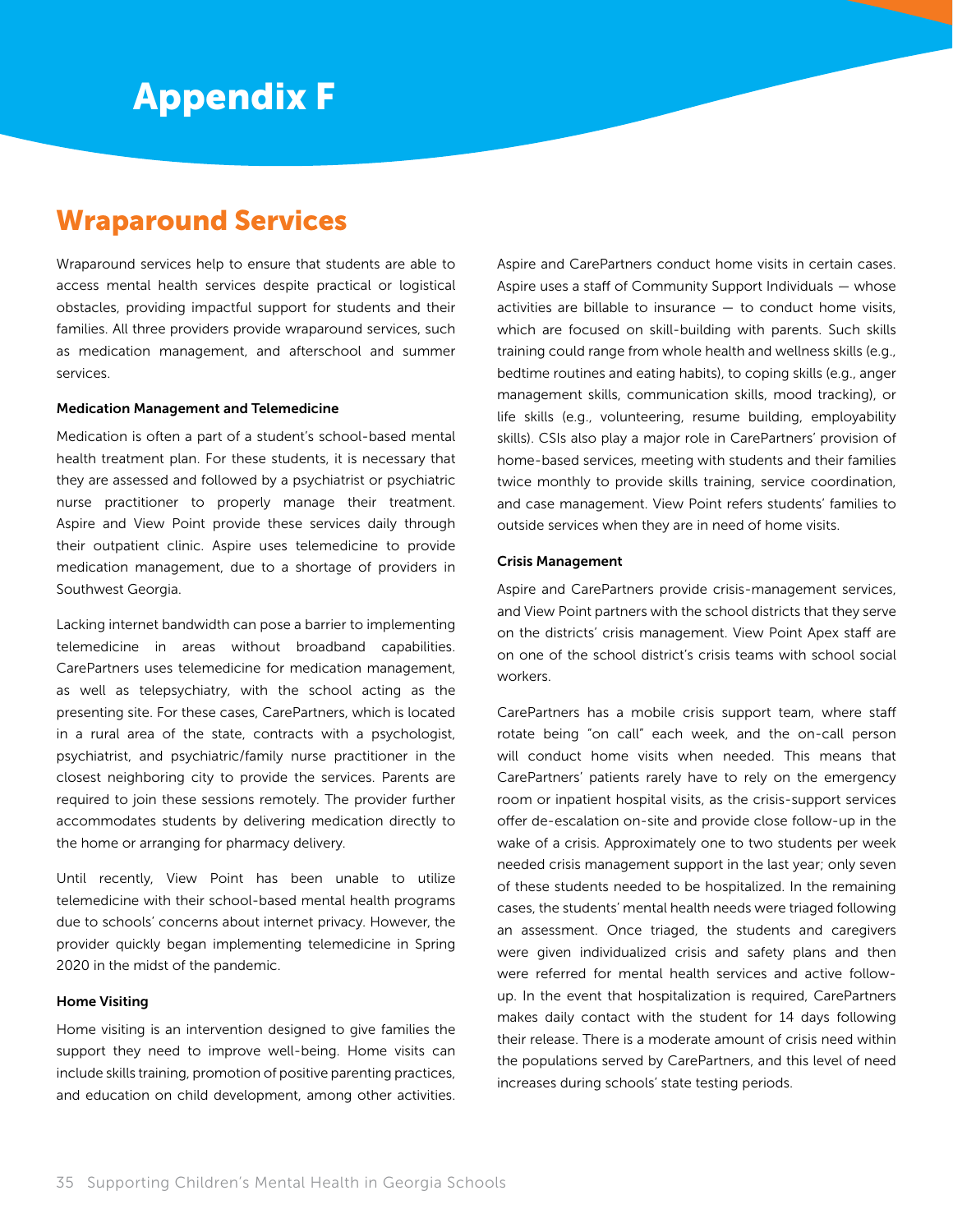# Appendix F

#### Afterschool and Summer Services

View Point provides afterschool services through a Mental Health Resiliency Support Clubhouse (funded and supported by DBHDD) twice a week for second- through fifth-graders, with a maximum enrollment of 60 students. Aspire also provides a Mental Health Resiliency Support Clubhouse afterschool program for six to nine months for students with a DSM-5 diagnosis. The program is focused on skill development for 6- to 15-year-olds. CarePartners provides afterschool services on a weekly basis, such as girls and boys groups for socialemotional skills and trauma coping skills. The exact services depend on the individual treatment plan but may take place in the home or community. These services are funded through a combination of insurance (i.e., Medicaid or PeachCare) and the grant that CarePartners receives from Bulloch County Schools.

The amount of available services as well as enrollment in services drops over the summer, though student needs typically do not. Particularly for students who need Tier 3 interventions and medication, this disruption of services can diminish their progress. The summer months are ideal times to utilize skill groups and nontraditional interventions, like activity therapies and field trips. But without access to transportation and, oftentimes, meals for students, attendance is reduced. Space is also an issue: some providers have access to their school sites over the summer, but others have access only to facilities in the county that are centrally located to their student population. Further, CarePartners reported that in some cases students stay with extended family away from home during the summer and are without treatment and medications for up to three months.

Aspire provides a six-week summer program, two days per week, as a part of their Apex program. Although they host a summer program in each of the 10 counties they serve in order to be closer to students' homes, participation still drops 30 percent to 40 percent from the school-year enrollment. The provider reported that access to transportation is a major barrier to summer program enrollment. Aspire plans to partner

and contract with school transportation departments next year to provide transportation to and from home for the six weeks during summer programming. This will be funded through their Apex grant.

View Point provides Tier 3 services over the summer at school and their outpatient clinic. They facilitate Boys and Girls Club activities and provide activity-based group therapy, field trips, and psychoeducation. The frequency of services varies on a case-by-case basis. View Point contracts with commercial car rental services for transportation and with the school for bus drivers to make summer services more accessible to students.

CarePartners provides a summer program three days per week, three hours per day, during May, June, and July. In counties where it is available, the provider partners with a feeding program to provide these services as these programs provide buses to bring students to and from the school for a free lunch. The curriculum targets social-emotional skill-building and a wellness recovery action plan. Services include recreational therapies (e.g., art therapy), experiential learning, exercise and outdoor activities, and leisure skill development.